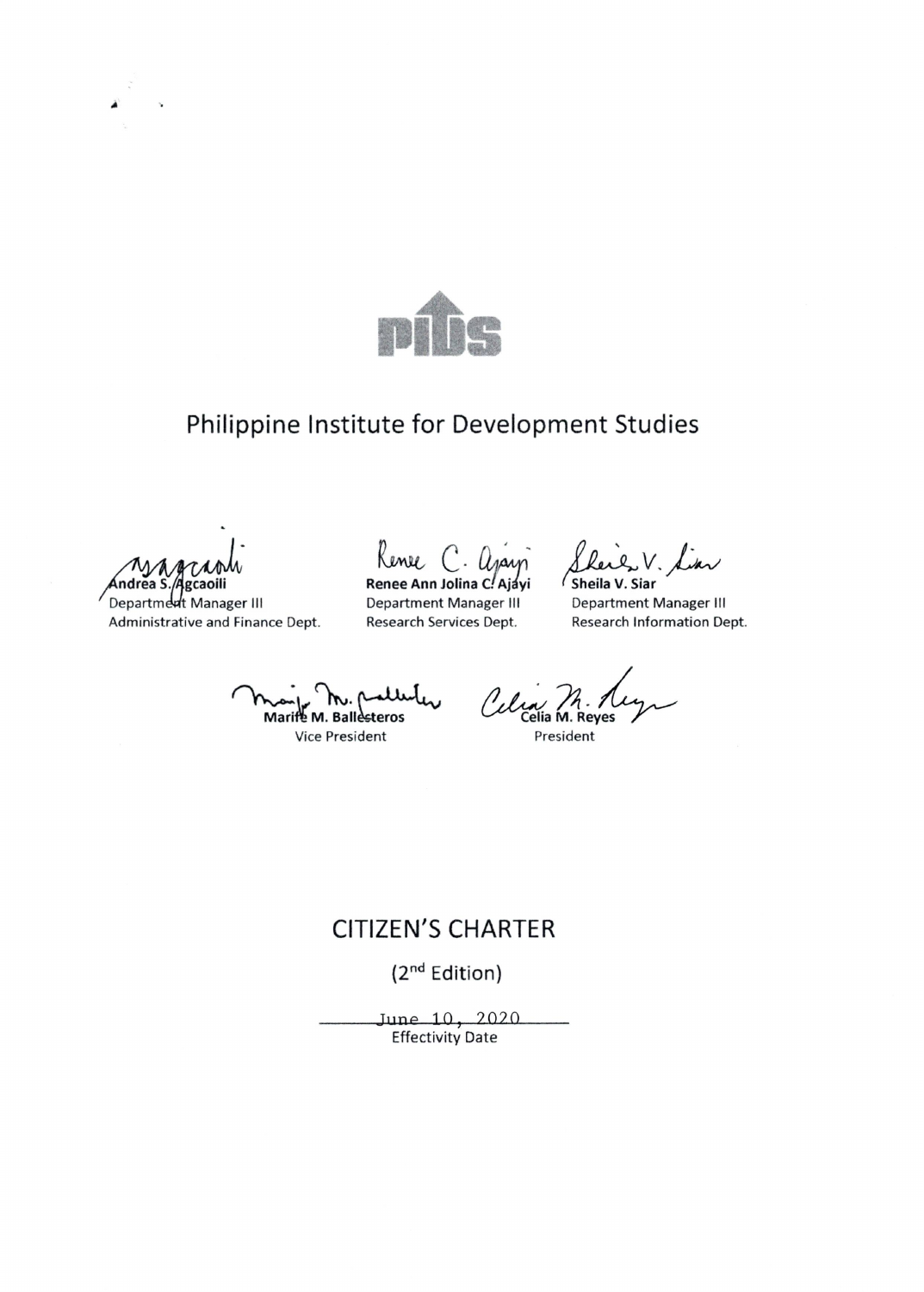

# Philippine Institute for Development Studies

# CITIZEN'S CHARTER

(2<sup>nd</sup> Edition)

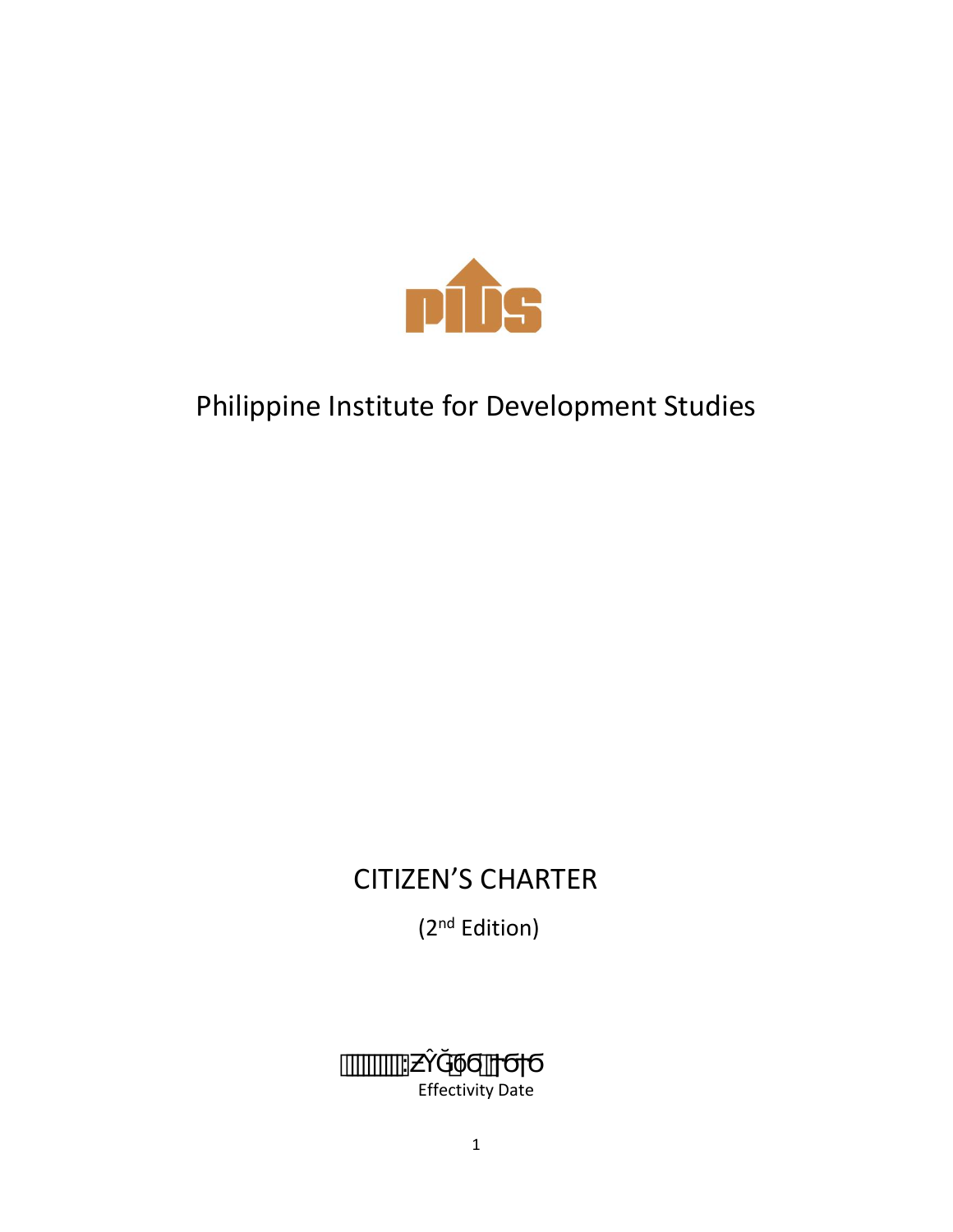

#### **I. Mandate:**

Under Section 2 of Presidential Decree No. 1201 dated September 26, 1977 titled "Creating the Philippine Institute for Development Studies", the Institute shall have the following purposes and objectives:

- a. To develop a comprehensive and integrated research program that will provide the research materials and studies required for the formulation of national development plans and policies. Such program shall be evolved through constant interaction between the Institute and the appropriate government agency or agencies;
- b. To serve as the common link between the government and existing research institutions, and for this purpose, to provide a forum wherein various research studies are discussed and evaluated;
- c. To conduct and undertake research requested by government or its agencies and to arrange for research to be conducted by other research institutions and individuals, locally and abroad;
- d. To conduct joint studies with domestic research institutions in the academic, government and business sector; and
- e. To establish a repository for economic research information and other related activities.

#### **II. Vision:**

By 2025, PIDS is the country's foremost think-tank and a globally-recognized research organization.

#### **III. Mission:**

We provide relevant, reliable, and timely policy research to guide policymaking and enable informed public discourse in the country.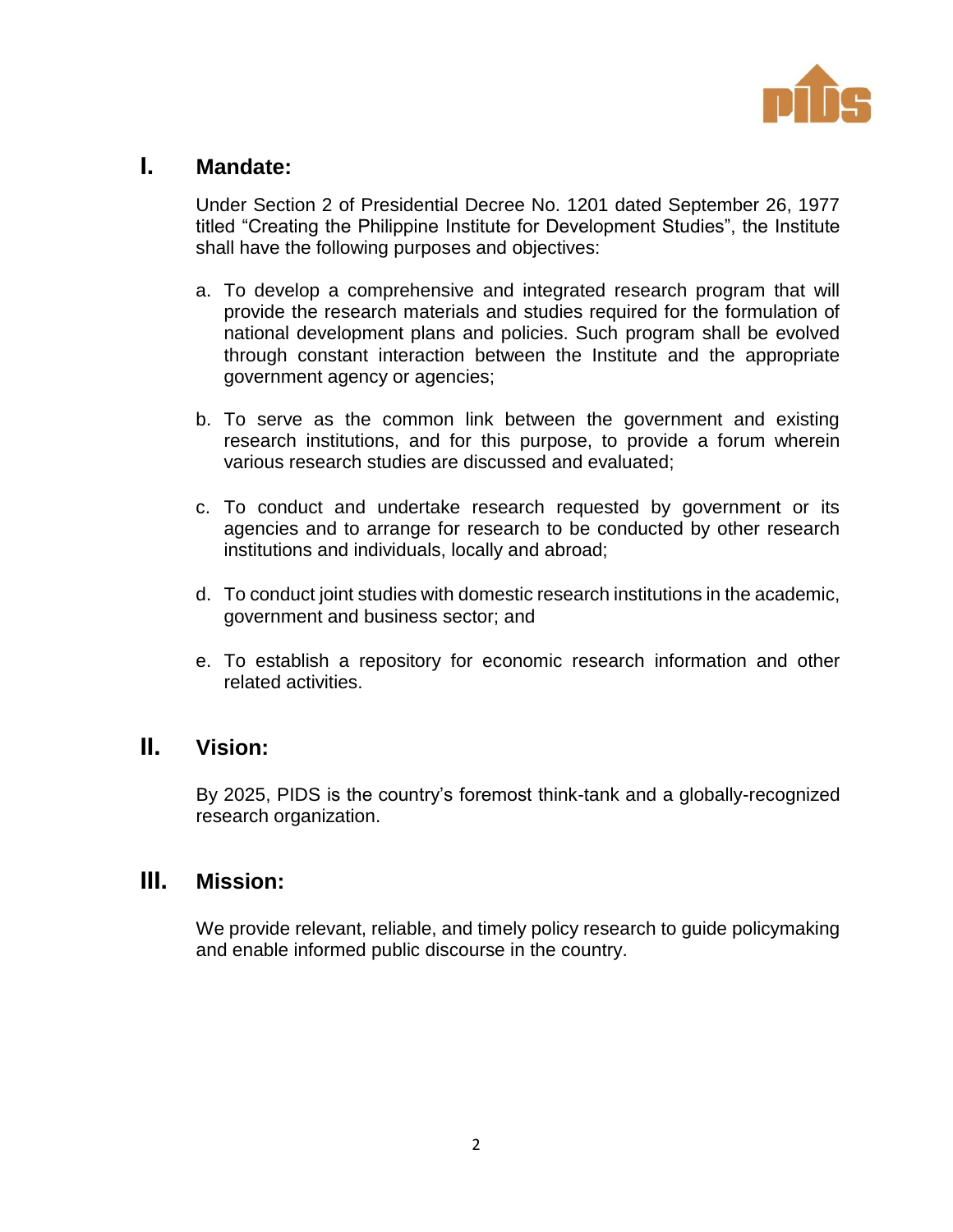

## **IV. Service Pledge:**

- 1. We commit to deliver our services to our clients with highest degree of quality and efficiency to ensure stakeholders' satisfaction at all times;
- 2. We shall attend to requesting parties who are within the premises or even those who send their requests online prior to the end of official working hours and during lunch breaks; and
- 3. We pledge to perform our services with professionalism, integrity, and dedication to public service.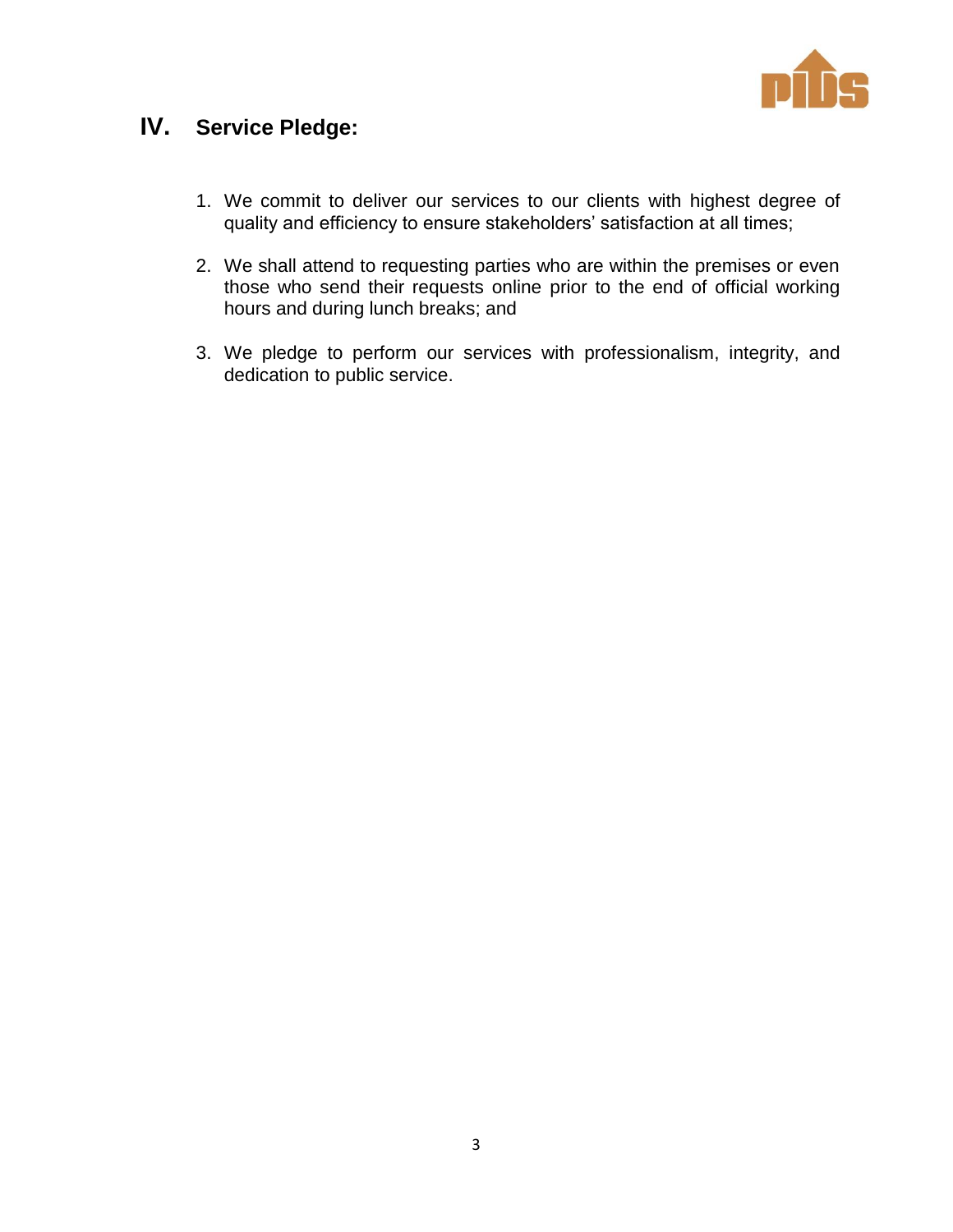

## **V. List of Services**

|                                                                                                                           | Page number         |
|---------------------------------------------------------------------------------------------------------------------------|---------------------|
| 1. External Service:                                                                                                      |                     |
| <b>All Units at PIDS</b><br>1.1. Research Project Development<br>1.2. Conduct of Research                                 | $6 - 7$<br>$8 - 10$ |
| <b>Research Information Department</b>                                                                                    |                     |
| 1.2. Publications and Circulation Division                                                                                |                     |
| 1.2.1 Provision of Reference Materials<br>to External Researchers                                                         | $11 - 12$           |
| 1.2.2. Providing Permission to External Researchers<br>to Use/Cite PIDS Publications                                      | $13 - 14$           |
| 1.3. Research Dissemination and<br><b>Public Affairs Division</b><br>1.3.1. Provision of Event Management Services        | $15 - 17$           |
| 2. Internal Services:<br>2.1. Administrative and Finance Department                                                       |                     |
| 2.1.1. Administrative Division<br>1. Application for Leave of Absence<br>2. Issuance of Certificates (e.g. Certificate of | 18-20               |
| Employment, Certificate of No Pending Case)                                                                               | $21 - 22$           |
| 3. Issuance of Supplies (available in the stockroom)                                                                      | 23-24               |
| 4. Preparation and Issuance of Foreign Travel Orders                                                                      | $25 - 27$           |
| 5. Preparation and Issuance of Special Orders<br>and Local Travel Orders                                                  | 28-30               |
| <b>Request for Photocopying/Binding Services</b><br>6.                                                                    | $31 - 32$           |
| Request for the Reservation of Conference Hall<br>7.                                                                      | 33-34               |
| 8. Request for Vehicle Service                                                                                            | 35-36               |
| 2.1.2. Procurement Management Division                                                                                    |                     |
| 1. Procurement of Goods and Services                                                                                      | 37-39               |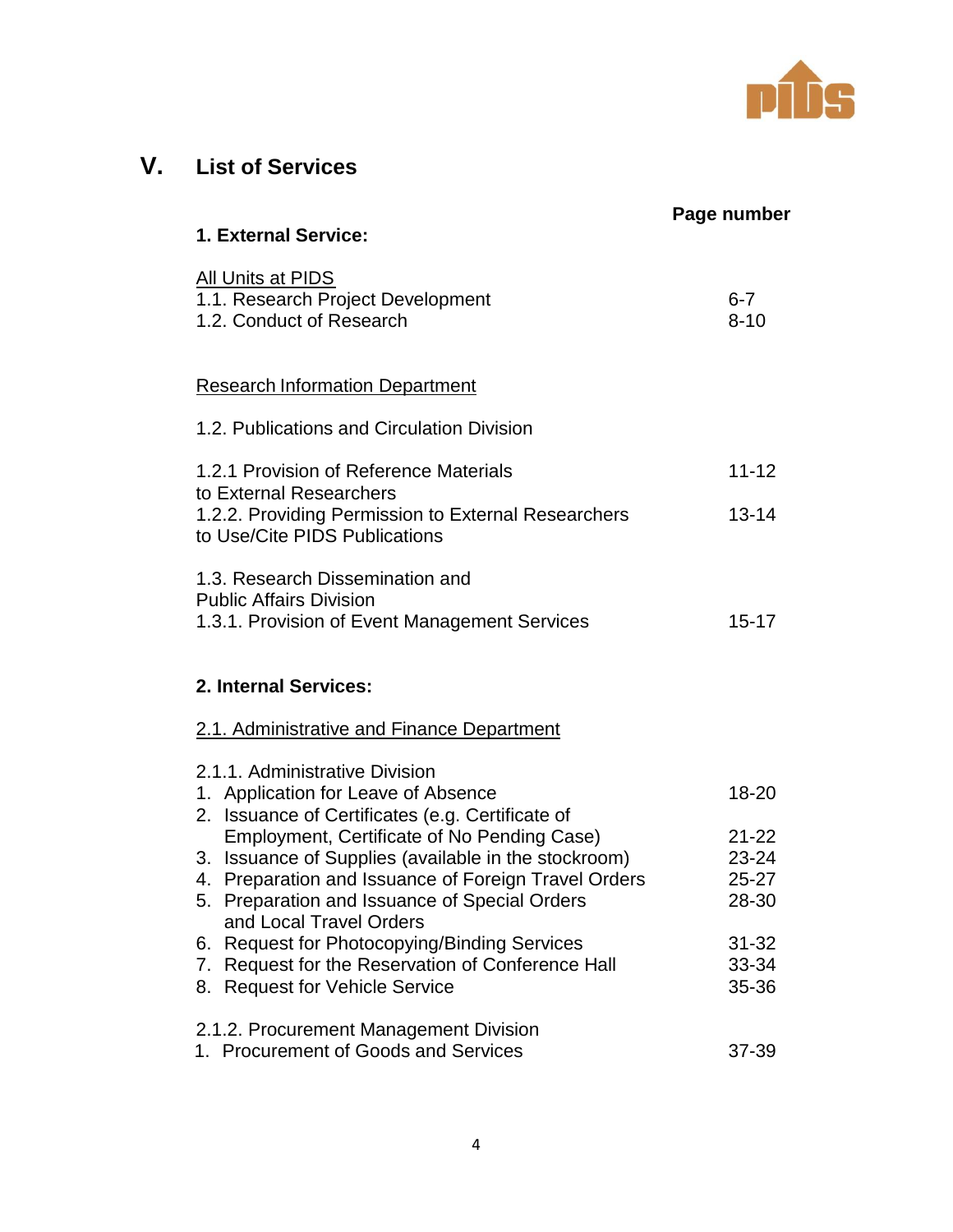

### **Page Number**

| 2.1.3. Finance Division<br>1. Request for Petty Cash                                                                  | 40-41     |
|-----------------------------------------------------------------------------------------------------------------------|-----------|
| 2.1.4. Accounting and Control Division and Finance Division<br>1. Request for Payment                                 | 42-44     |
| 2.2. Research Services Department                                                                                     |           |
| 2.2.1. Research Program Management Division<br>1. Request for Dataset                                                 | 45-47     |
| 2.2.2. Information and Communications<br><b>Technology Services Division</b><br>1. ICT Technical Assistance           | 48-50     |
| 2.3. Research Information Department                                                                                  |           |
| 2.3.1. Publications and Circulation Division<br>1. Provision of Reference Materials to<br><b>Internal Researchers</b> | $51 - 52$ |
| 2.3.2. Research Dissemination and<br><b>Public Affairs Division</b><br>1. Provision of Event Management Services      | 53-54     |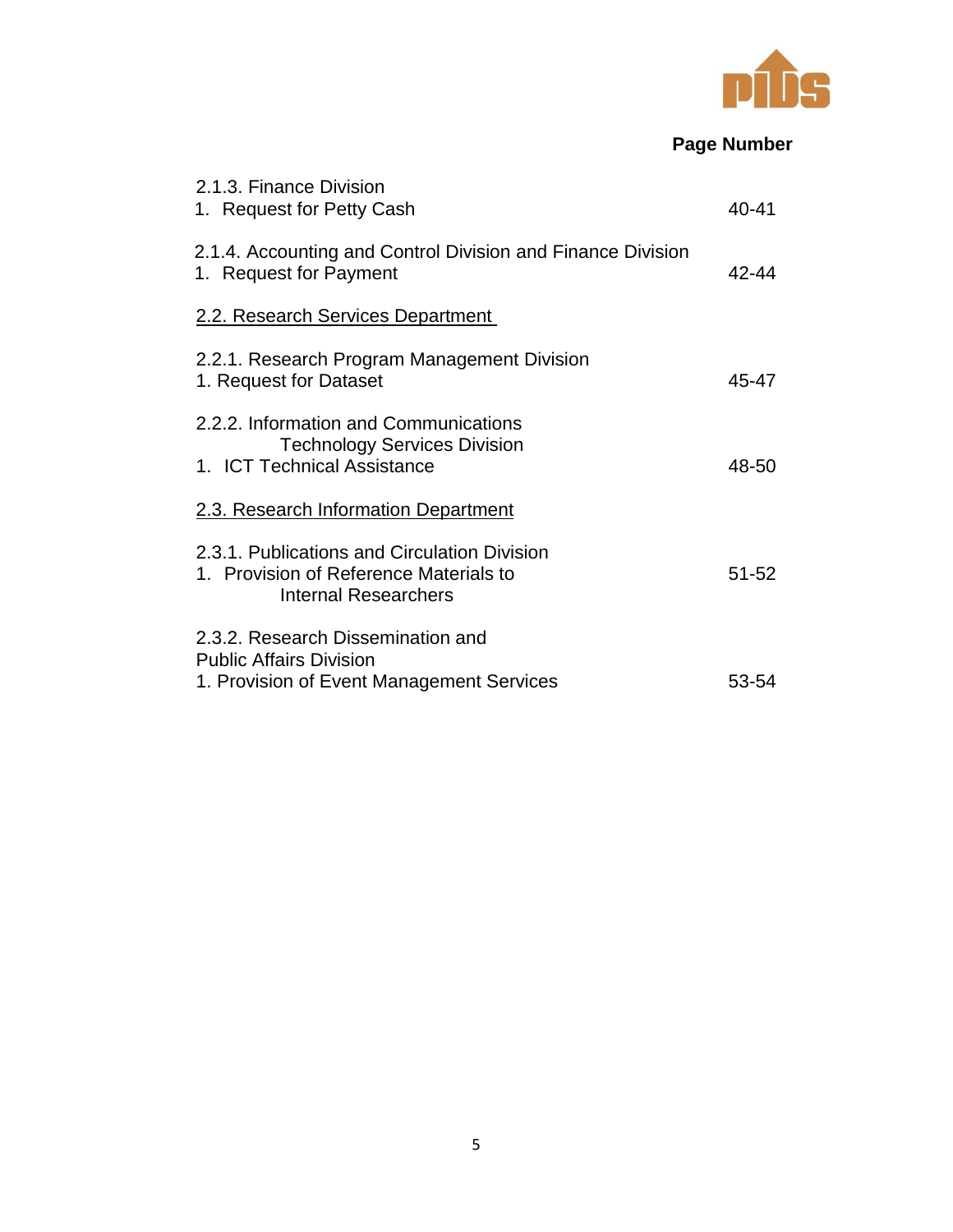

# **Office of the President/Research/ Research Services Department**

## **EXTERNAL SERVICE**

## **Research Project Development**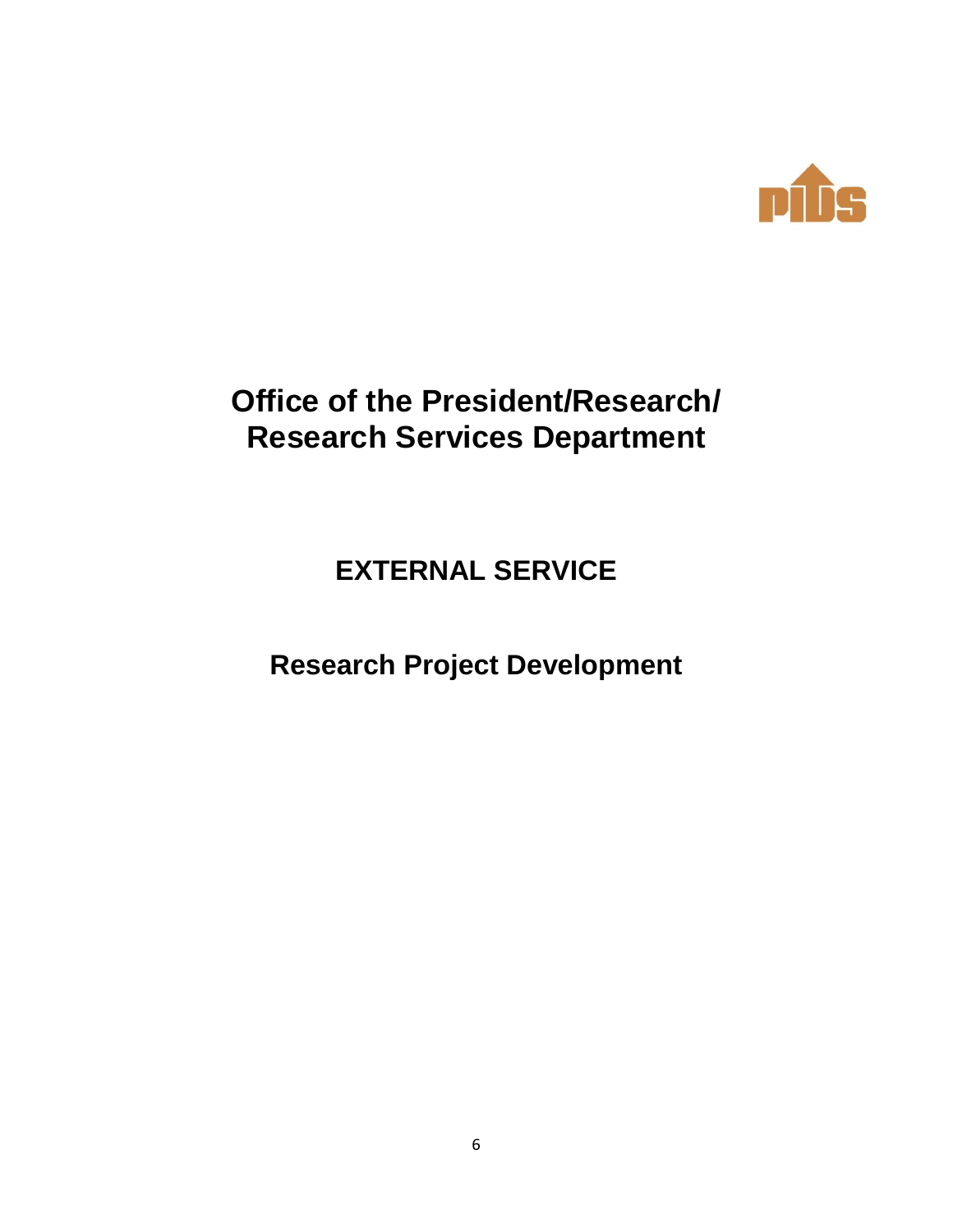

## **1. Research Project Development**

This service pertains to the conceptualization of research projects in collaboration with external agencies.

| <b>Office or Division:</b>                   | Office of the President (OP)/ Research, Research Services Department<br>(RSD) |                                |                        |                                               |
|----------------------------------------------|-------------------------------------------------------------------------------|--------------------------------|------------------------|-----------------------------------------------|
| <b>Classification:</b>                       | Highly Technical (Multi-Stage)                                                |                                |                        |                                               |
| <b>Type of Transaction:</b>                  | G2G - Government to Government or G2C - Government to Citizen                 |                                |                        |                                               |
| Who may avail:                               | All government agencies or any requesting party                               |                                |                        |                                               |
| <b>CHECKLIST OF REQUIREMENTS</b>             |                                                                               |                                | <b>WHERE TO SECURE</b> |                                               |
| Letter or electronic mail requesting for the |                                                                               | <b>Client/Requesting Party</b> |                        |                                               |
| conduct of research (original)               |                                                                               |                                |                        |                                               |
| Pre-Negotiated Terms of Reference (original) |                                                                               | <b>Client/Requesting Party</b> |                        |                                               |
| which contains the following:                |                                                                               |                                |                        |                                               |
| 1. Project objectives                        |                                                                               |                                |                        |                                               |
| 2. Research questions                        |                                                                               |                                |                        |                                               |
| 3. Scope of work                             |                                                                               |                                |                        |                                               |
| 4. Project duration and schedule of          |                                                                               |                                |                        |                                               |
| deliverables                                 |                                                                               |                                |                        |                                               |
| 5. Allocated budget                          |                                                                               |                                |                        |                                               |
| <b>CLIENT STEPS</b>                          | <b>AGENCY</b>                                                                 | <b>FEES TO</b>                 | <b>PROCESSING</b>      | <b>PERSON</b>                                 |
|                                              | <b>ACTIONS</b>                                                                | <b>BE PAID</b>                 | <b>TIME</b>            | <b>RESPONSIBLE</b>                            |
| 1. Submit the                                | 1.1. Acknowledge                                                              | None                           | 2 days                 | Department Manager                            |
| request together                             | receipt of                                                                    |                                |                        | of RSD                                        |
| with the pre-                                | request                                                                       |                                |                        | <b>Project Development</b>                    |
| negotiated TOR.                              |                                                                               |                                |                        | Officer IV, RSD                               |
|                                              |                                                                               |                                |                        |                                               |
|                                              | 1.2. Provide                                                                  |                                |                        |                                               |
|                                              |                                                                               |                                | 5 days                 | Research Fellow (s)                           |
|                                              | inputs/review<br>the Terms of                                                 |                                |                        | <b>Department Manager</b><br>of RSD           |
|                                              | Reference                                                                     |                                |                        |                                               |
|                                              |                                                                               |                                |                        | <b>Project Development</b><br>Officer IV, RSD |
|                                              |                                                                               |                                |                        | <b>PIDS President</b>                         |
| 2. Provides                                  | Formally informs<br>2.                                                        | None                           | 5 days                 | Department Manager                            |
| concurrence to                               | the requesting                                                                |                                |                        | of RSD                                        |
| the revised                                  | agency of the                                                                 |                                |                        | <b>Project Development</b>                    |
| Terms of                                     | approval of the                                                               |                                |                        | Officer IV of RSD                             |
| Reference                                    |                                                                               |                                |                        |                                               |
|                                              |                                                                               |                                |                        |                                               |
| Total                                        | request                                                                       |                                | 12 days                |                                               |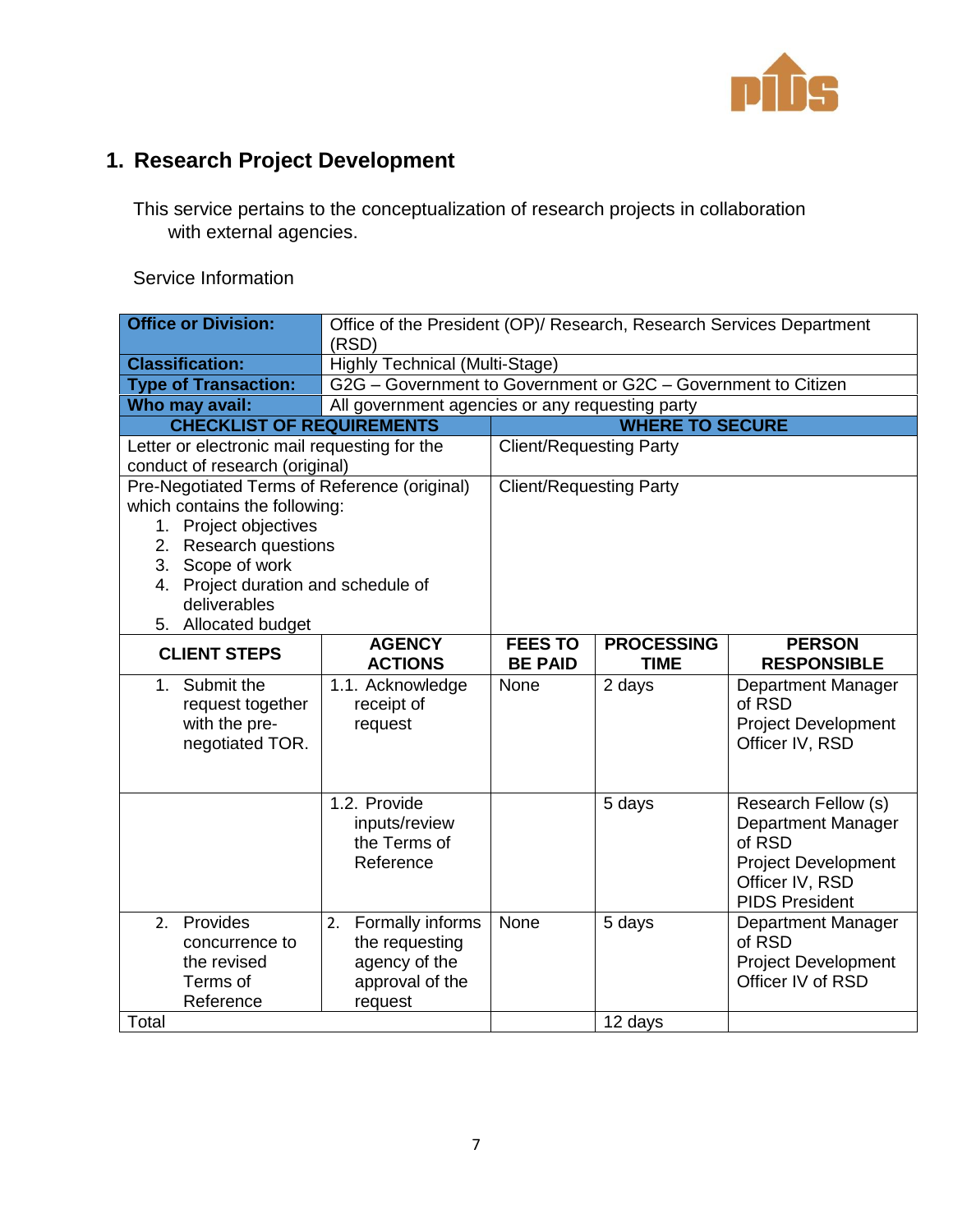

## **Office of the President/Research/ Research Services Department/ Research Information Department/ Administrative and Finance Department**

**EXTERNAL SERVICE**

**Conduct of Research**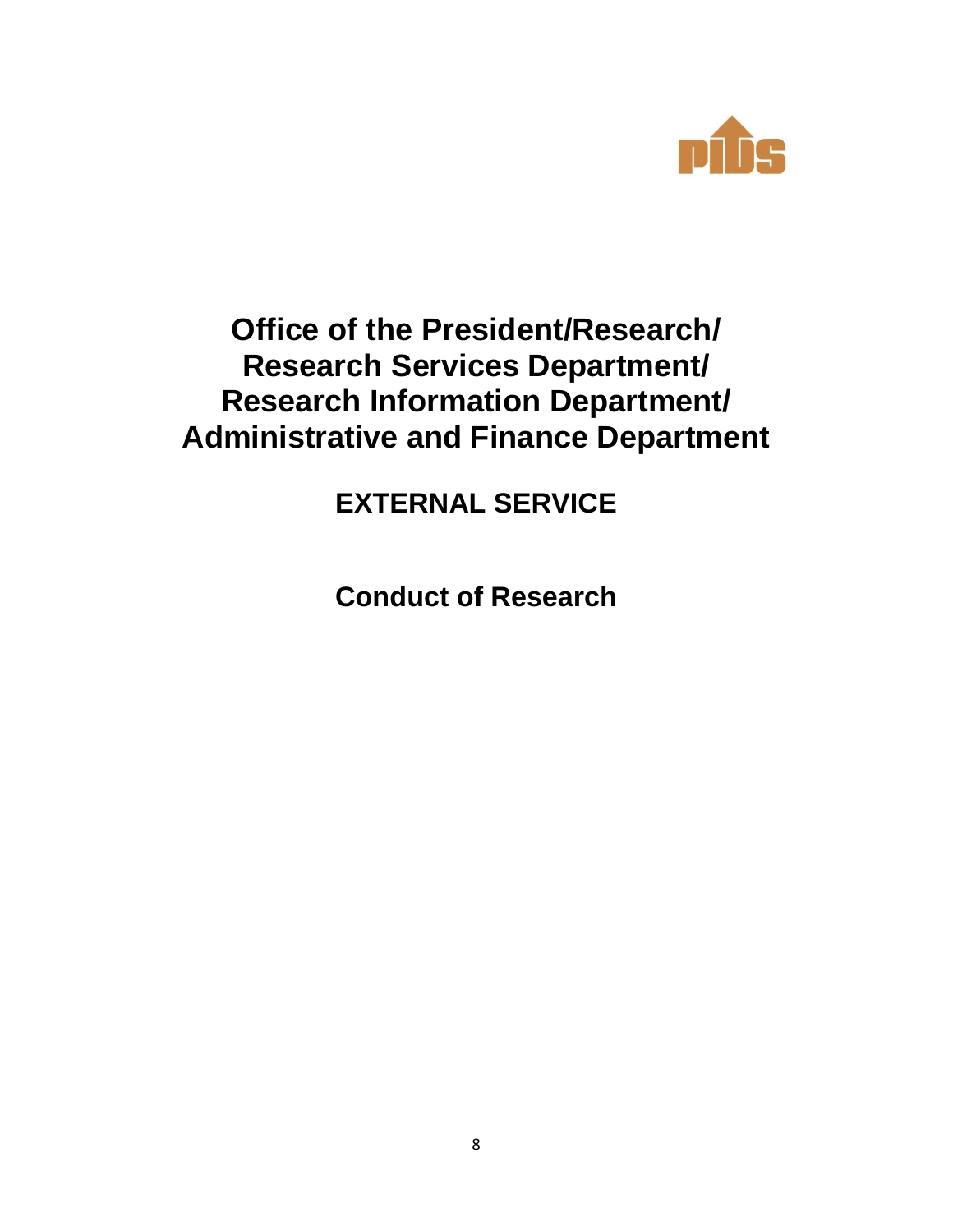

### **2. Conduct of Research**

This service pertains to the conduct of the research based on approved MOA/MOU with external clients

| <b>Office or Division:</b>                        | OP/Research, Research Services Department (RSD), Research Information<br>Department (RID) and Administrative and Finance Department (AFD) |                                             |                                                    |                                                                                    |
|---------------------------------------------------|-------------------------------------------------------------------------------------------------------------------------------------------|---------------------------------------------|----------------------------------------------------|------------------------------------------------------------------------------------|
| <b>Classification:</b>                            | <b>Highly Technical (Multi-Stage)</b>                                                                                                     |                                             |                                                    |                                                                                    |
| <b>Type of Transaction:</b>                       | G2G - Government to Government or G2C - Government to Citizen                                                                             |                                             |                                                    |                                                                                    |
| Who may avail:                                    | All government agencies or any requesting party                                                                                           |                                             |                                                    |                                                                                    |
| <b>CHECKLIST OF REQUIREMENTS</b>                  |                                                                                                                                           |                                             | <b>WHERE TO SECURE</b>                             |                                                                                    |
| Report Templates (original and soft copy)         | <b>Client/Requesting Party</b>                                                                                                            |                                             |                                                    |                                                                                    |
| Proof of Payment (not applicable if payment       |                                                                                                                                           | <b>Servicing Bank</b>                       |                                                    |                                                                                    |
| has been paid directly to PIDS) (original)        |                                                                                                                                           |                                             |                                                    |                                                                                    |
| Client Satisfaction Survey Form (after the        |                                                                                                                                           |                                             | <b>Research Services Department</b>                |                                                                                    |
| service has been completed) (original)            |                                                                                                                                           |                                             |                                                    |                                                                                    |
| <b>CLIENT STEPS</b>                               | <b>AGENCY</b><br><b>ACTIONS</b>                                                                                                           | <b>FEES TO</b><br><b>BE PAID</b>            | <b>PROCESSING</b><br><b>TIME</b>                   | <b>PERSON</b><br><b>RESPONSIBLE</b>                                                |
| 1. Sends PIDS copy of<br>the signed MOA           | 1.1. Implements<br>the research                                                                                                           | In<br>accordance<br>with the<br><b>MOA</b>  | In accordance<br>with the<br>Project's<br>timeline | Fellow/Project Team                                                                |
|                                                   | 1.2. Submit the<br>outputs to the<br>Requesting<br>Party                                                                                  | In.<br>accordance<br>with the<br><b>MOA</b> | In accordance<br>with the<br>Project's<br>timeline | Fellow/Project Team/<br><b>Project Evaluation</b><br>Officer III, RSD<br>President |
| 2. Review and approve<br>the submitted<br>outputs | N/A                                                                                                                                       | None                                        | N/A                                                | N/A                                                                                |
| 3. Pay the research<br>service provided           | 3.1. Issue PIDS<br><b>Official Receipt</b>                                                                                                | None                                        | 1 day                                              | <b>Cashier III</b>                                                                 |
|                                                   | 3.2. Disseminates<br><b>Final Report</b><br>on the PIDS<br>website (if<br>applicable, as<br>stated in the<br>MOA)                         | None                                        | 5 days                                             | Division Chief III,<br>Publication and<br><b>Circulation Division</b>              |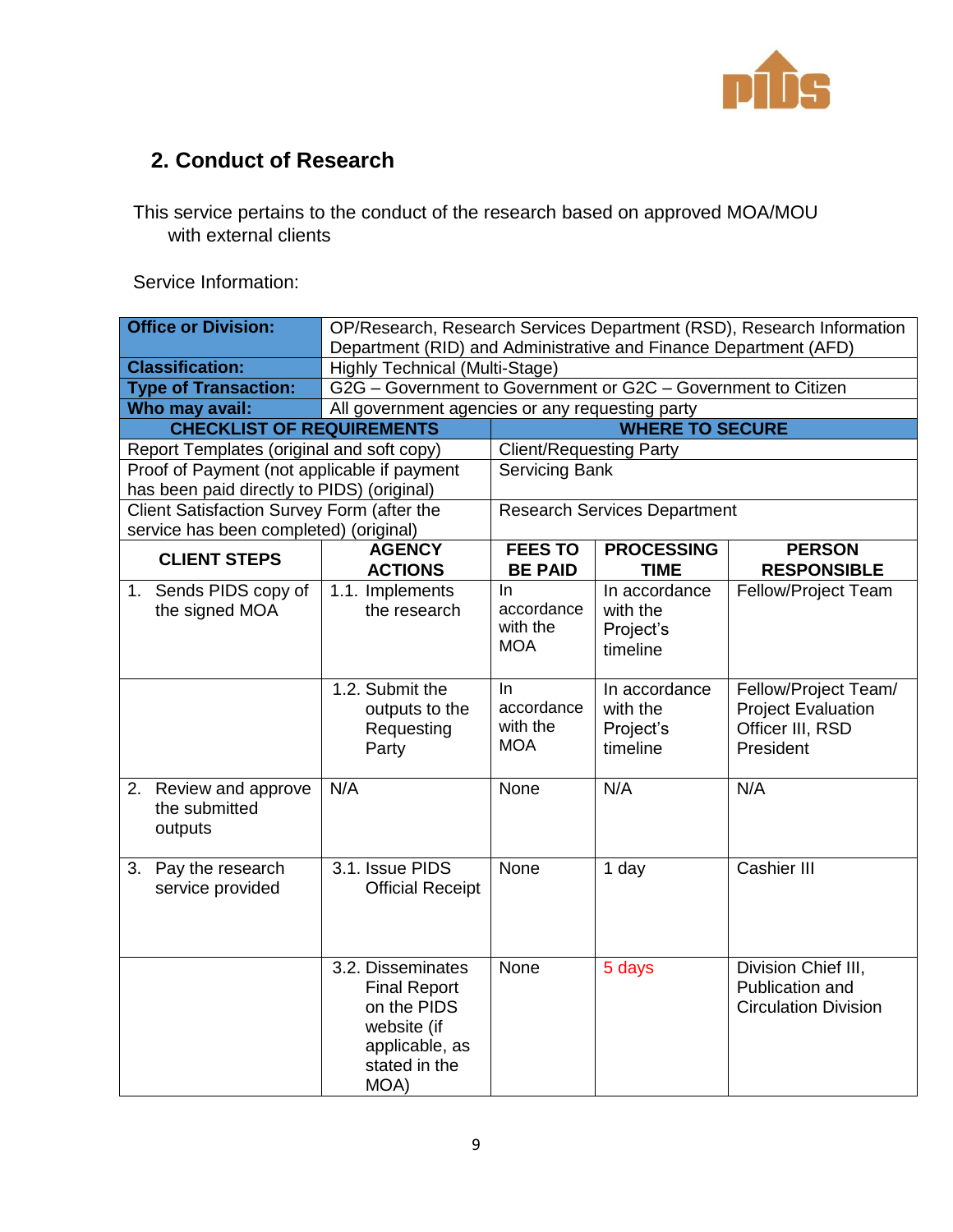

|                                                              | 3.3. Sends client<br>satisfaction<br>survey form to<br>the requesting<br>party.                                                  | None                                                               | 2 days from<br>project<br>completion                                              | <b>Project Evaluation</b><br>Officer III, Research<br>Program Management<br><b>Division</b> |
|--------------------------------------------------------------|----------------------------------------------------------------------------------------------------------------------------------|--------------------------------------------------------------------|-----------------------------------------------------------------------------------|---------------------------------------------------------------------------------------------|
| 4. Provides feedback<br>on the research<br>services provided | <b>Receives</b><br>accomplished client<br>satisfaction survey<br>and provide<br>feedback to the<br>Project Team and<br><b>OP</b> | None                                                               | 2 days upon<br>receipt of the<br>accomplished<br>client<br>satisfaction<br>survey | <b>Project Evaluation</b><br>Officer III, Research<br>Program Management<br><b>Division</b> |
|                                                              | Total                                                                                                                            | In accordance<br>with the amount<br>indicated in the<br><b>MOA</b> | 10 days                                                                           |                                                                                             |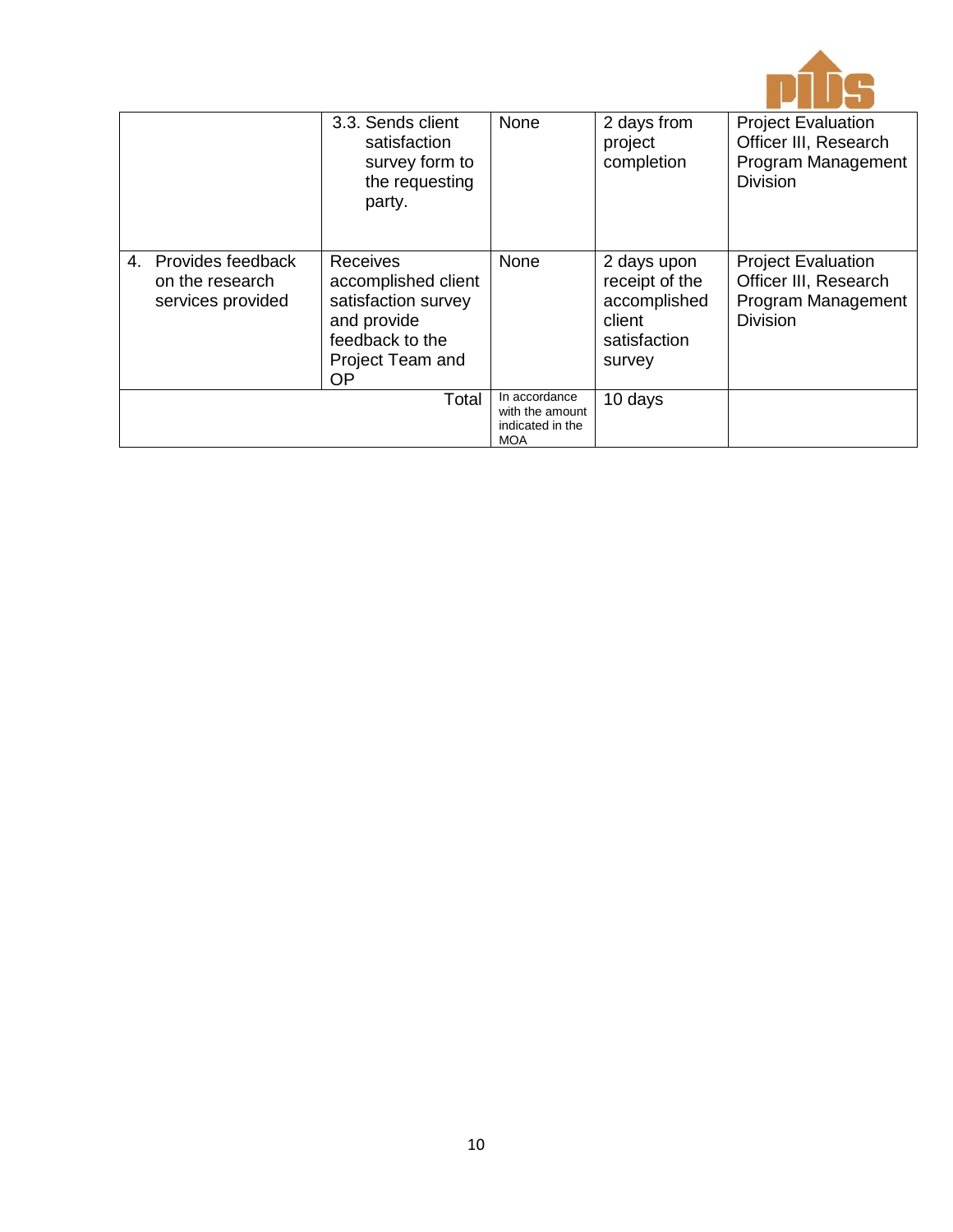

# **Research Information Department Publications and Circulation Division**

## **EXTERNAL SERVICE**

## **Provision of Reference Materials to External Researchers**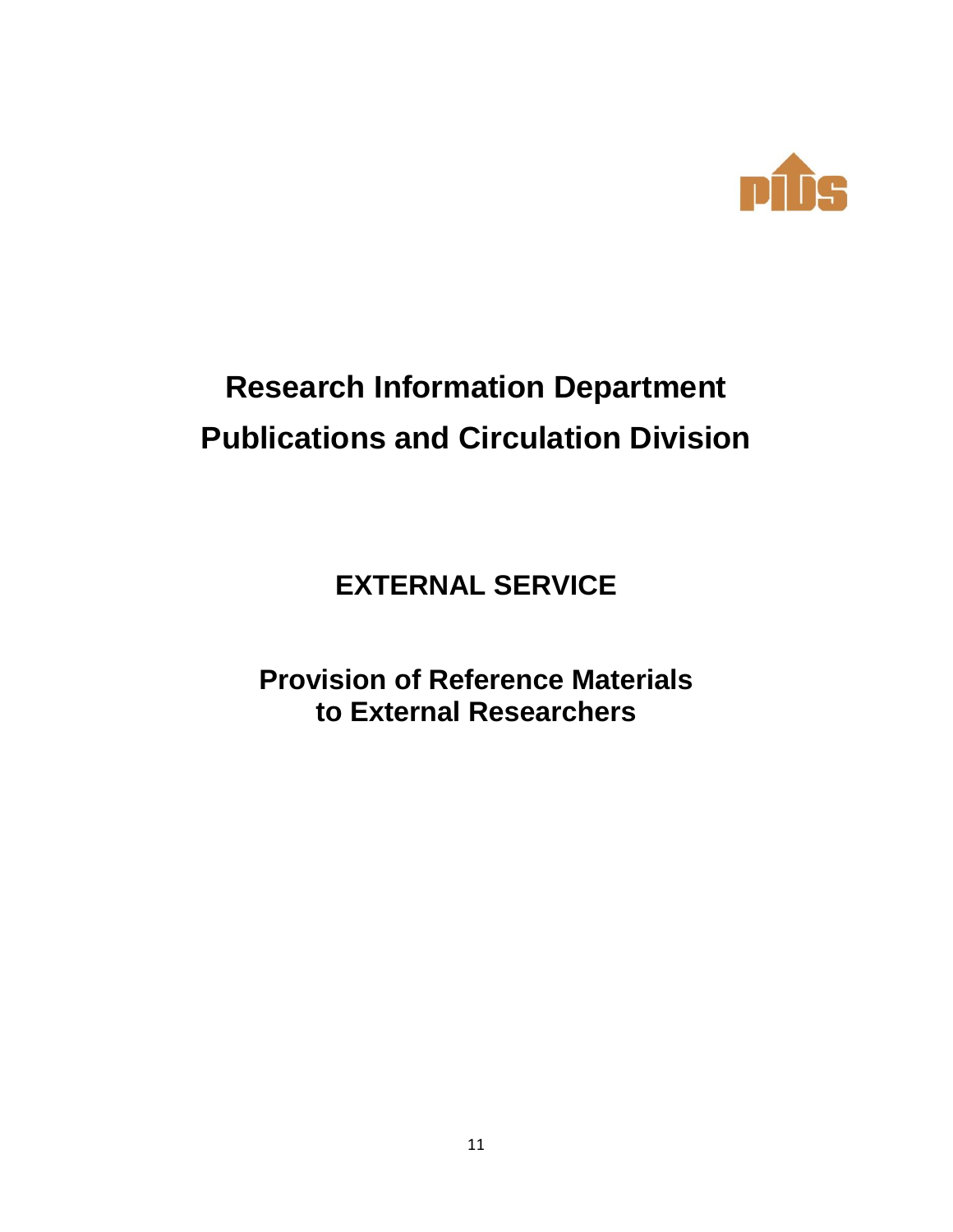

### **1. Provision of Reference Materials to External Researchers**

This service pertains to the provision of requested library material to support the external researchers' needs.

| <b>Office or Division:</b>                                                                                   | Research Information Department/Publications and Circulation Division<br>(PCD)                                                                 |                                  |                                   |                                     |  |
|--------------------------------------------------------------------------------------------------------------|------------------------------------------------------------------------------------------------------------------------------------------------|----------------------------------|-----------------------------------|-------------------------------------|--|
| <b>Classification:</b>                                                                                       | Simple                                                                                                                                         |                                  |                                   |                                     |  |
| <b>Type of Transaction:</b>                                                                                  | G2C - Government to Citizen                                                                                                                    |                                  |                                   |                                     |  |
| Who may avail:                                                                                               | <b>PIDS Employee</b>                                                                                                                           |                                  |                                   |                                     |  |
| <b>CHECKLIST OF REQUIREMENTS</b>                                                                             |                                                                                                                                                |                                  | <b>WHERE TO SECURE</b>            |                                     |  |
| Email requesting for assistance/ personal                                                                    |                                                                                                                                                |                                  | Person requesting for the service |                                     |  |
| appearance                                                                                                   | <b>AGENCY</b>                                                                                                                                  |                                  |                                   |                                     |  |
| <b>CLIENT STEPS</b>                                                                                          | <b>ACTIONS</b>                                                                                                                                 | <b>FEES TO</b><br><b>BE PAID</b> | <b>PROCESSING</b><br><b>TIME</b>  | <b>PERSON</b><br><b>RESPONSIBLE</b> |  |
| 1. Request PIDS for a<br>reference material                                                                  | 1.1. Acknowledge<br>receipt of request                                                                                                         | None                             | 2 hours                           | Librarian III, PCD                  |  |
|                                                                                                              | 1.2. Search KOHA<br>database. If the<br>reference is not<br>available in the said<br>database, refer to<br>other information<br>sources.       | <b>None</b>                      | 4 hours                           | Librarian III, PCD                  |  |
|                                                                                                              | 1.3. If the reference<br>is available in the<br>said database,<br>provide the<br>reference material<br>to the researcher<br>for room use only. | <b>None</b>                      | 2 hours                           | Librarian III, PCD                  |  |
| 2. Receive the<br>reference material<br>and fill-out the client<br>satisfaction/<br>feedback survey<br>form. | 2. Acknowledge the<br>receipt of the<br>accomplished form.                                                                                     | None                             | 2 hours                           | Librarian III, PCD                  |  |
|                                                                                                              | Total                                                                                                                                          | None                             | 1 day                             |                                     |  |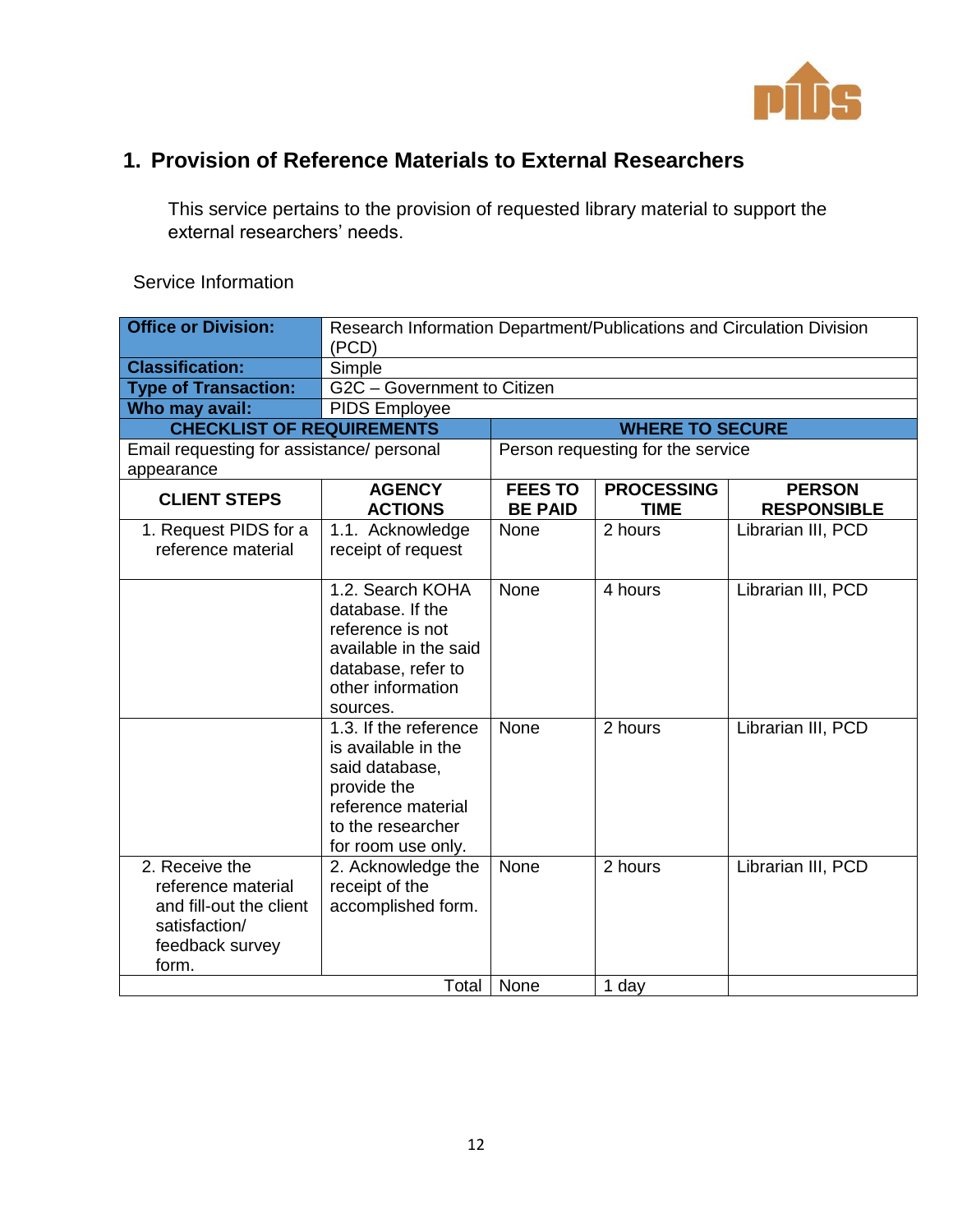

# **Research Information Department Publications and Circulation Division**

**EXTERNAL SERVICE**

**Providing Permission to External Researchers to Use/Cite PIDS Publications**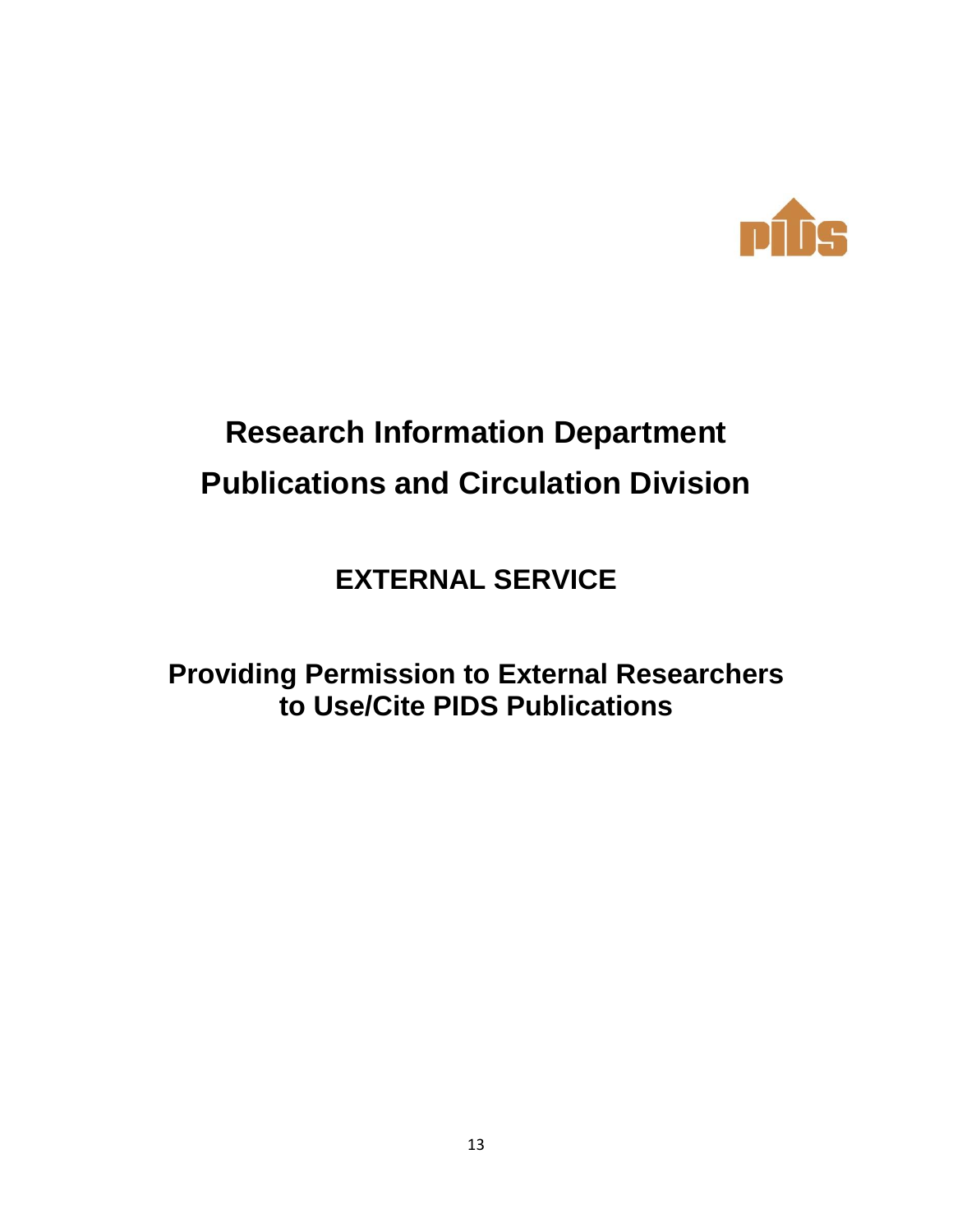

### **2. Providing Permission to External Researchers to Use/Cite PIDS Publications**

This service pertains to providing permission to use or cite PIDS publications.

| <b>Office or Division:</b>                                                                       | Research Information Department/Publications and Circulation Division<br>(PCD)                                                                                                |                                  |                                   |                                                                     |  |
|--------------------------------------------------------------------------------------------------|-------------------------------------------------------------------------------------------------------------------------------------------------------------------------------|----------------------------------|-----------------------------------|---------------------------------------------------------------------|--|
| <b>Classification:</b>                                                                           | Simple                                                                                                                                                                        |                                  |                                   |                                                                     |  |
| <b>Type of Transaction:</b>                                                                      | G2C - Government to Citizen                                                                                                                                                   |                                  |                                   |                                                                     |  |
| Who may avail:                                                                                   | PIDS Employee                                                                                                                                                                 |                                  |                                   |                                                                     |  |
| <b>CHECKLIST OF REQUIREMENTS</b>                                                                 |                                                                                                                                                                               |                                  | <b>WHERE TO SECURE</b>            |                                                                     |  |
| Email requesting for assistance/ personal<br>appearance                                          |                                                                                                                                                                               |                                  | Person requesting for the service |                                                                     |  |
| <b>CLIENT STEPS</b>                                                                              | <b>AGENCY</b><br><b>ACTIONS</b>                                                                                                                                               | <b>FEES TO</b><br><b>BE PAID</b> | <b>PROCESSING</b><br><b>TIME</b>  | <b>PERSON</b><br><b>RESPONSIBLE</b>                                 |  |
| 1. Request PIDS to<br>use/cite PIDS<br>publications                                              | 1.1. Acknowledge<br>receipt of request                                                                                                                                        | None                             | 1 hour                            | Administrative<br>Assistant IV, PCD                                 |  |
|                                                                                                  | 1.2. Check the<br>requested material<br>if indeed a PIDS<br>publication                                                                                                       | <b>None</b>                      | 3 hours                           | Administrative<br>Assistant IV, PCD                                 |  |
|                                                                                                  | 1.2. Approve<br>request to use/cite<br>PIDS publications<br>and require the<br>client to<br>acknowledge PIDS<br>as source if<br>permission from<br>author is not<br>required. | None                             | 3 hours                           | <b>Information Officer</b><br>III/Division Chief III,<br><b>PCD</b> |  |
|                                                                                                  | 1.3 Forward to<br><b>PIDS</b><br>author/consultant,<br>for approval, if<br>applicable                                                                                         |                                  | $1-2$ days                        | Information Officer III/<br>Division Chief III, PCD                 |  |
| 2. Receive the<br>approval and send<br>link of client's<br>published research,<br>if applicable. | 2. Record client's<br>request.                                                                                                                                                | <b>None</b>                      | 3 hours                           | Administrative<br>Assistant IV, PCD                                 |  |
|                                                                                                  | Total                                                                                                                                                                         | None                             | 3 days                            |                                                                     |  |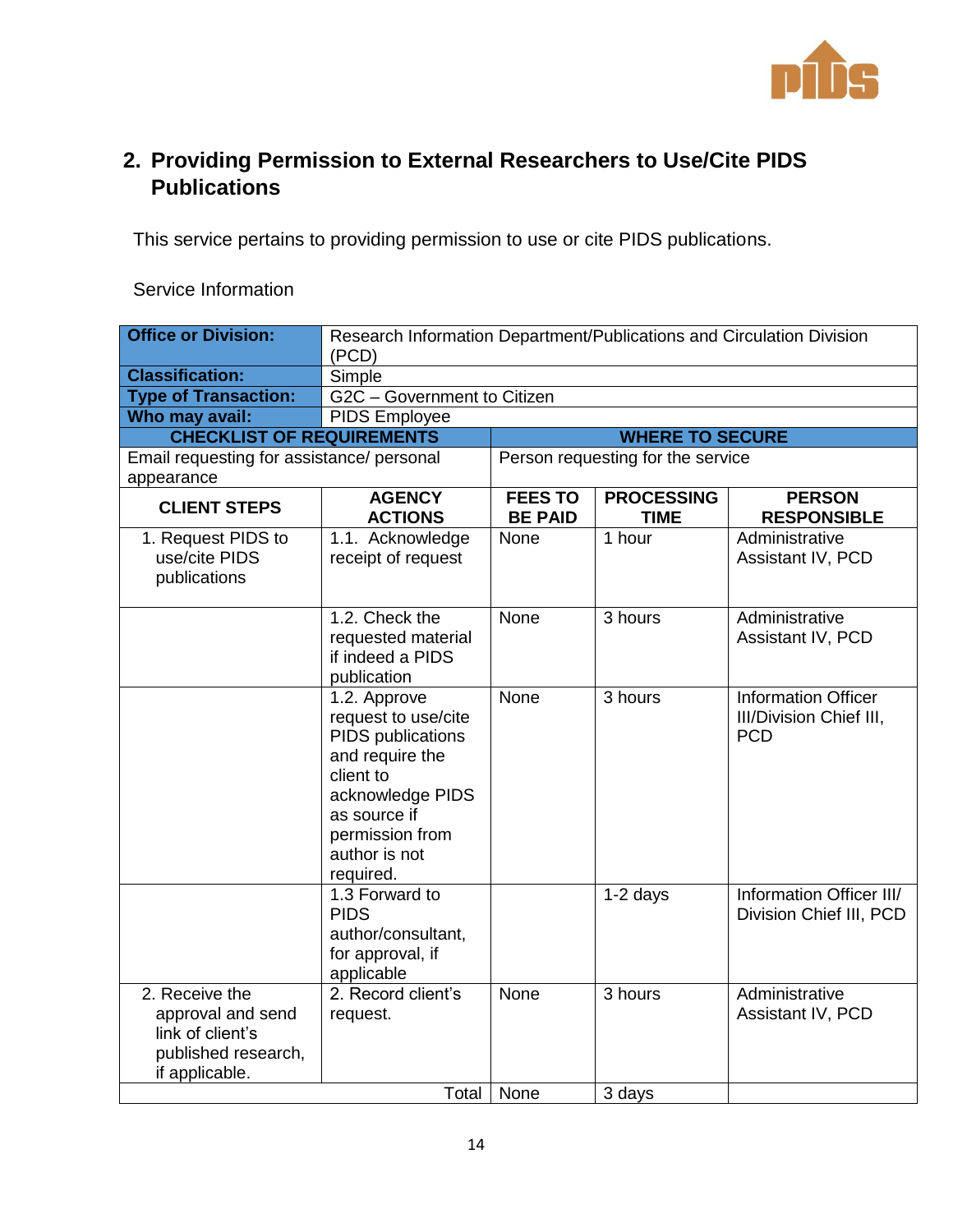

# **Research Information Department Research Dissemination and Public Affairs Division**

**EXTERNAL SERVICE**

**Provision of Event Management Services**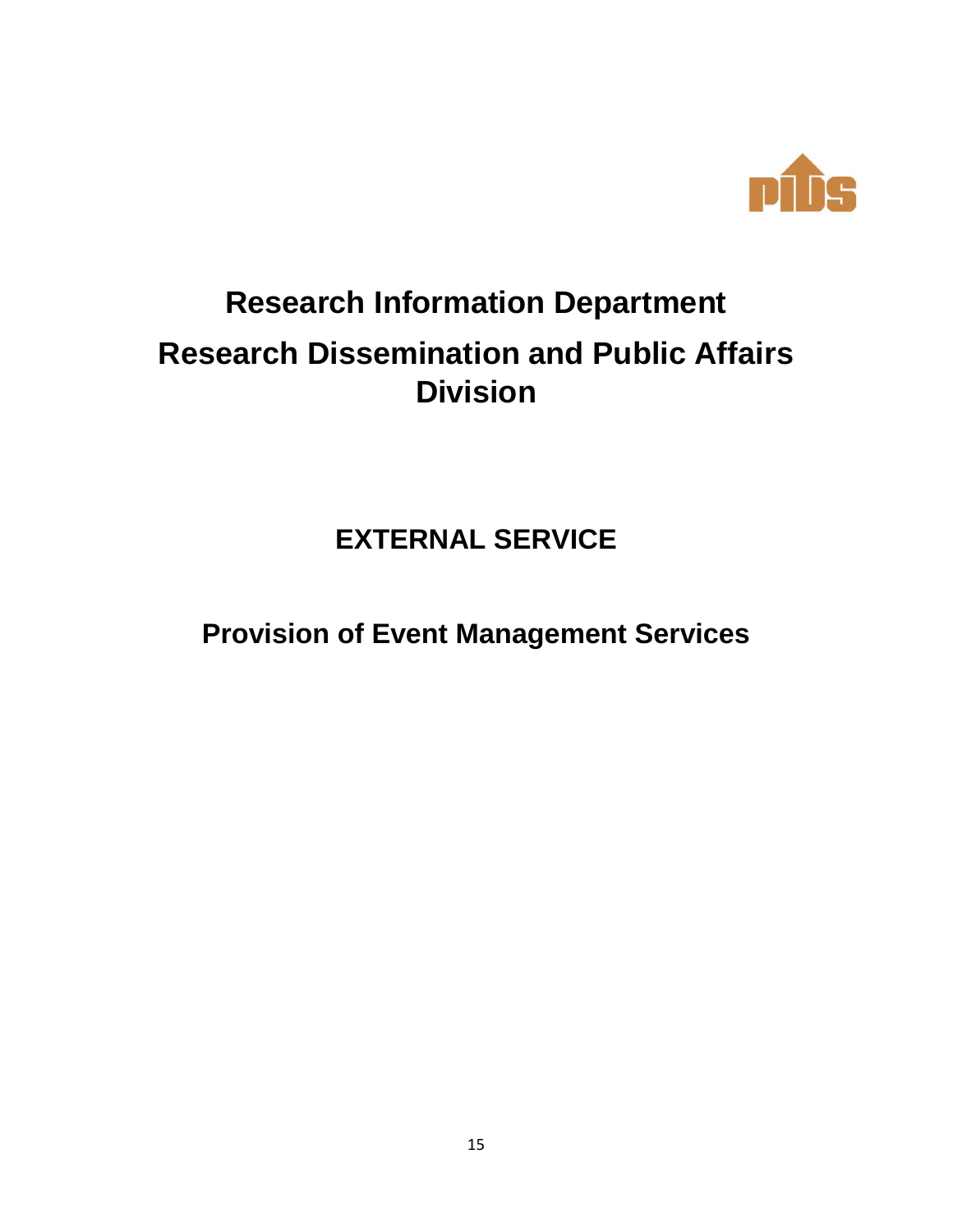

### **1. Provision of Event Management Services**

This procedure covers the following steps: receipt of request, review and approval of the request, discussion of event details with the requesting party (e.g., date, venue, tasking etc), signing of the contract/MoU, and implementation of the contract/MoU.

The purpose of this procedure is to ensure that all events requested from PIDS are wellorganized and conducted within the target schedule.

| <b>Office or</b><br><b>Division:</b>                                                                     | Research Information Department/Public Affairs Division                                                                                                                   |                                  |                                   |                                                                     |  |
|----------------------------------------------------------------------------------------------------------|---------------------------------------------------------------------------------------------------------------------------------------------------------------------------|----------------------------------|-----------------------------------|---------------------------------------------------------------------|--|
| <b>Classification:</b>                                                                                   | Highly technical                                                                                                                                                          |                                  |                                   |                                                                     |  |
| <b>Type of</b><br><b>Transaction:</b>                                                                    | G2C - Government to Citizen or G2G - Government to Government                                                                                                             |                                  |                                   |                                                                     |  |
| Who may avail:                                                                                           | All government agencies or any requesting party                                                                                                                           |                                  |                                   |                                                                     |  |
|                                                                                                          | <b>CHECKLIST OF REQUIREMENTS</b>                                                                                                                                          |                                  | <b>WHERE TO SECURE</b>            |                                                                     |  |
| appearance                                                                                               | Email requesting for assistance / personal                                                                                                                                |                                  | Person requesting for the service |                                                                     |  |
| <b>CLIENT STEPS</b>                                                                                      | <b>AGENCY ACTIONS</b>                                                                                                                                                     | <b>FEES TO BE</b><br><b>PAID</b> | <b>PROCESSIN</b><br><b>G TIME</b> | <b>PERSON</b><br><b>RESPONSIBLE</b>                                 |  |
| 1. Request PIDS<br>to co-organize or<br>manage an event<br>through written<br>communication or<br>email. | 1.1 Acknowledge<br>receipt of request.                                                                                                                                    | None                             | 1 hour                            | Department<br>Manager/Division<br>Chief                             |  |
|                                                                                                          | 1.2. Forward the<br>request and its<br>corresponding details<br>to the Office of the<br>President (OP) for<br>advise and decision, or<br>for consultation with<br>Mancom. | None                             | 1 hour                            | Department<br>Manager                                               |  |
|                                                                                                          | 1.3 Ask requestor for<br>additional details, if<br>necessary                                                                                                              | None                             | 2 hours                           | Department<br>Manager/Division<br>Chief, as advised by<br>OP/ManCom |  |
| 2. Send additional<br>event details to<br><b>PIDS</b>                                                    | 2.1. Provide additional<br>details to OP/ManCom                                                                                                                           | None                             | 2 days                            | Department<br>Manager/Division<br>Chief                             |  |
|                                                                                                          | 2.2. Decide on the<br>request<br>(approve/disapprove)                                                                                                                     | None                             | 3 days                            | <b>OP</b>                                                           |  |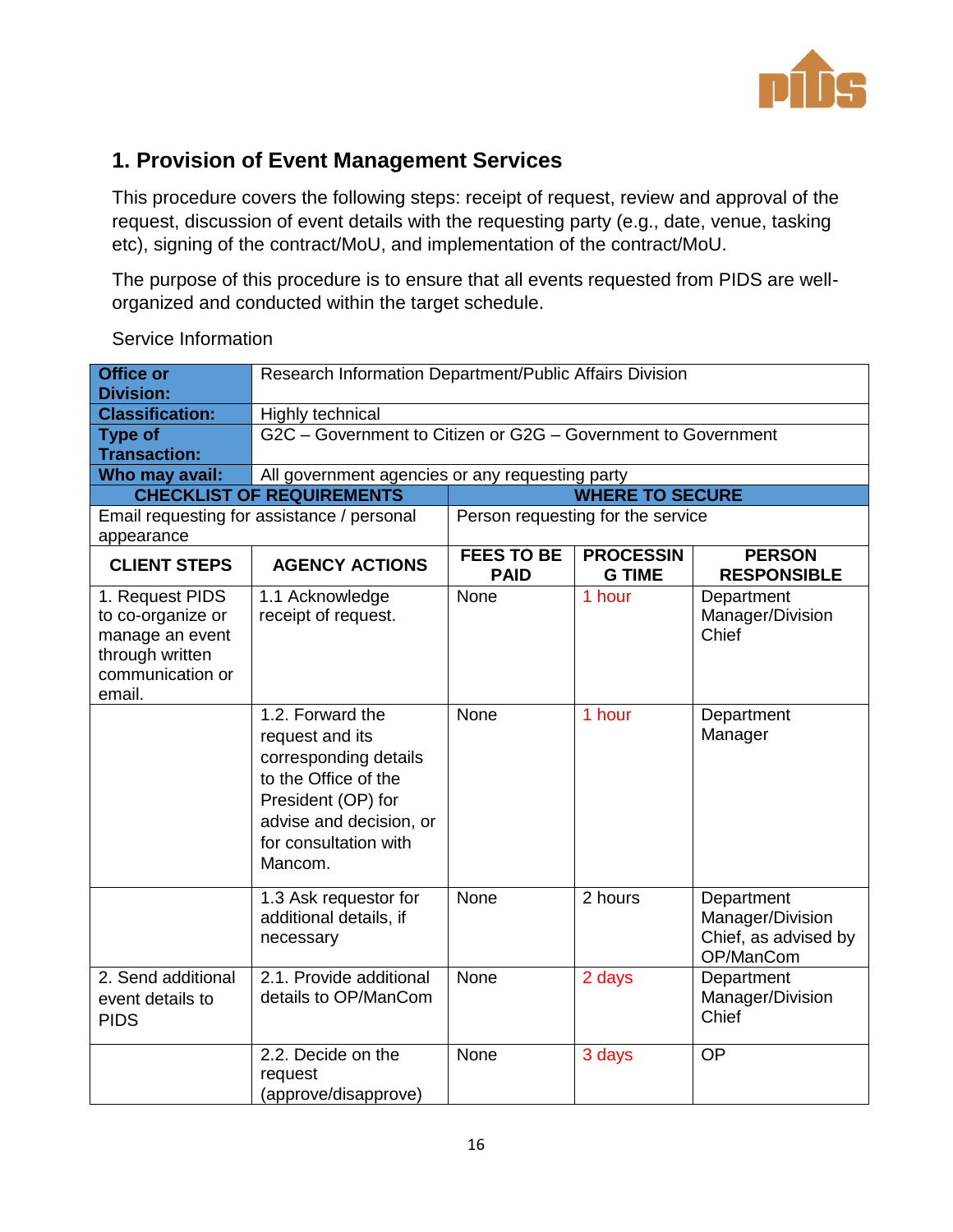

|                                                                                              | 2.3. Inform requestor of<br>OP's decision.                                                                                                                                                          | None                          | 1 hour                            | Department<br>Manager/Division<br>Chief                                                                                                                         |
|----------------------------------------------------------------------------------------------|-----------------------------------------------------------------------------------------------------------------------------------------------------------------------------------------------------|-------------------------------|-----------------------------------|-----------------------------------------------------------------------------------------------------------------------------------------------------------------|
| 3. Acknowledge<br>receipt of PIDS'<br>decision on the<br>request.                            | 3.1. Acknowledge<br>requestor's response.<br>If approved, invite<br>requestor to a face-to-<br>face meeting or<br>teleconference to<br>further discuss details<br>and requirements of<br>the event. | None                          | 1 hour                            | Department<br>Manager/Division<br>Chief                                                                                                                         |
| 4. Discuss details<br>of the events with<br>PIDS-RID (e.g.,<br>date, venue,<br>tasking, etc) | 4.1. Discuss details of<br>the events with the<br>requesting party (e.g.,<br>date, venue, tasking,<br>etc)                                                                                          | None                          | 3 hours                           | Department<br>Manager and PA<br>team                                                                                                                            |
| 5. Sign reviewed<br>contract/MoU with<br><b>PIDS</b>                                         | 5.1. Sign reviewed<br>contract/MoU with<br>requesting party                                                                                                                                         | <b>None</b>                   | 10 days                           | OP (main signatory)<br>and Department<br>Manager (one of<br>witnesses), with the<br>guidance of the<br>Administrative and<br><b>Finance Department</b><br>(AFD) |
|                                                                                              | 5.2. Send copies of<br>signed MoU or<br>notarized contracts to<br>requesting party                                                                                                                  | None                          | 2 days                            | RID staff, in<br>coordination with<br><b>AFD</b> staff                                                                                                          |
| 6. Acknowledge<br>receipt of signed<br>MoU or notarized<br>contracts                         | 6.1 Acknowledge<br>requestor's response.                                                                                                                                                            | None                          | 1 hour                            | Department<br>Manager/Division<br>Chief                                                                                                                         |
| 7. Coorganize and<br>conduct the event<br>with PIDS                                          | 7. 1. Coorganize and<br>conduct the event with<br>requesting party.                                                                                                                                 | In accordance<br>with the MoA | -In<br>accordance<br>with the MoA | Department<br>Manager and RID-<br>PA team, in<br>coordination with<br><b>AFD</b>                                                                                |
|                                                                                              | Total                                                                                                                                                                                               | None                          | 18 days                           |                                                                                                                                                                 |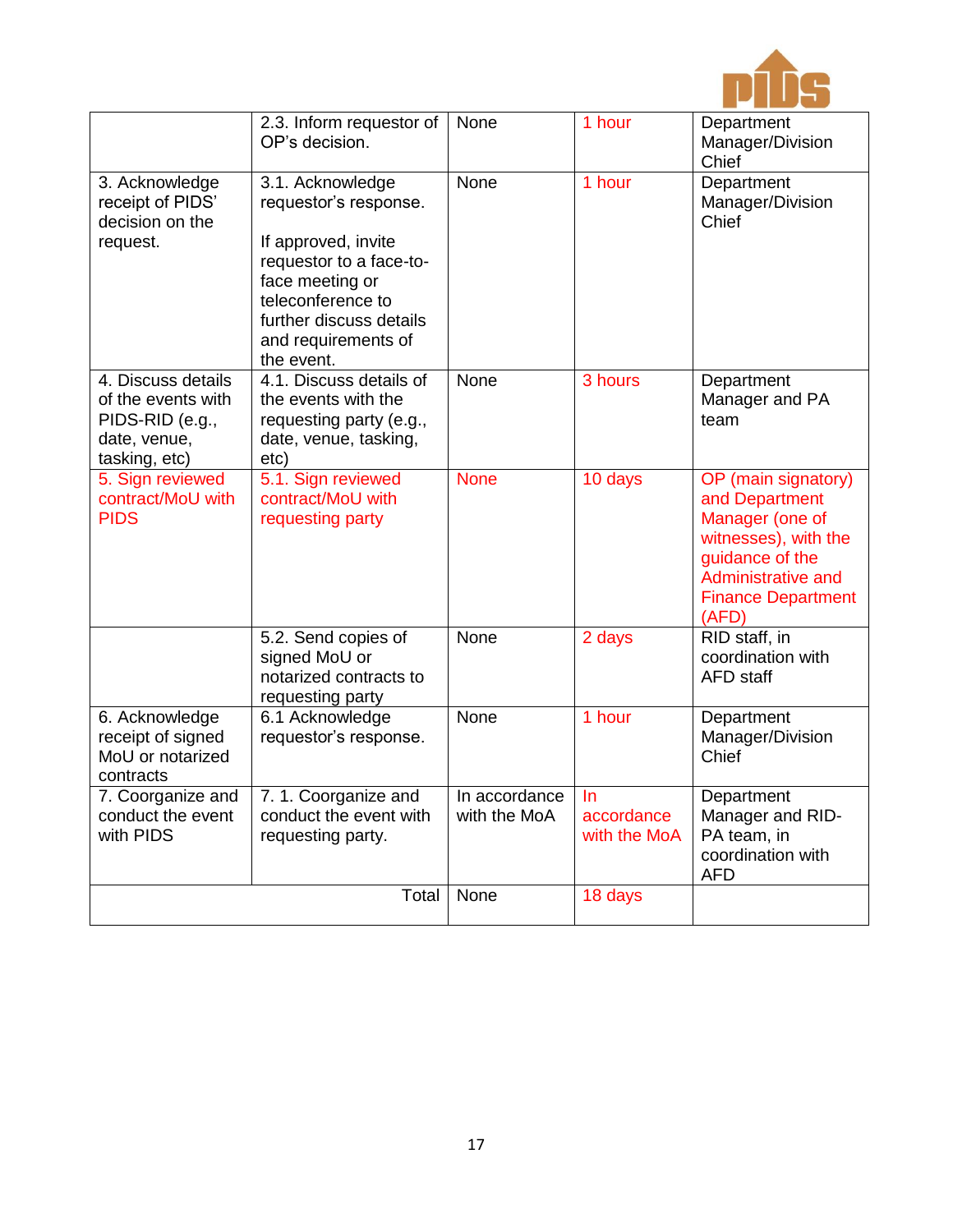

# **Administrative and Finance Department Administrative Division**

**INTERNAL SERVICE**

**Application for Leave of Absence**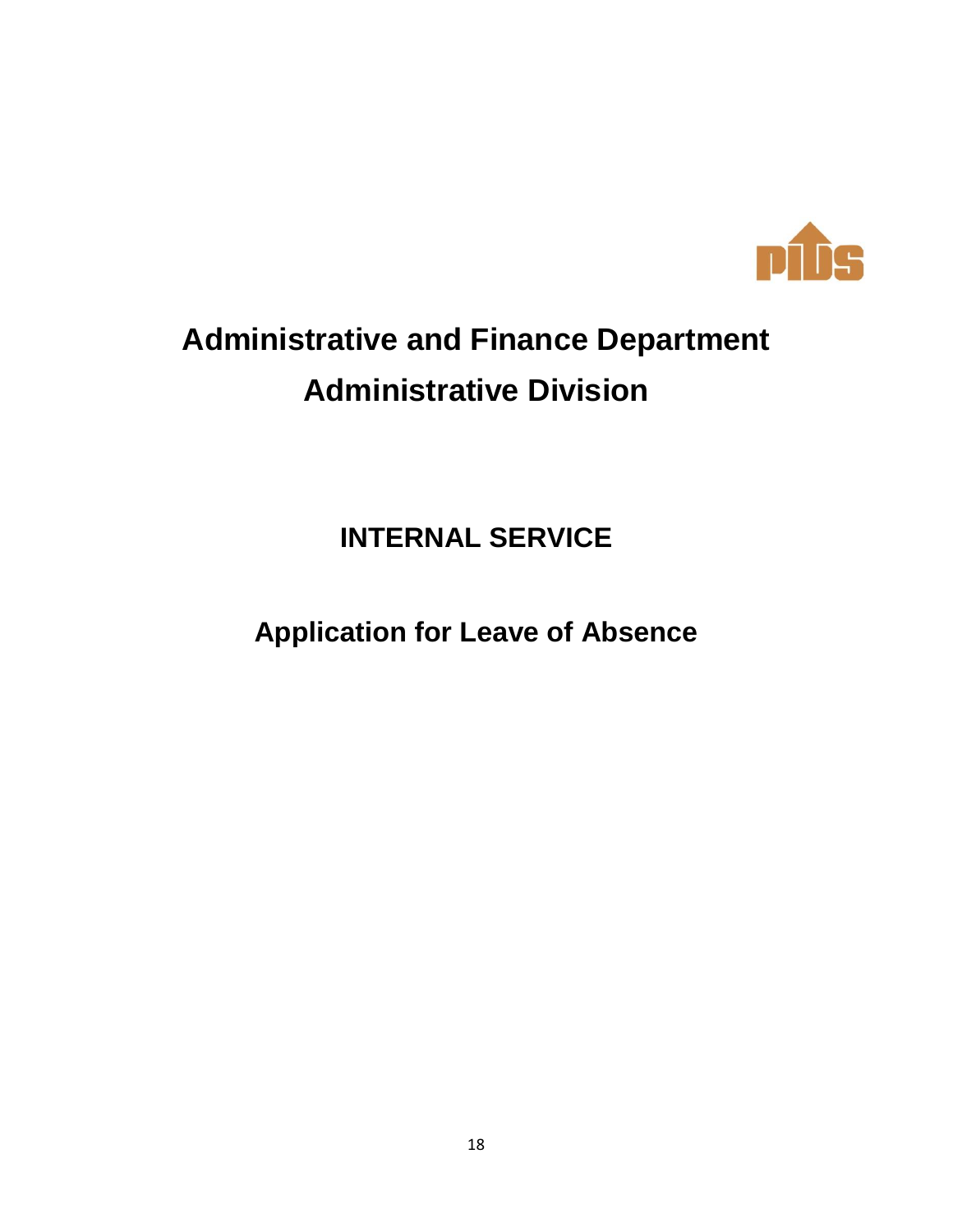

## **1. Application for Leave of Absence**

PIDS employees are entitled to leave of absence with the proper approval as may be provided by law.

| <b>Office or Division:</b>                                             | Administrative and Finance Department/Administrative Division                                                                                                                                                                                                                                                                                      |                                  |                                       |                                                                                                        |
|------------------------------------------------------------------------|----------------------------------------------------------------------------------------------------------------------------------------------------------------------------------------------------------------------------------------------------------------------------------------------------------------------------------------------------|----------------------------------|---------------------------------------|--------------------------------------------------------------------------------------------------------|
| <b>Classification:</b>                                                 | Simple                                                                                                                                                                                                                                                                                                                                             |                                  |                                       |                                                                                                        |
| <b>Type of Transaction:</b>                                            | G2C - Government to Citizen                                                                                                                                                                                                                                                                                                                        |                                  |                                       |                                                                                                        |
| Who may avail:                                                         | <b>PIDS Employee</b>                                                                                                                                                                                                                                                                                                                               |                                  |                                       |                                                                                                        |
| <b>CHECKLIST OF REQUIREMENTS</b>                                       |                                                                                                                                                                                                                                                                                                                                                    |                                  | <b>WHERE TO SECURE</b>                |                                                                                                        |
| Accomplished form for Application for Leave                            |                                                                                                                                                                                                                                                                                                                                                    |                                  | PIDS Intranet/Administrative Division |                                                                                                        |
| (2 original copies)                                                    |                                                                                                                                                                                                                                                                                                                                                    |                                  |                                       |                                                                                                        |
| <b>CLIENT STEPS</b>                                                    | <b>AGENCY</b><br><b>ACTIONS</b>                                                                                                                                                                                                                                                                                                                    | <b>FEES TO</b><br><b>BE PAID</b> | <b>PROCESSING</b><br><b>TIME</b>      | <b>PERSON</b><br><b>RESPONSIBLE</b>                                                                    |
| 1. Submit the<br>accomplished form<br>(item nos. 1-6.d of<br>the form) | 1.1. Acknowledge<br>receipt of the form.                                                                                                                                                                                                                                                                                                           | None                             | 1 hour                                | Admin. Officer V<br><b>Administrative Division</b>                                                     |
|                                                                        | 1.2. Accomplish the<br>portion on the<br>certification of leave<br>credits as of a<br>month-end period<br>following the month<br>the leave was filed<br>(item no. 7.a of the<br>form) and submit to<br>the immediate<br>supervisor of the<br>requestor for<br>recommendation of<br>approval or<br>disapproval (item<br>nos. 7.b-d of the<br>form). | None                             | 2 hours                               | Admin. Officer V,<br><b>Administrative Division</b><br>and<br>Immediate supervisor<br>of the requestor |
|                                                                        | 1.3. Forward to the<br>Department<br>Manager for final<br>approval.                                                                                                                                                                                                                                                                                | None                             | 3 hours                               | <b>Department Manager</b><br>of the concerned<br>employee                                              |
|                                                                        | 1.4 Once approved/<br>disapproved,<br>provide one copy to<br>the requestor.                                                                                                                                                                                                                                                                        | None                             | 2 hours                               | Admin. Officer V<br><b>Administrative Division</b>                                                     |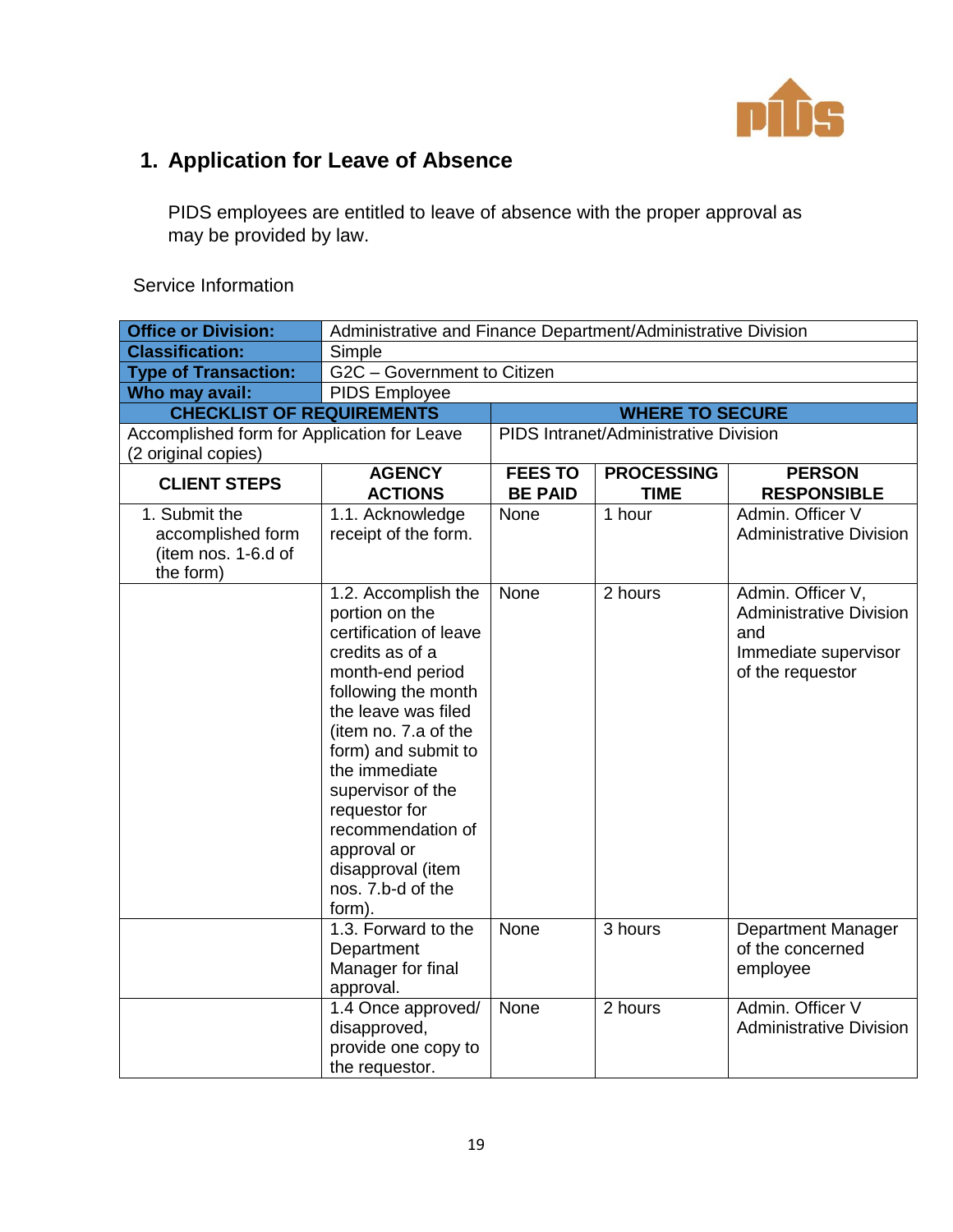

| 2. Receive the<br>approved/<br>disapproved leave. | 2. File the other<br>copy of the form. | None | 2 hours | Admin. Officer \<br><b>Administrative Division</b> |
|---------------------------------------------------|----------------------------------------|------|---------|----------------------------------------------------|
|                                                   | None<br>$^{\sf \tiny \sf Total}$ .     | dav  |         |                                                    |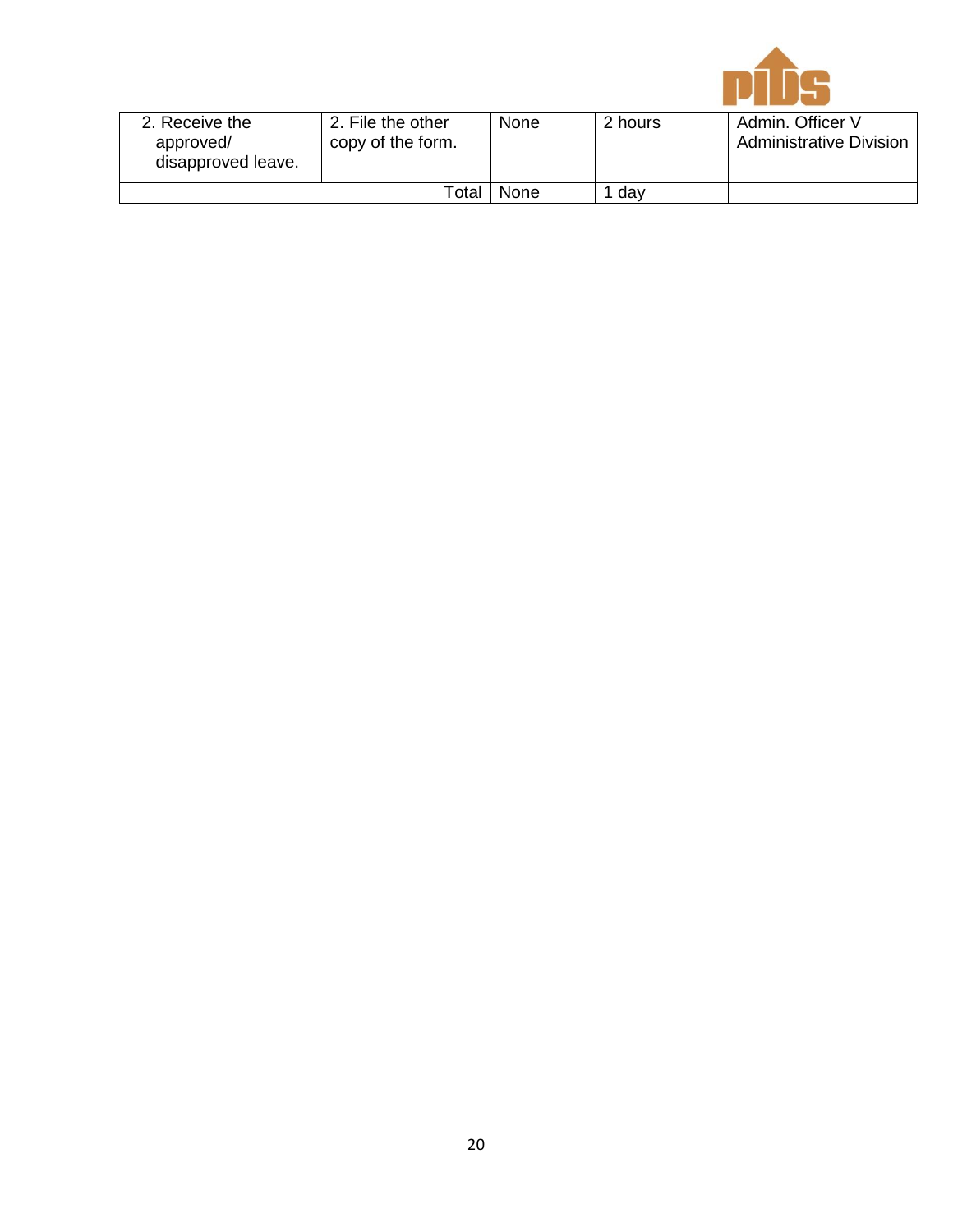

# **Administrative and Finance Department Administrative Division**

## **INTERNAL SERVICE**

## **Issuance of Certificates (e.g. Certificate of Employment, Certificate of No Pending Case)**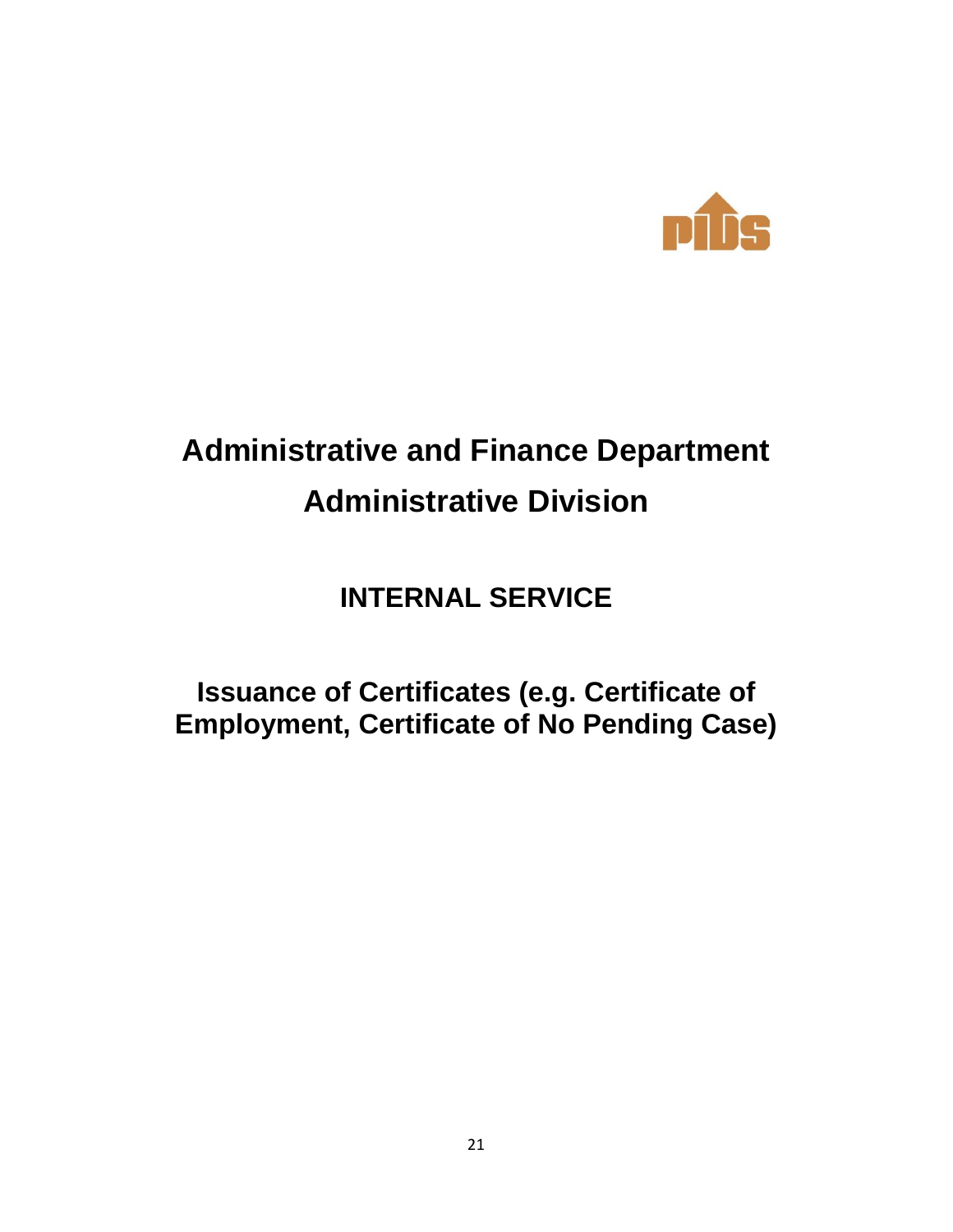

### **2. Issuance of Certificates (e.g. Certificate of Employment, Certificate of No Pending Case)**

PIDS issues certifications for its past and present employees for purposes such as visa application, enrollment, and other legal purposes.

| <b>Office or Division:</b>                                      | Administrative and Finance Department/Administrative Division                               |                                  |                                          |                                                                                                                    |
|-----------------------------------------------------------------|---------------------------------------------------------------------------------------------|----------------------------------|------------------------------------------|--------------------------------------------------------------------------------------------------------------------|
| <b>Classification:</b>                                          | Simple                                                                                      |                                  |                                          |                                                                                                                    |
| <b>Type of Transaction:</b>                                     | G2C - Government to Citizen                                                                 |                                  |                                          |                                                                                                                    |
| Who may avail:                                                  | <b>PIDS Employee</b>                                                                        |                                  |                                          |                                                                                                                    |
| <b>CHECKLIST OF REQUIREMENTS</b>                                |                                                                                             |                                  | <b>WHERE TO SECURE</b>                   |                                                                                                                    |
| Email requesting for a certificate                              |                                                                                             |                                  | PIDS employee requesting for the service |                                                                                                                    |
| <b>CLIENT STEPS</b>                                             | <b>AGENCY</b><br><b>ACTIONS</b>                                                             | <b>FEES TO</b><br><b>BE PAID</b> | <b>PROCESSING</b><br><b>TIME</b>         | <b>PERSON</b><br><b>RESPONSIBLE</b>                                                                                |
| 1. Submit request for<br>a certificate from<br>Admin, Officer V | 1.1. Acknowledge<br>receipt of request                                                      | None                             | 1 hour                                   | Admin, Officer V<br><b>Administrative Division</b>                                                                 |
|                                                                 | 1.2. Draft the<br>certificate.                                                              | None                             | 2 hours                                  | Admin. Officer V<br><b>Administrative Division</b>                                                                 |
|                                                                 | 1.3. Forward the<br>draft certificate for<br>review of the DC<br>and approval of the<br>DM. | None                             | 3 hours                                  | <b>Administrative Officer</b><br>V, Division Chief III<br>(Admin. Division) and<br>Department Manager<br>III (AFD) |
|                                                                 | 1.4. Provide the<br>certificate being<br>requested.                                         | None                             | 2 hours                                  | Admin. Officer V<br><b>Administrative Division</b>                                                                 |
| 2. Receive the<br>requested<br>certificate.                     | 2. Ask the<br>requestor to<br>acknowledge<br>receipt of the<br>requested<br>certificate     | None                             | 2 hours                                  | Admin. Officer V<br><b>Administrative Division</b>                                                                 |
| None<br>Total<br>1 day                                          |                                                                                             |                                  |                                          |                                                                                                                    |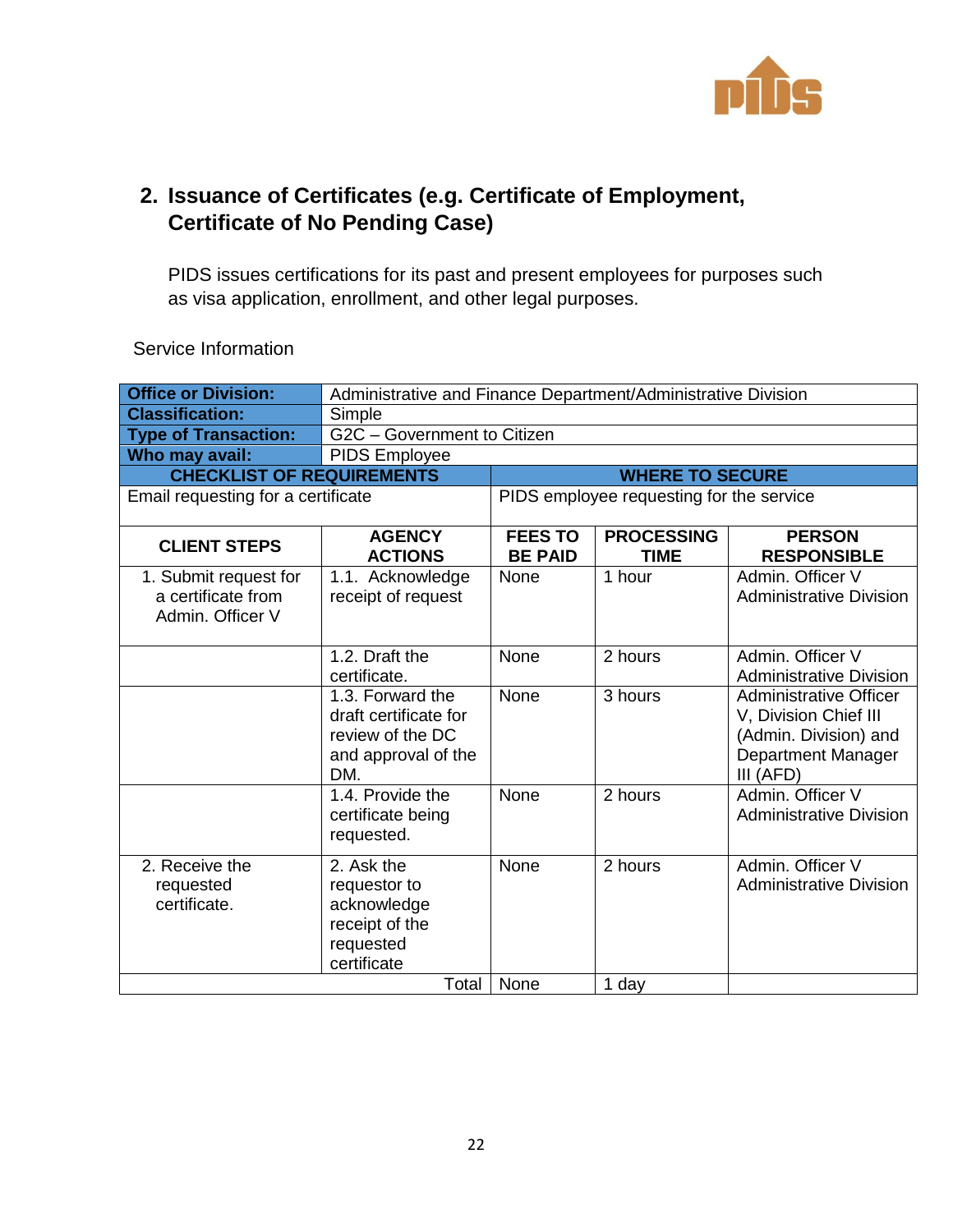

# **Administrative and Finance Department Administrative Division**

## **INTERNAL SERVICE**

## **Issuance of Office Supplies (Available in the Stockroom)**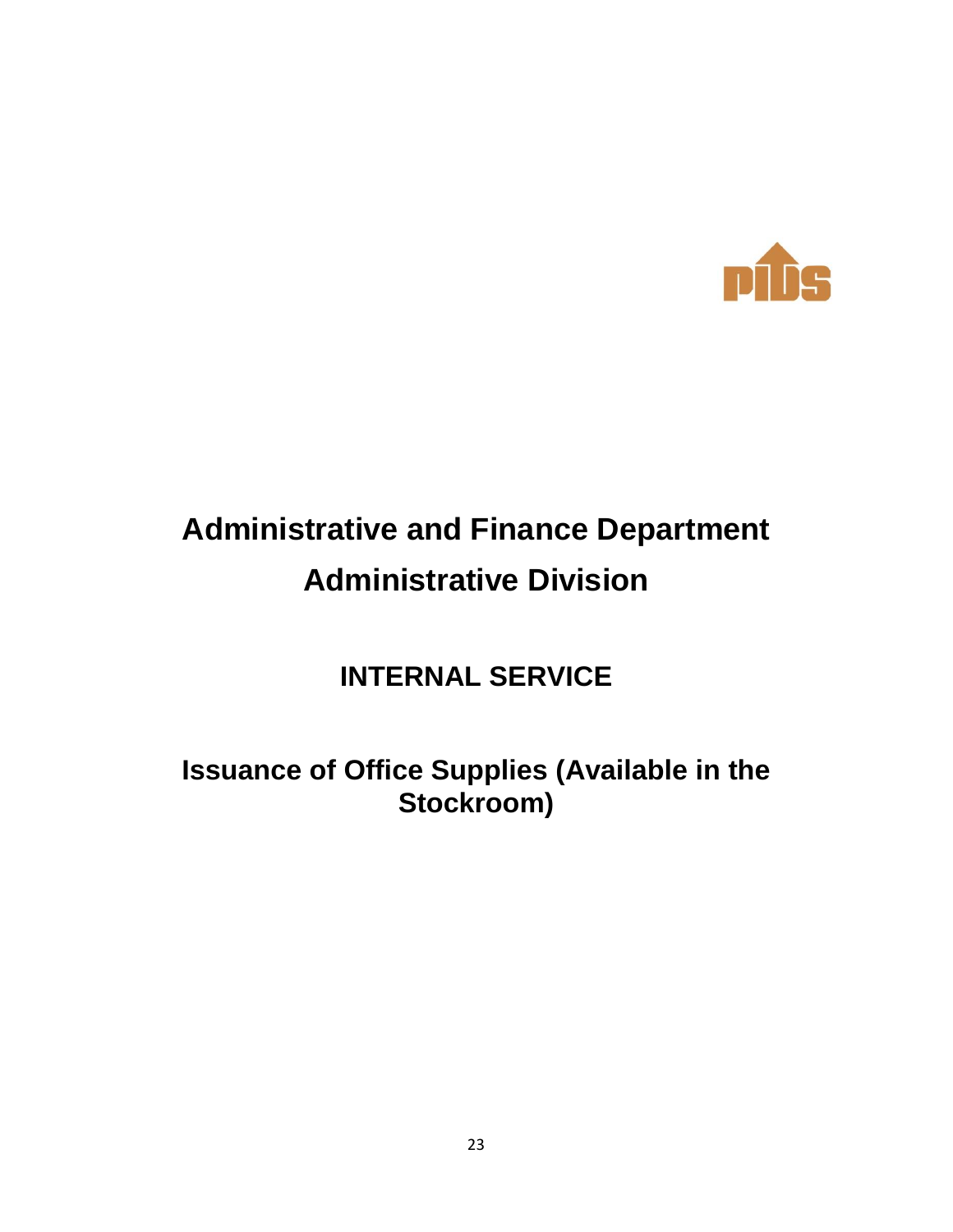

## **3. Issuance of Office Supplies (available in the stockroom)**

This service aims to ensure availability of the required resources to support the work/activities of the PIDS staff.

| <b>Office or Division:</b>                               | Administrative and Finance Department/Administrative Division                                                                                                                                                                                                 |                                  |                                          |                                                                           |
|----------------------------------------------------------|---------------------------------------------------------------------------------------------------------------------------------------------------------------------------------------------------------------------------------------------------------------|----------------------------------|------------------------------------------|---------------------------------------------------------------------------|
| <b>Classification:</b>                                   | Simple                                                                                                                                                                                                                                                        |                                  |                                          |                                                                           |
| <b>Type of Transaction:</b>                              | G2C - Government to Citizen                                                                                                                                                                                                                                   |                                  |                                          |                                                                           |
| Who may avail:                                           | <b>PIDS Employee</b>                                                                                                                                                                                                                                          |                                  |                                          |                                                                           |
| <b>CHECKLIST OF REQUIREMENTS</b>                         |                                                                                                                                                                                                                                                               |                                  | <b>WHERE TO SECURE</b>                   |                                                                           |
| Requisition and Issuance Slip                            |                                                                                                                                                                                                                                                               |                                  | PIDS Intranet or Administrative Division |                                                                           |
| (AFD-AD-QF-30) (1 original copy)                         |                                                                                                                                                                                                                                                               |                                  |                                          |                                                                           |
| <b>CLIENT STEPS</b>                                      | <b>AGENCY</b><br><b>ACTIONS</b>                                                                                                                                                                                                                               | <b>FEES TO</b><br><b>BE PAID</b> | <b>PROCESSING</b><br><b>TIME</b>         | <b>PERSON</b><br><b>RESPONSIBLE</b>                                       |
| 1. Submit the<br>accomplished form<br>to Admin, Asst. IV | 1.1. Check the<br>availability of the<br>requested supplies<br>If the supplies are<br>not available in the<br>stockroom, advise<br>the requestor to<br>accomplish a<br><b>Purchase Request</b><br>and submit to the<br>Procurement<br>Management<br>Division. | None                             | 4 hours                                  | Administrative Asst. IV<br><b>Administrative Division</b>                 |
|                                                          | 1.2. Submit the<br>request to DC for<br>approval                                                                                                                                                                                                              | None                             | 2 hours                                  | Administrative Asst. IV<br><b>Division Chief III</b><br>(Admin. Division) |
|                                                          | 1.3. Once<br>approved, provide<br>the requested office<br>supplies.                                                                                                                                                                                           | None                             | 2 hours                                  | Administrative Asst. IV<br><b>Administrative Division</b>                 |
| 2. Receive the<br>requested office<br>supplies.          | 2. Ask the<br>requestor to<br>acknowledge<br>receipt of the<br>requested office<br>supplies.                                                                                                                                                                  | None                             | 2 hours                                  | Administrative Asst. IV<br><b>Administrative Division</b>                 |
|                                                          | Total                                                                                                                                                                                                                                                         | None                             | 1 day                                    |                                                                           |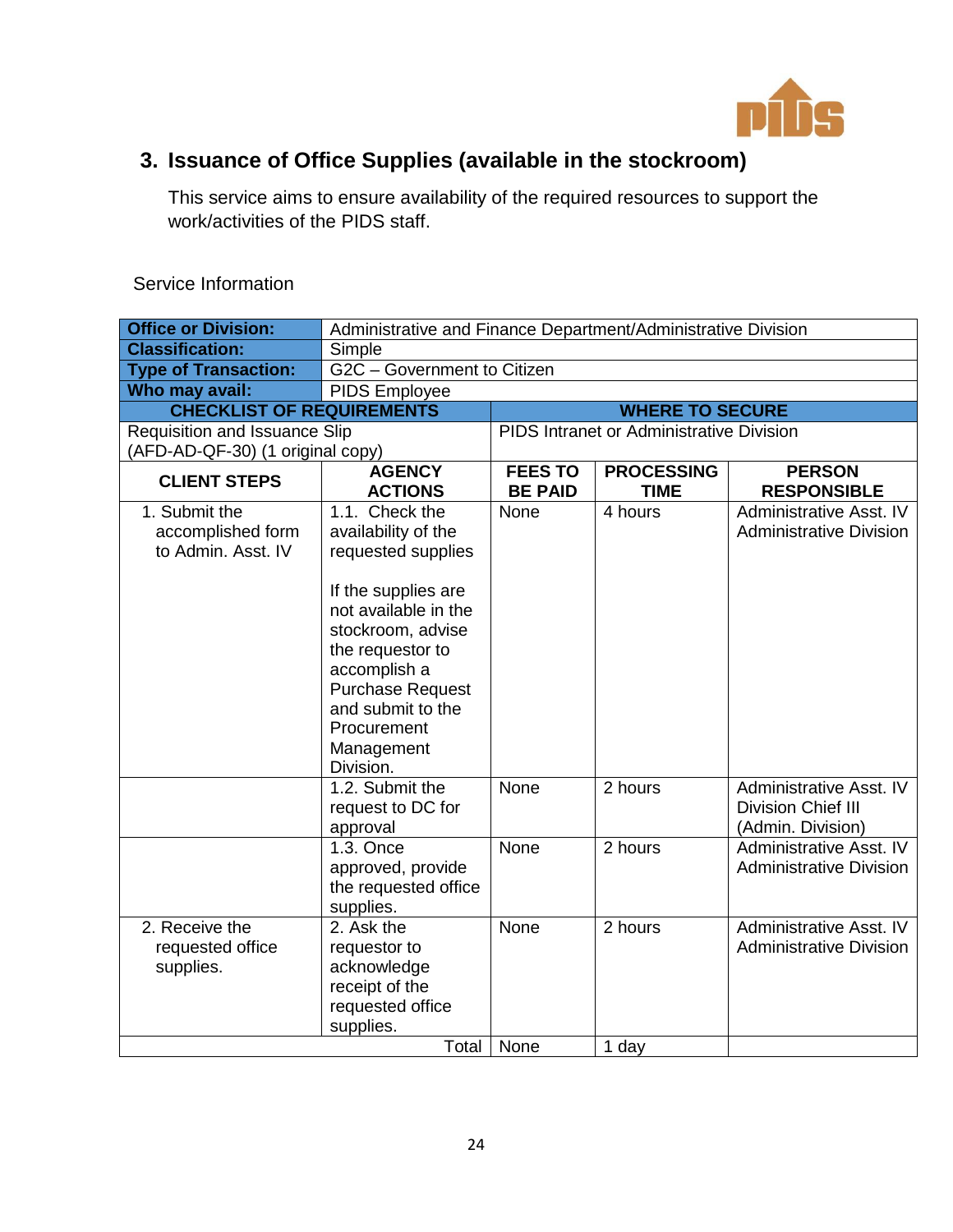

# **Administrative and Finance Department Administrative Division**

**INTERNAL SERVICE**

**Preparation and Issuance of Foreign Travel Orders**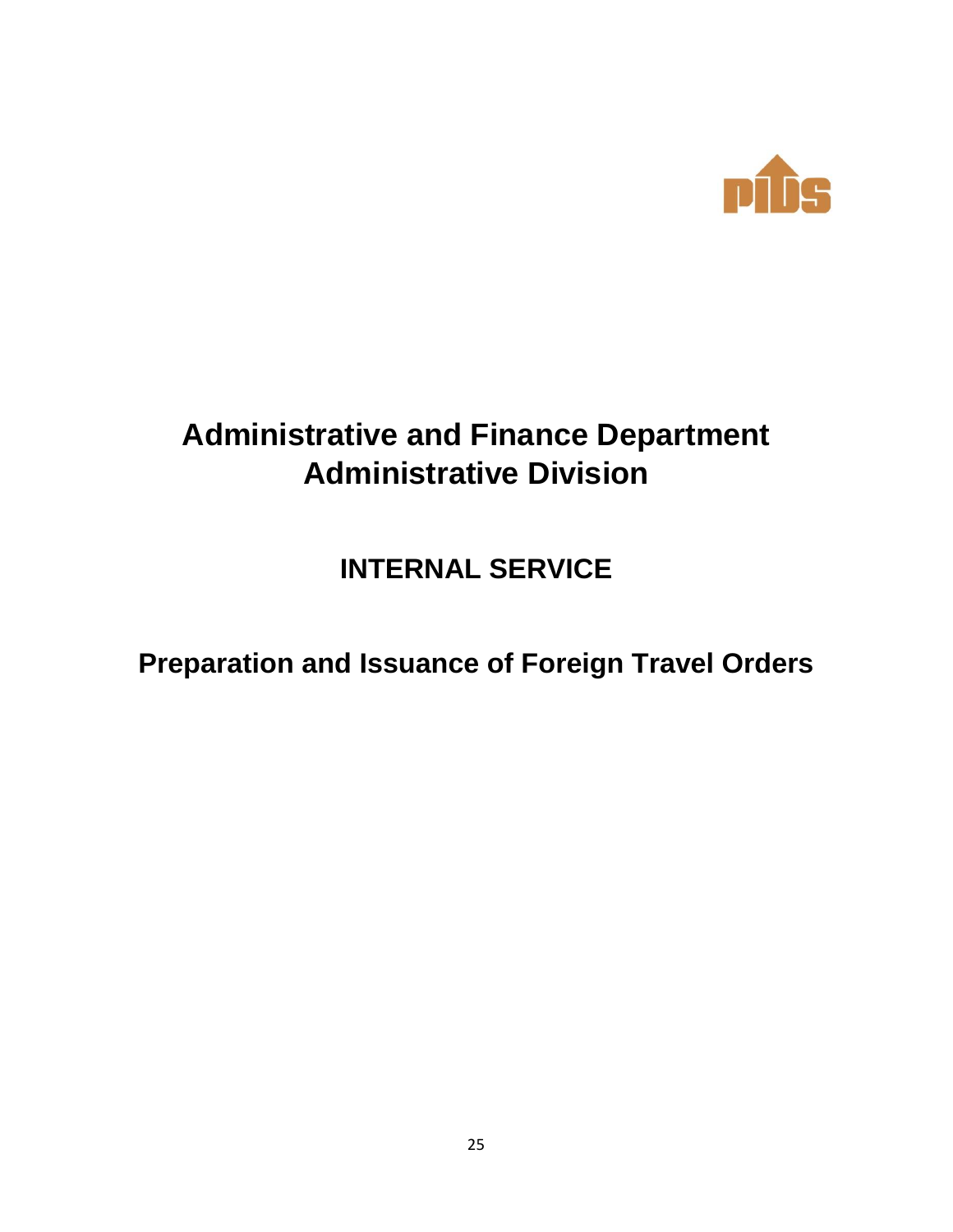

## **4. Preparation and Issuance of Foreign Travel Orders**

PIDS officials and employees are often being required to attend to official travels abroad to present papers/studies or network meetings.

| Service Information                                                                             |                                                               |                                          |                                          |                                     |
|-------------------------------------------------------------------------------------------------|---------------------------------------------------------------|------------------------------------------|------------------------------------------|-------------------------------------|
| <b>Office or Division:</b>                                                                      | Administrative and Finance Department/Administrative Division |                                          |                                          |                                     |
| <b>Classification:</b>                                                                          | Complex                                                       |                                          |                                          |                                     |
| <b>Type of Transaction:</b>                                                                     | G2C - Government to Citizen                                   |                                          |                                          |                                     |
| Who may avail:                                                                                  | <b>PIDS Employee</b>                                          |                                          |                                          |                                     |
| <b>CHECKLIST OF REQUIREMENTS</b>                                                                |                                                               | <b>WHERE TO SECURE</b>                   |                                          |                                     |
| Memorandum requesting for the issuance of a                                                     |                                                               |                                          | PIDS employee requesting for the service |                                     |
| Foreign Travel Order (FTO) duly                                                                 |                                                               |                                          |                                          |                                     |
| signed/recommended for approval by the                                                          |                                                               |                                          |                                          |                                     |
| PIDS President indicating all the required                                                      |                                                               |                                          |                                          |                                     |
| details such as duration of the travel,                                                         |                                                               |                                          |                                          |                                     |
| destination, purpose of the travel, travel                                                      |                                                               |                                          |                                          |                                     |
| expenses to be shouldered by the sponsor,                                                       |                                                               |                                          |                                          |                                     |
| beneficiaries for the travel insurance and other                                                |                                                               |                                          |                                          |                                     |
| details as may be required by the approving                                                     |                                                               |                                          |                                          |                                     |
| authority (NEDA) (1 original copy)                                                              |                                                               |                                          |                                          |                                     |
| Invitation indicating that the sponsor will                                                     |                                                               | Sponsor                                  |                                          |                                     |
| shoulder the travel expenses (i.e. airfare,                                                     |                                                               |                                          |                                          |                                     |
| accommodation, etc.) (1 original or electronic                                                  |                                                               |                                          |                                          |                                     |
| copy)                                                                                           |                                                               |                                          |                                          |                                     |
| Justification (required by NEDA) that the travel                                                |                                                               | PIDS employee requesting for the service |                                          |                                     |
| satisfies the following minimum criteria: (a) the<br>purpose of the trip is strictly within the |                                                               |                                          |                                          |                                     |
| mandate of the requesting government                                                            |                                                               |                                          |                                          |                                     |
| personnel; (b) the projected expenses for the                                                   |                                                               |                                          |                                          |                                     |
| trip are not excessive; and (c) the trip is                                                     |                                                               |                                          |                                          |                                     |
| expected to bring substantial benefit to the                                                    |                                                               |                                          |                                          |                                     |
| country duly signed/approved by the PIDS                                                        |                                                               |                                          |                                          |                                     |
| President pursuant to the OP Memorandum                                                         |                                                               |                                          |                                          |                                     |
| dated January 3, 2018 titled "Directives                                                        |                                                               |                                          |                                          |                                     |
| Applying to Foreign Travels of All Government                                                   |                                                               |                                          |                                          |                                     |
| <b>Officials and Personnel in the Executive</b>                                                 |                                                               |                                          |                                          |                                     |
| Department." (1 original copy)                                                                  |                                                               |                                          |                                          |                                     |
| Daily Itinerary of Travel (if requesting for Daily                                              |                                                               | PIDS employee requesting for the service |                                          |                                     |
| Subsistence Allowance) (1 original copy)                                                        |                                                               |                                          |                                          |                                     |
| Canvass for the Airfare (if requesting PIDS to                                                  |                                                               |                                          | PIDS employee requesting for the service |                                     |
| shoulder the airfare) (1 original copy)                                                         |                                                               |                                          |                                          |                                     |
| <b>CLIENT STEPS</b>                                                                             | <b>AGENCY</b><br><b>ACTIONS</b>                               | <b>FEES TO</b><br><b>BE PAID</b>         | <b>PROCESSING</b><br><b>TIME</b>         | <b>PERSON</b><br><b>RESPONSIBLE</b> |
| 1. Submit all the                                                                               | 1.1. Acknowledge                                              | None                                     | 3 hours                                  | Supervising Admin.                  |
| requirements to the                                                                             | receipt of all the                                            |                                          |                                          | Officer                             |
| Supervising Admin.                                                                              | requirements                                                  |                                          |                                          | <b>Administrative Division</b>      |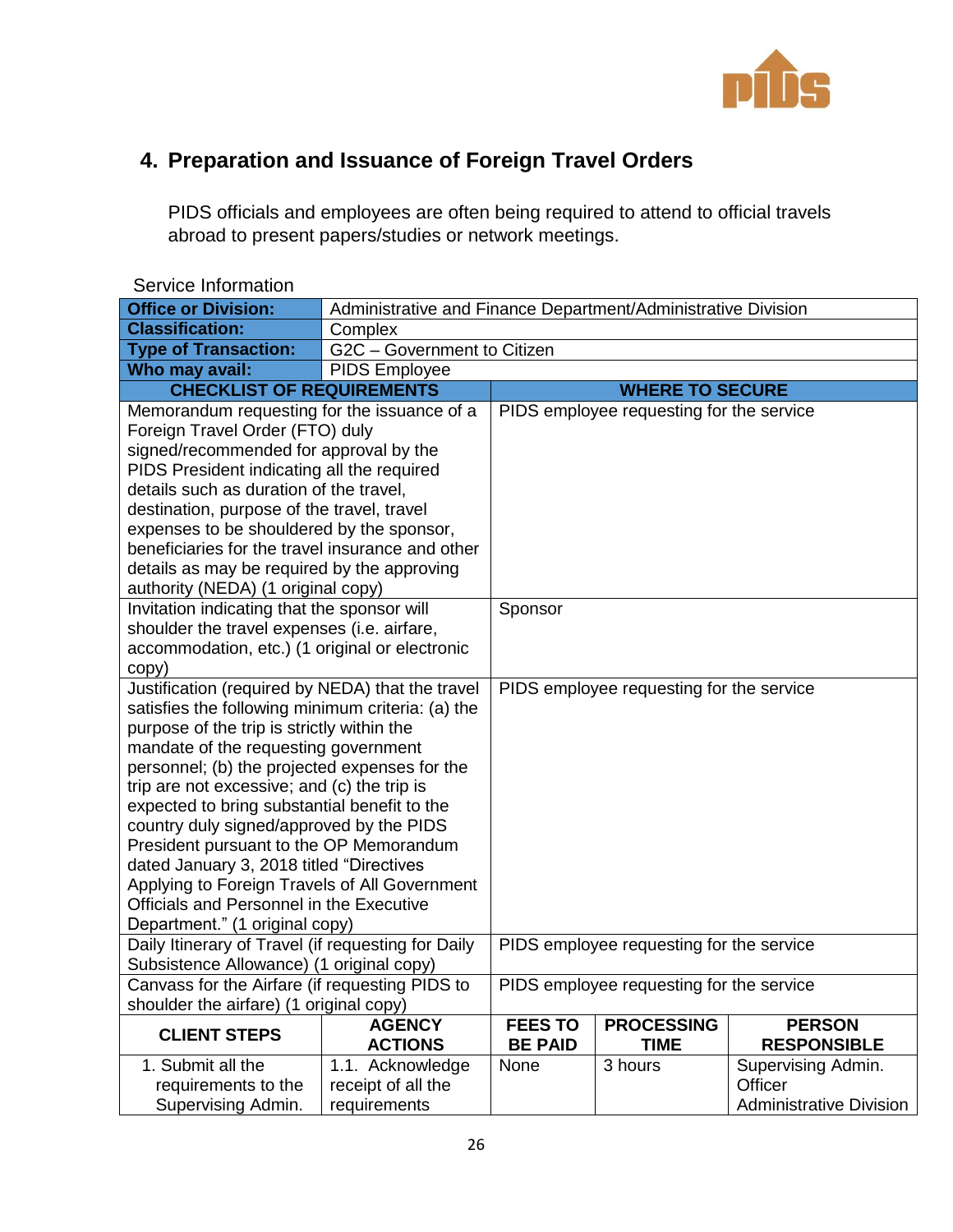

| Officer of the Admin. |                                                                                                              |             |         |                                                                                                                                                              |
|-----------------------|--------------------------------------------------------------------------------------------------------------|-------------|---------|--------------------------------------------------------------------------------------------------------------------------------------------------------------|
| Division.             |                                                                                                              |             |         |                                                                                                                                                              |
|                       | 1.2. Draft the FTO                                                                                           | None        | 4 hours | Supervising Admin.<br>Officer<br><b>Administrative Division</b>                                                                                              |
|                       | 1.3. Forward the<br>draft FTO for<br>review of the DC,<br>DM, VP and PIDS<br>President                       | None        | 2 days  | Supervising Admin<br>Officer, Division Chief<br>III (Admin. Division)<br>and Department<br>Manager III (AFD),<br>Vice President and<br><b>PIDS President</b> |
|                       | 1.4. Forward to<br>Admin, Aide VI for<br>transmittal to NEDA<br>for approval.                                | <b>None</b> | 2 days  | Supervising Admin.<br>Officer<br><b>Administrative Division</b>                                                                                              |
|                       | 1.5 Approves or<br>Disapproves the<br>proposed FTO.                                                          | None        | 4 days  | Secretary of<br>Socioeconomic<br>Planning<br><b>National Economic</b><br>and Development<br>Authority (NEDA)                                                 |
|                       | 1.6. Once<br>approved, provide<br>the FTO to the<br>requesting<br>employee.<br>If disapproved,<br>inform the | None        | 1 day   | <b>HRMO</b><br><b>Administrative Division</b>                                                                                                                |
| 2. Receive the        | requestor.<br>2. Ask the                                                                                     | None        | 3 hours | <b>HRMO</b>                                                                                                                                                  |
| approved FTO.         | requestor to<br>acknowledge<br>receipt of the FTO                                                            |             |         | <b>Administrative Division</b>                                                                                                                               |
|                       | Total                                                                                                        | None        | 10 days |                                                                                                                                                              |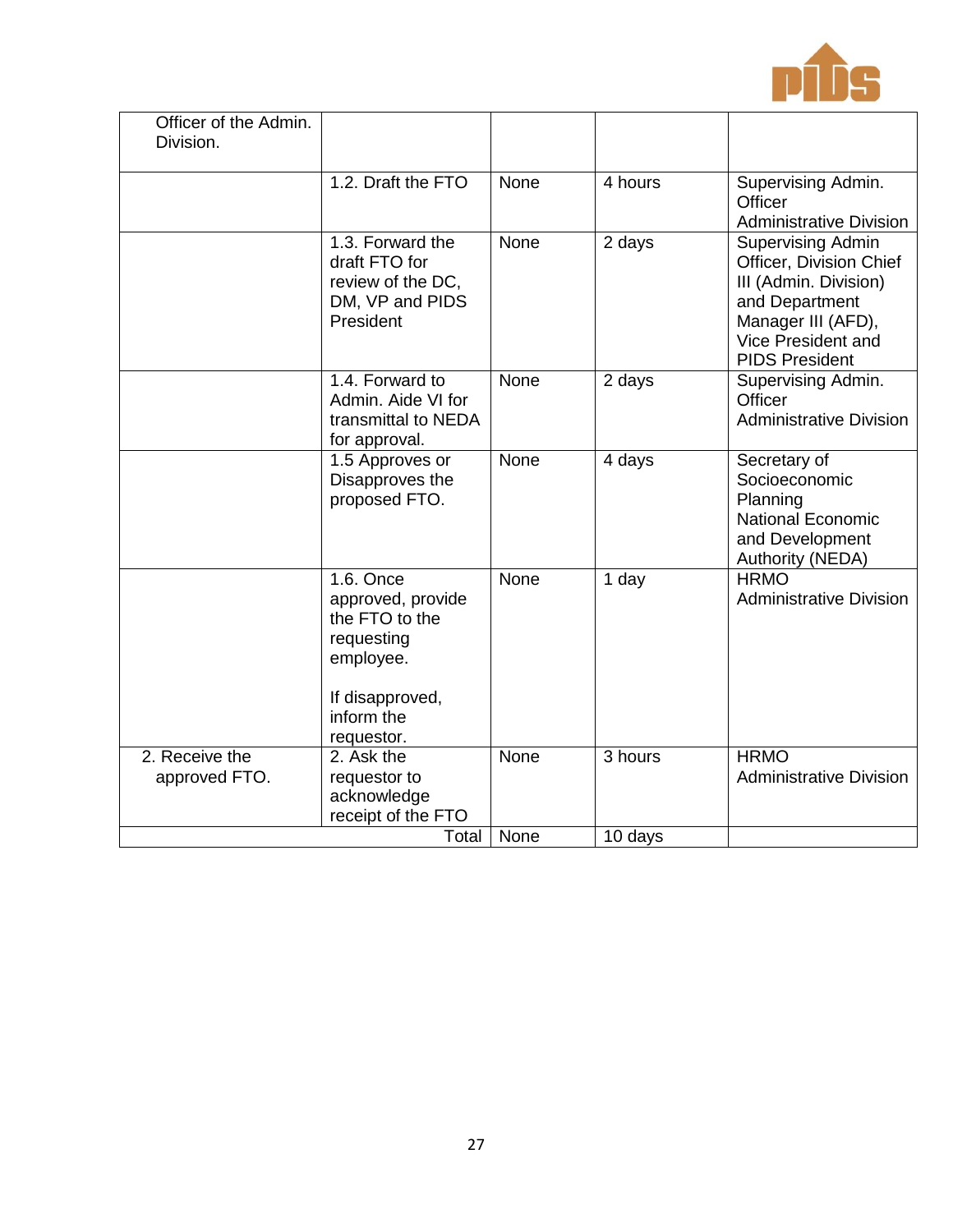

# **Administrative and Finance Department Administrative Division**

## **INTERNAL SERVICE**

## **Preparation and Issuance of Local Travel Orders and Special Orders**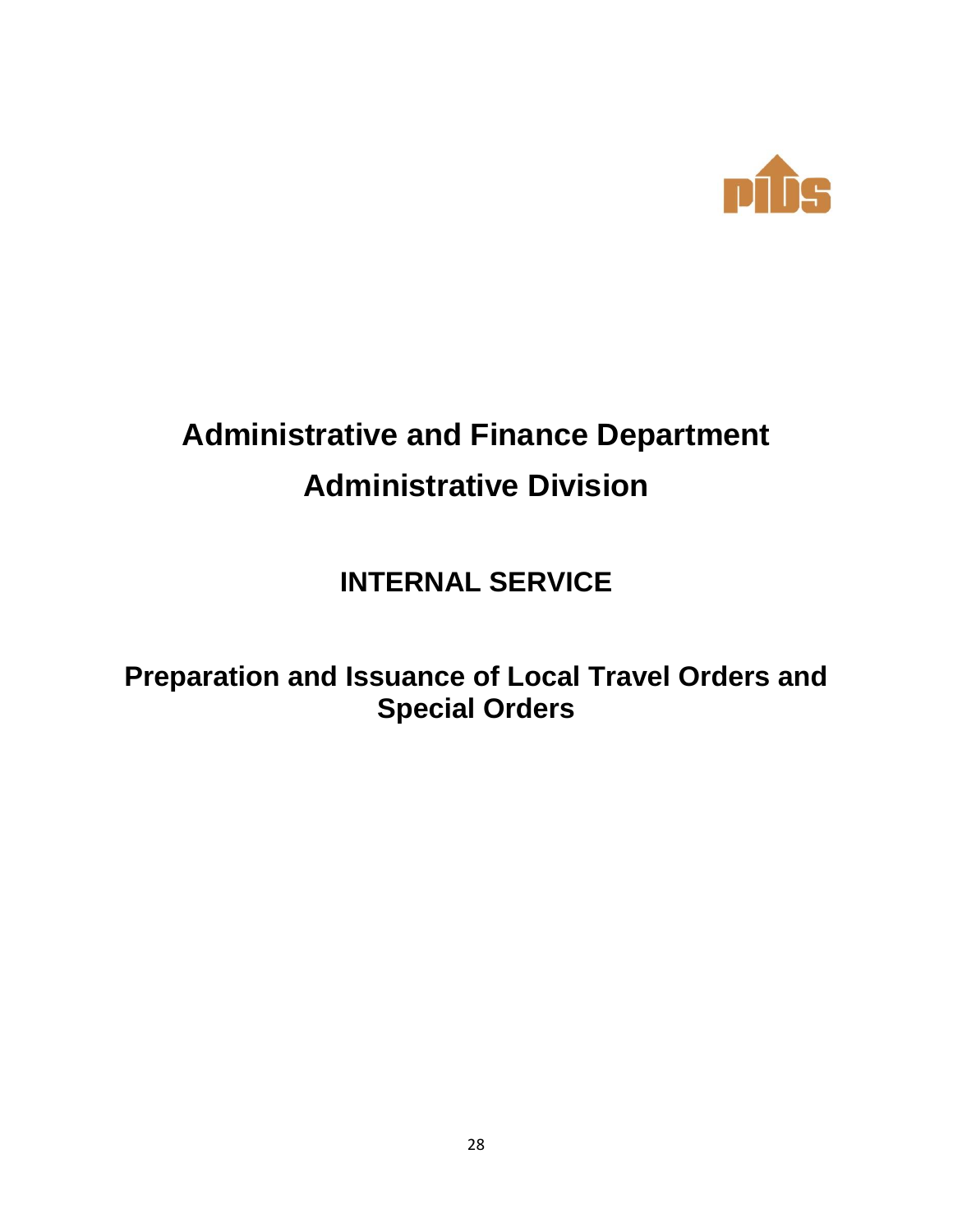

#### **5. Preparation and Issuance of Local Travel Orders and Special Orders**

Local Travel Orders are issued to PIDS officials and employees that are required to travel outside Metro Manila to conduct fieldwork activities, such as key informant interviews, surveys, meetings with partners and other data gathering activities. On the other hand, Special Orders are being issued for attendance to trainings or other activities within Metro Manila on official time.

| <b>Office or Division:</b>                                                                                                                                                                                                                                                                                                                                                                                                                                                                                                                                                                                                                                                                                        |                             | Administrative and Finance Department/Administrative Division                   |
|-------------------------------------------------------------------------------------------------------------------------------------------------------------------------------------------------------------------------------------------------------------------------------------------------------------------------------------------------------------------------------------------------------------------------------------------------------------------------------------------------------------------------------------------------------------------------------------------------------------------------------------------------------------------------------------------------------------------|-----------------------------|---------------------------------------------------------------------------------|
| <b>Classification:</b>                                                                                                                                                                                                                                                                                                                                                                                                                                                                                                                                                                                                                                                                                            | Complex                     |                                                                                 |
| <b>Type of Transaction:</b>                                                                                                                                                                                                                                                                                                                                                                                                                                                                                                                                                                                                                                                                                       | G2C - Government to Citizen |                                                                                 |
| Who may avail:                                                                                                                                                                                                                                                                                                                                                                                                                                                                                                                                                                                                                                                                                                    | PIDS Employee               |                                                                                 |
| <b>CHECKLIST OF REQUIREMENTS</b>                                                                                                                                                                                                                                                                                                                                                                                                                                                                                                                                                                                                                                                                                  |                             | <b>WHERE TO SECURE</b>                                                          |
| Memorandum requesting for the issuance of a<br>Local Travel Order (LTO) and Special Order<br>(SO) reviewed and recommended for approval<br>by the Department Managers of PSD and<br>AFD, VP and duly approved by the PIDS<br>President indicating all the required details (1<br>original copy) such as:<br>For LTO:<br>1. duration of the travel<br>2. destination<br>3. purpose of the travel<br>4. details of the travel expenses to be<br>shouldered by PIDS<br>5. request for PIDS vehicle, if any<br>For SO (esp. for attendance to trainings.<br>seminars, workshops, conferences, etc. on<br>official time) (1 original copy):<br>1. title of the activity<br>2. duration<br>3. registration fee, if any. |                             | PIDS employee requesting for the service                                        |
| For SO:<br>1. Invitation (1 original or electronic copy)<br>2. Favorable recommendation from the PIDS<br>Personnel Development Committee (1 original<br>copy)<br>3. Signed Return Service Agreement (3<br>original copies)                                                                                                                                                                                                                                                                                                                                                                                                                                                                                        |                             | Organizer<br>PIDS Personnel Development Committee<br>Supervising Admin. Officer |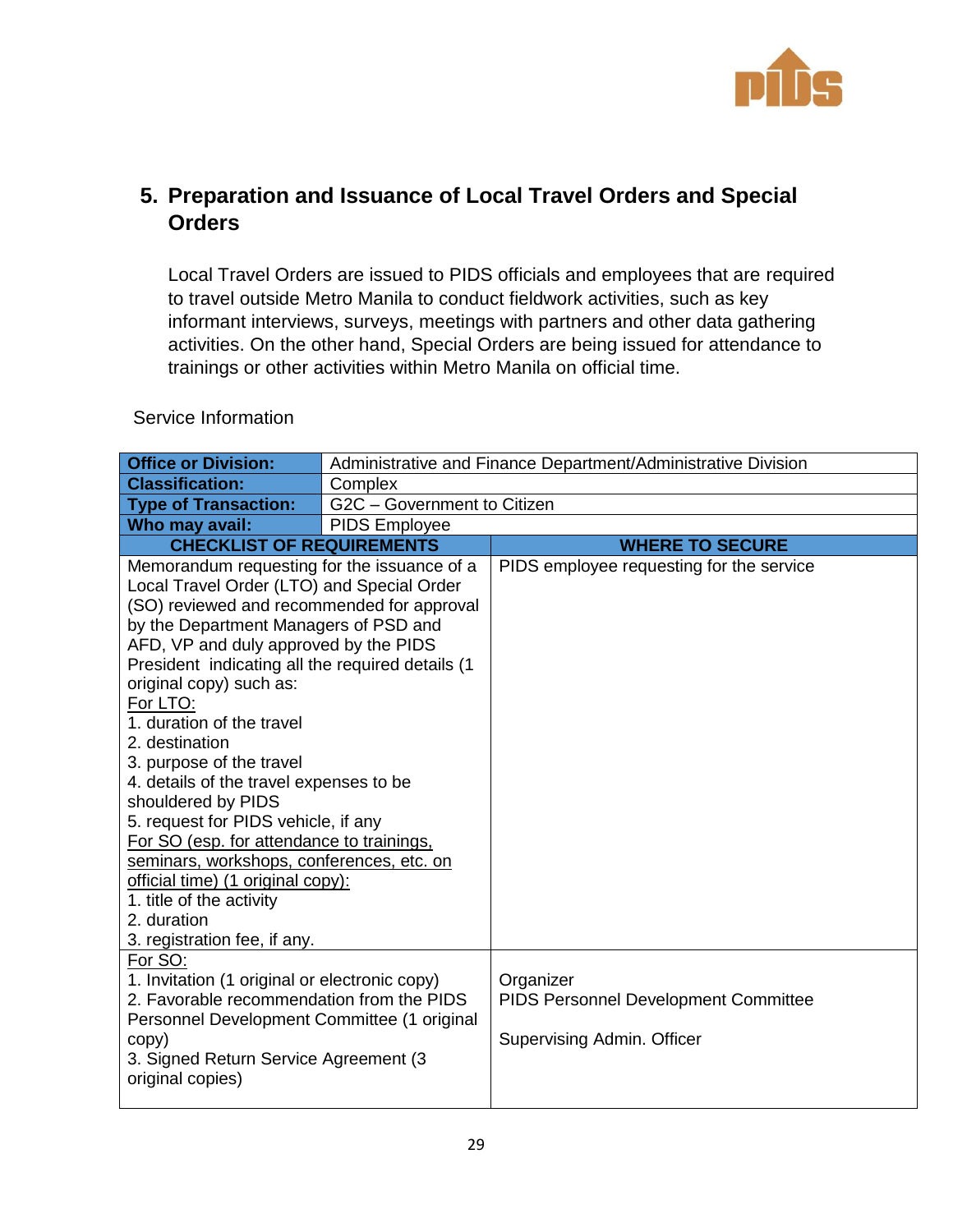

| For LTO:<br>1. Details of the travel expenses<br>2. Canvass for the airfare<br>3. Daily Itinerary of Travel |                                                                                                                                                                                       | PIDS employee requesting for the service |                                  |                                                                                                                                                                     |
|-------------------------------------------------------------------------------------------------------------|---------------------------------------------------------------------------------------------------------------------------------------------------------------------------------------|------------------------------------------|----------------------------------|---------------------------------------------------------------------------------------------------------------------------------------------------------------------|
| <b>CLIENT STEPS</b>                                                                                         | <b>AGENCY</b><br><b>ACTIONS</b>                                                                                                                                                       | <b>FEES TO</b><br><b>BE PAID</b>         | <b>PROCESSING</b><br><b>TIME</b> | <b>PERSON</b><br><b>RESPONSIBLE</b>                                                                                                                                 |
| 1. Submit all the<br>requirements to the<br>Supervising Admin.<br>Officer.                                  | 1.1. Acknowledge<br>receipt of all the<br>requirements                                                                                                                                | None                                     | 2 hours                          | Supervising Admin.<br>Officer<br><b>Administrative Division</b>                                                                                                     |
|                                                                                                             | 1.2. Draft the<br>SO/LTO                                                                                                                                                              | None                                     | 1 day                            | Supervising Admin.<br>Officer<br><b>Administrative Division</b>                                                                                                     |
|                                                                                                             | 1.3. Forward the<br>draft SO/LTO for<br>review of the DC<br>and DM and VP to<br>recommend<br>approval to the<br><b>PIDS President</b><br>If not approved,<br>inform the<br>requestor. | None                                     | 4 days                           | <b>Supervising Admin</b><br>Officer, Division Chief<br>III (Admin. Division)<br>and Department<br>Manager III (AFD),<br>Vice President and<br><b>PIDS President</b> |
|                                                                                                             | 1.4. Once<br>approved, provide<br>the copy of the<br>approved SO/LTO<br>to the requesting<br>employee.                                                                                | None                                     | 1 day                            | <b>HRMO</b><br><b>Administrative Division</b>                                                                                                                       |
| 2. Receive the<br>approved FTO.                                                                             | 2. Ask the<br>requestor to<br>acknowledge<br>receipt of the<br>SO/LTO                                                                                                                 | None                                     | 8 hours                          | <b>HRMO</b><br><b>Administrative Division</b>                                                                                                                       |
|                                                                                                             | Total                                                                                                                                                                                 | None                                     | 7 days                           |                                                                                                                                                                     |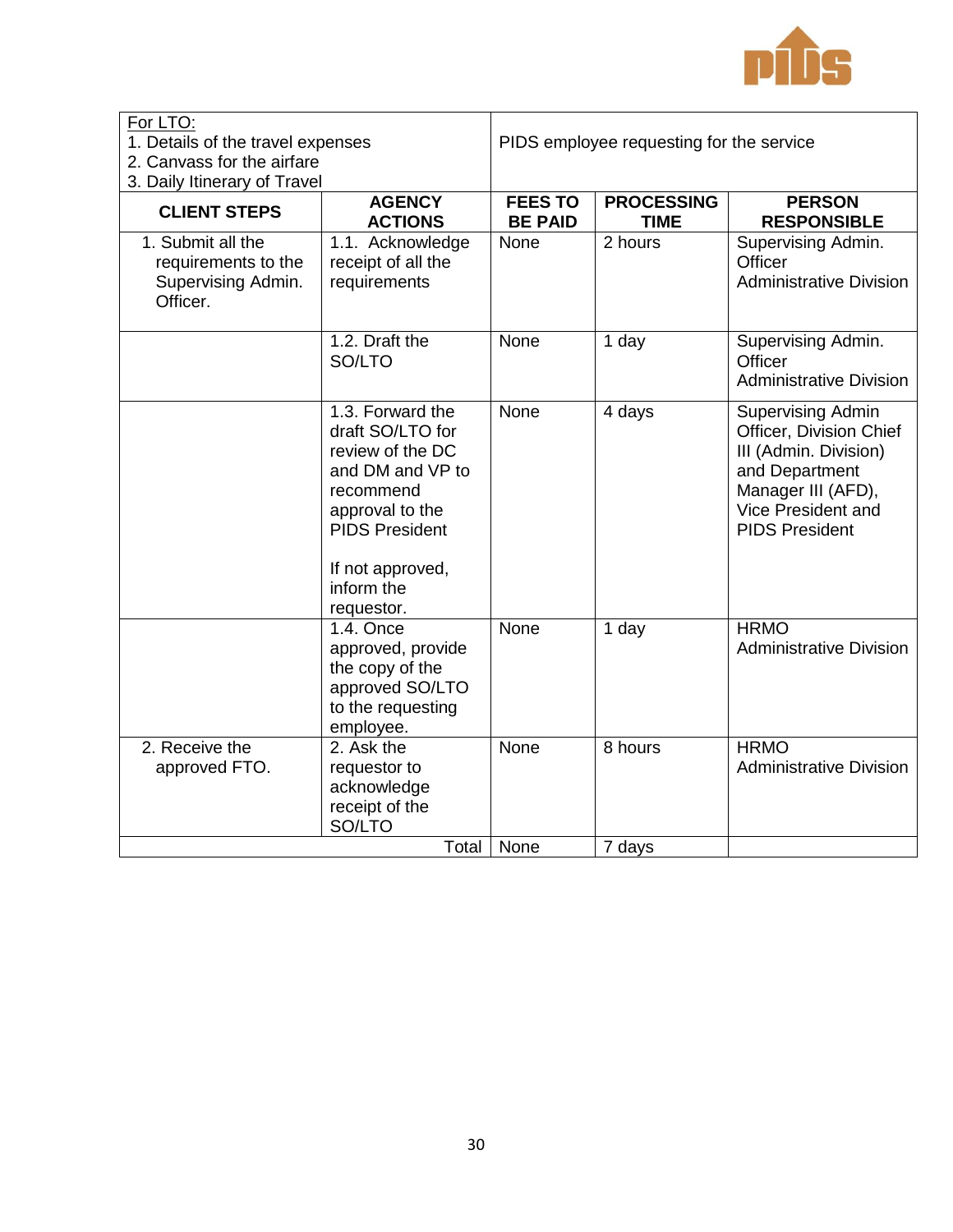

# **Administrative and Finance Department Administrative Division**

## **INTERNAL SERVICE**

**Request for Photocopying/Binding Services**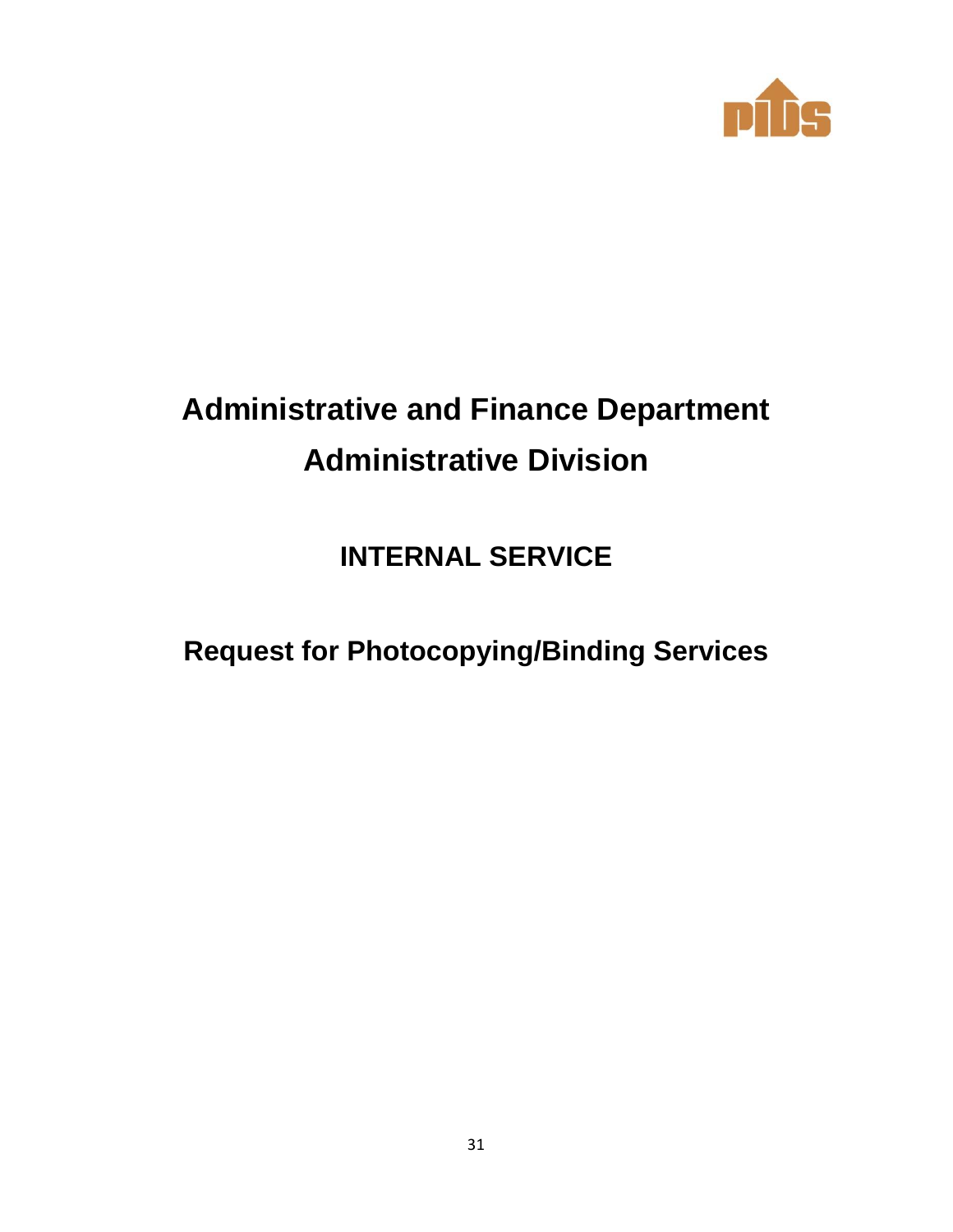

## **6. Request for Photocopying/Binding Services**

Research service and other support services may require photocopying/binding services.

| <b>Office or Division:</b>                                                                                                                                | Administrative and Finance Department/Administrative Division                      |                                  |                                          |                                                                           |
|-----------------------------------------------------------------------------------------------------------------------------------------------------------|------------------------------------------------------------------------------------|----------------------------------|------------------------------------------|---------------------------------------------------------------------------|
| <b>Classification:</b>                                                                                                                                    | Simple                                                                             |                                  |                                          |                                                                           |
| <b>Type of Transaction:</b>                                                                                                                               | G2C - Government to Citizen                                                        |                                  |                                          |                                                                           |
| Who may avail:                                                                                                                                            | PIDS Employee                                                                      |                                  |                                          |                                                                           |
| <b>CHECKLIST OF REQUIREMENTS</b>                                                                                                                          |                                                                                    |                                  | <b>WHERE TO SECURE</b>                   |                                                                           |
| Accomplished form for the Request for                                                                                                                     |                                                                                    | <b>Administrative Division</b>   |                                          |                                                                           |
| Photocopying/Binding Services (1 original                                                                                                                 |                                                                                    |                                  |                                          |                                                                           |
| copy, 1 duplicate copy)                                                                                                                                   |                                                                                    |                                  |                                          |                                                                           |
| Complete materials for reproduction/binding                                                                                                               |                                                                                    |                                  | PIDS employee requesting for the service |                                                                           |
| <b>CLIENT STEPS</b>                                                                                                                                       | <b>AGENCY</b><br><b>ACTIONS</b>                                                    | <b>FEES TO</b><br><b>BE PAID</b> | <b>PROCESSING</b><br><b>TIME</b>         | <b>PERSON</b><br><b>RESPONSIBLE</b>                                       |
| 1. Submit the<br>accomplished form<br>together with the<br>complete materials<br>for reproduction/<br>binding to the<br>Reproduction<br>Machine Operator. | 1.1. Acknowledge<br>receipt of request                                             | None                             | 2 hours                                  | <b>Reproduction Machine</b><br>Operator<br><b>Administrative Division</b> |
|                                                                                                                                                           | 1.2. Do the<br>reproduction/<br>binding of the<br>materials                        | None                             | 4 hours                                  | <b>Reproduction Machine</b><br>Operator<br><b>Administrative Division</b> |
|                                                                                                                                                           | 1.3. Provide the<br>reproduced/bound<br>materials                                  | None                             | 2 hours                                  | <b>Reproduction Machine</b><br>Operator<br><b>Administrative Division</b> |
| 2. Receive the<br>materials requested.                                                                                                                    | 2. Ask the<br>requestor to<br>acknowledge<br>receipt of the<br>materials.<br>Total | None                             | 2 hours                                  | <b>Reproduction Machine</b><br>Operator<br><b>Administrative Division</b> |
|                                                                                                                                                           | None                                                                               | 1 day                            |                                          |                                                                           |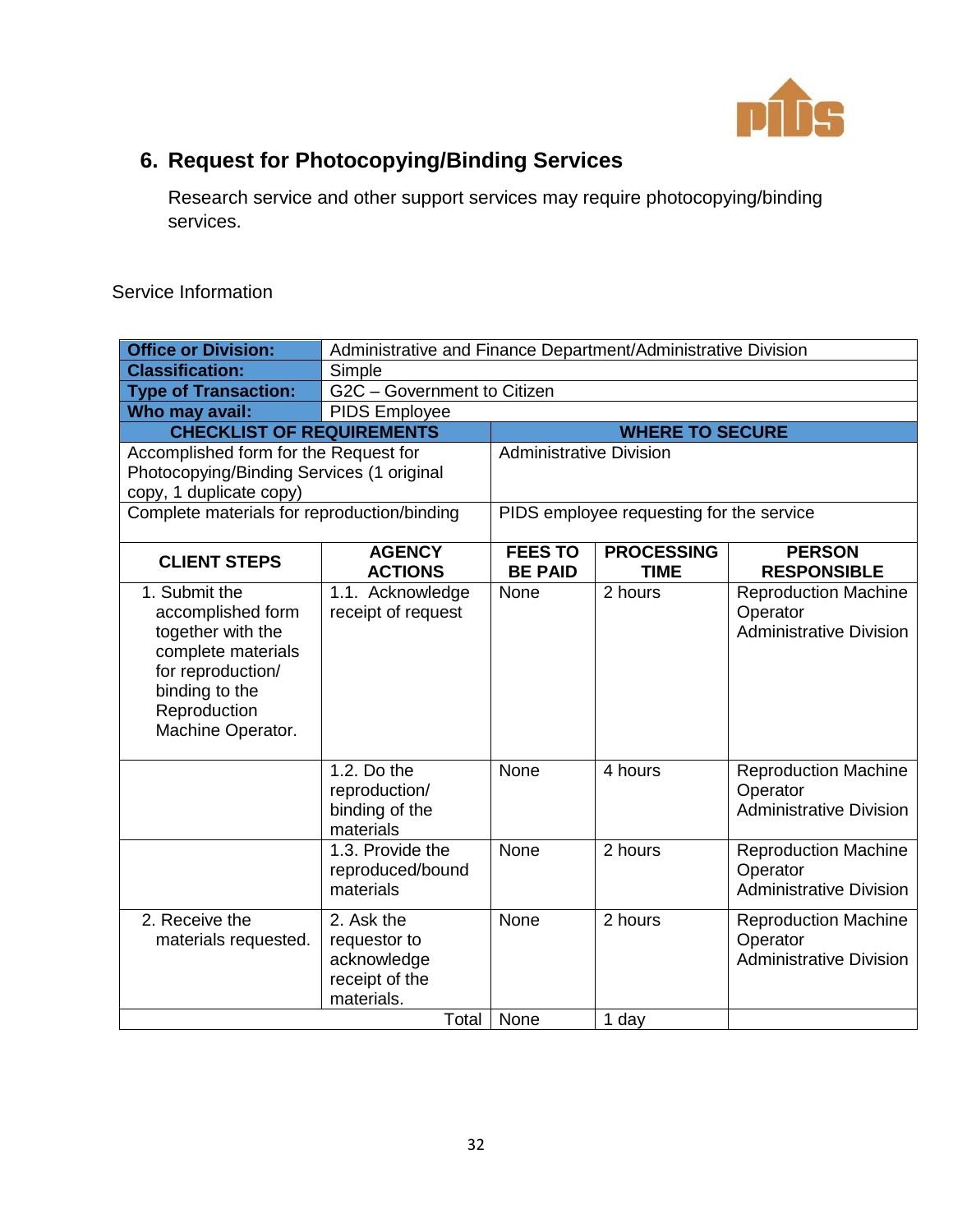

# **Administrative and Finance Department Administrative Division**

## **INTERNAL SERVICE**

## **Request for the Reservation of Conference Hall**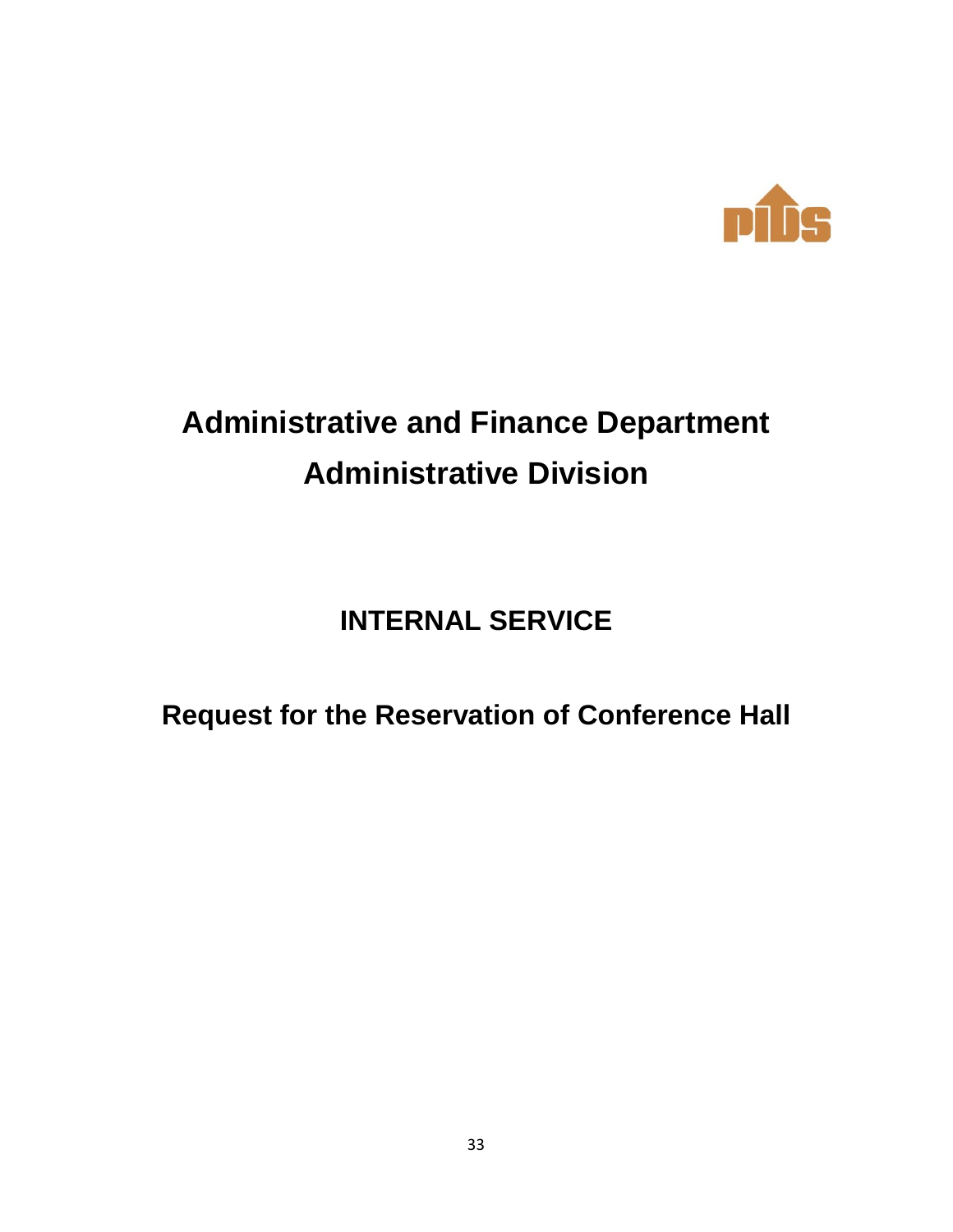

### **7. Request for Reservation of Conference Hall**

Conference halls are made available, on a first come first served basis, for PIDS' staff needs such as conduct of seminars, trainings or meetings.

| <b>Office or Division:</b>                               | Administrative and Finance Department/Administrative Division                                                                                                                                            |                                  |                                       |                                                                  |
|----------------------------------------------------------|----------------------------------------------------------------------------------------------------------------------------------------------------------------------------------------------------------|----------------------------------|---------------------------------------|------------------------------------------------------------------|
| <b>Classification:</b>                                   | Simple                                                                                                                                                                                                   |                                  |                                       |                                                                  |
| <b>Type of Transaction:</b>                              | G2C - Government to Citizen                                                                                                                                                                              |                                  |                                       |                                                                  |
| Who may avail:                                           | <b>PIDS Employee</b>                                                                                                                                                                                     |                                  |                                       |                                                                  |
| <b>CHECKLIST OF REQUIREMENTS</b>                         |                                                                                                                                                                                                          |                                  | <b>WHERE TO SECURE</b>                |                                                                  |
| Accomplished form for the Reservation of                 |                                                                                                                                                                                                          |                                  | PIDS Intranet/Administrative Division |                                                                  |
| Conference Hall (1 original copy)                        |                                                                                                                                                                                                          |                                  |                                       |                                                                  |
| <b>CLIENT STEPS</b>                                      | <b>AGENCY</b><br><b>ACTIONS</b>                                                                                                                                                                          | <b>FEES TO</b><br><b>BE PAID</b> | <b>PROCESSING</b><br><b>TIME</b>      | <b>PERSON</b><br><b>RESPONSIBLE</b>                              |
| 1. Submit the<br>accomplished form<br>to Admin. Aide VI. | 1.1. Check the<br>availability of the<br>conference hall on<br>the schedule<br>provided in the<br>request.<br>If the conference<br>hall is not available<br>on the schedule,<br>inform the<br>requestor. | None                             | 4 hours                               | Admin, Aide VI<br><b>Administrative Division</b>                 |
|                                                          | 1.2. Submit the<br>request to DC for<br>approval                                                                                                                                                         | None                             | 4 hours                               | Admin, Aide VI<br><b>Division Chief III</b><br>(Admin. Division) |
|                                                          | 1.3. Once<br>approved, inform<br>the requestor that<br>the conference hall<br>shall be reserved<br>on the scheduled<br>date and time.<br>Total                                                           | None<br>None                     | 2 hours<br>1 day                      | Admin. Aide VI<br><b>Administrative Division</b>                 |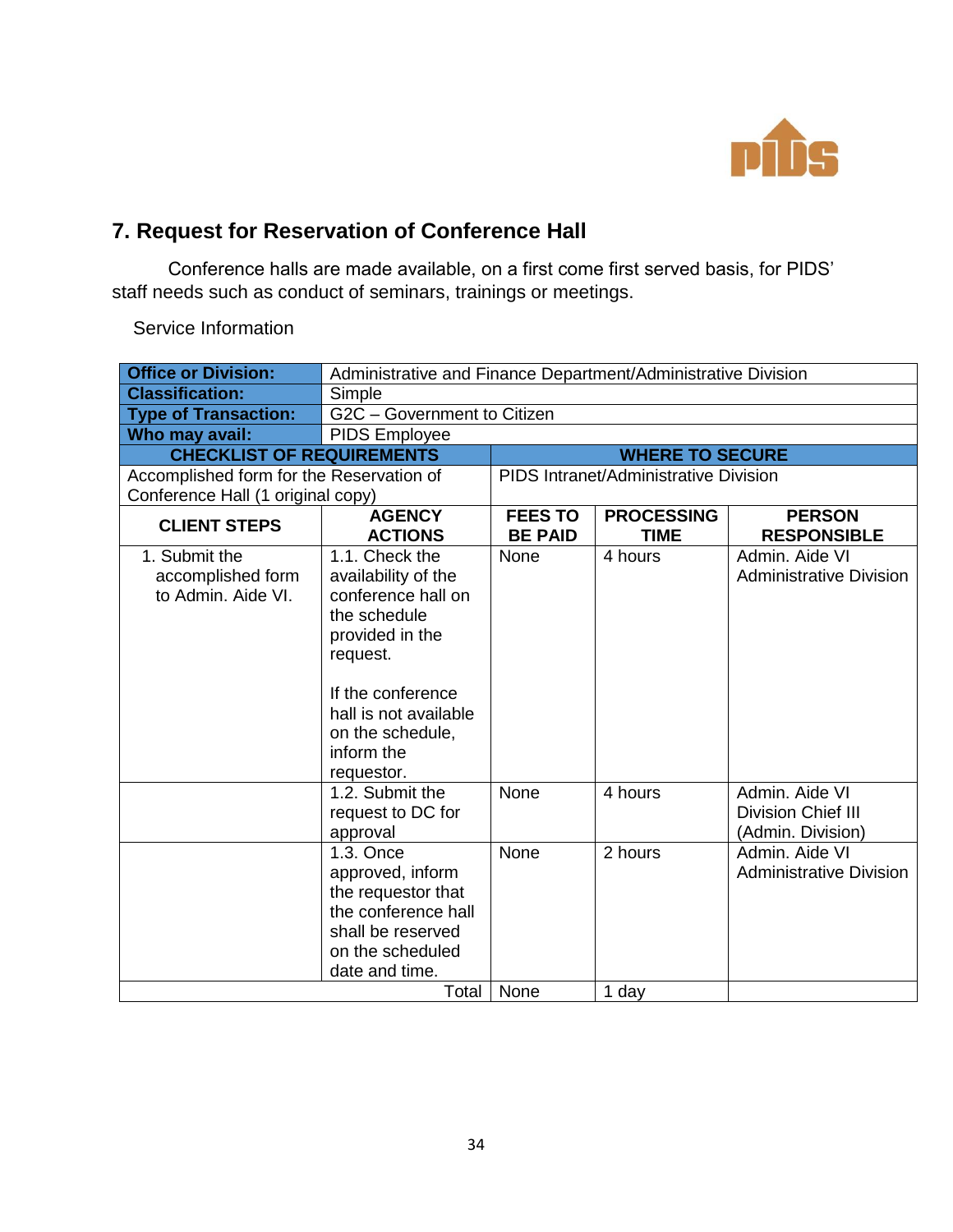

# **Administrative and Finance Department Administrative Division**

**INTERNAL SERVICE**

**Request for Vehicle Service**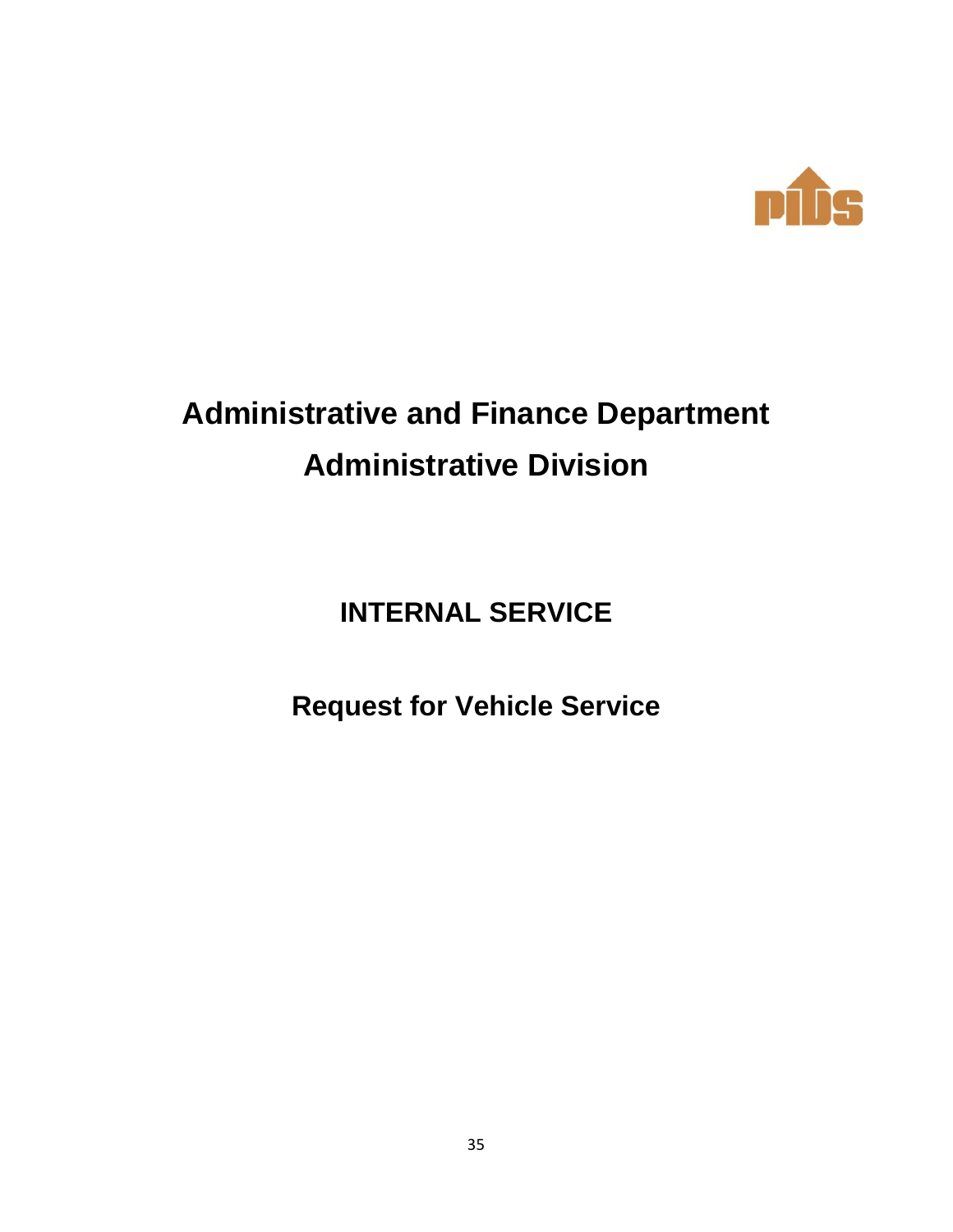

## **8. Request for Vehicle Service**

PIDS provides transportation service to PIDS staff on a first come, first served basis, who need to attend to meetings or conduct fieldwork activities.

| <b>Office or Division:</b>                                                         |                                                                                                                                                                                                                      | Administrative and Finance Department/Administrative Division |                                       |                                                                                                                             |  |
|------------------------------------------------------------------------------------|----------------------------------------------------------------------------------------------------------------------------------------------------------------------------------------------------------------------|---------------------------------------------------------------|---------------------------------------|-----------------------------------------------------------------------------------------------------------------------------|--|
| <b>Classification:</b>                                                             | Simple                                                                                                                                                                                                               |                                                               |                                       |                                                                                                                             |  |
| <b>Type of Transaction:</b>                                                        | G2C - Government to Citizen                                                                                                                                                                                          |                                                               |                                       |                                                                                                                             |  |
| Who may avail:                                                                     | <b>PIDS Employee</b>                                                                                                                                                                                                 |                                                               |                                       |                                                                                                                             |  |
| <b>CHECKLIST OF REQUIREMENTS</b>                                                   |                                                                                                                                                                                                                      |                                                               | <b>WHERE TO SECURE</b>                |                                                                                                                             |  |
| Accomplished form for the Request for Vehicle                                      |                                                                                                                                                                                                                      |                                                               | PIDS Intranet/Administrative Division |                                                                                                                             |  |
| (1 original copy)                                                                  |                                                                                                                                                                                                                      |                                                               |                                       |                                                                                                                             |  |
| <b>CLIENT STEPS</b>                                                                | <b>AGENCY</b><br><b>ACTIONS</b>                                                                                                                                                                                      | <b>FEES TO</b><br><b>BE PAID</b>                              | <b>PROCESSING</b><br><b>TIME</b>      | <b>PERSON</b><br><b>RESPONSIBLE</b>                                                                                         |  |
| 1. Submit the<br>accomplished form<br>to Admin. Aide VI                            | 1.1. Check the<br>availability of the<br>PIDS vehicle in the<br>motorpool on the<br>schedule provided<br>in the request.<br>If a vehicle service<br>is not available on<br>the schedule,<br>inform the<br>requestor. | None                                                          | 2 hours                               | Admin. Aide VI<br><b>Administrative Division</b>                                                                            |  |
|                                                                                    | 1.2. If there is an<br>available vehicle,<br>submit the draft trip<br>ticket together with<br>the request to DC<br>for review and to<br>the DM for approval                                                          | <b>None</b>                                                   | 3 hours                               | Admin. Aide VI<br><b>Division Chief III</b><br>(Admin. Division)<br>Department Manager<br>III (Admin. and<br>Finance Dept.) |  |
|                                                                                    | 1.3. Once<br>approved, inform<br>the requestor that<br>the vehicle service<br>shall be reserved/<br>provided on the<br>scheduled date and<br>time.                                                                   | None                                                          | 3 hours                               | Admin, Aide VI<br><b>Administrative Division</b>                                                                            |  |
| 2. Sign the trip ticket<br>and submit the<br>driver's assignment<br>feedback form. | 2. Acknowledge<br>receipt of the<br>signed trip ticket<br>and feedback form                                                                                                                                          | None                                                          | 2 hours                               | Admin. Aide VI<br><b>Administrative Division</b>                                                                            |  |
|                                                                                    | <b>Total</b>                                                                                                                                                                                                         | None                                                          | 1 day                                 |                                                                                                                             |  |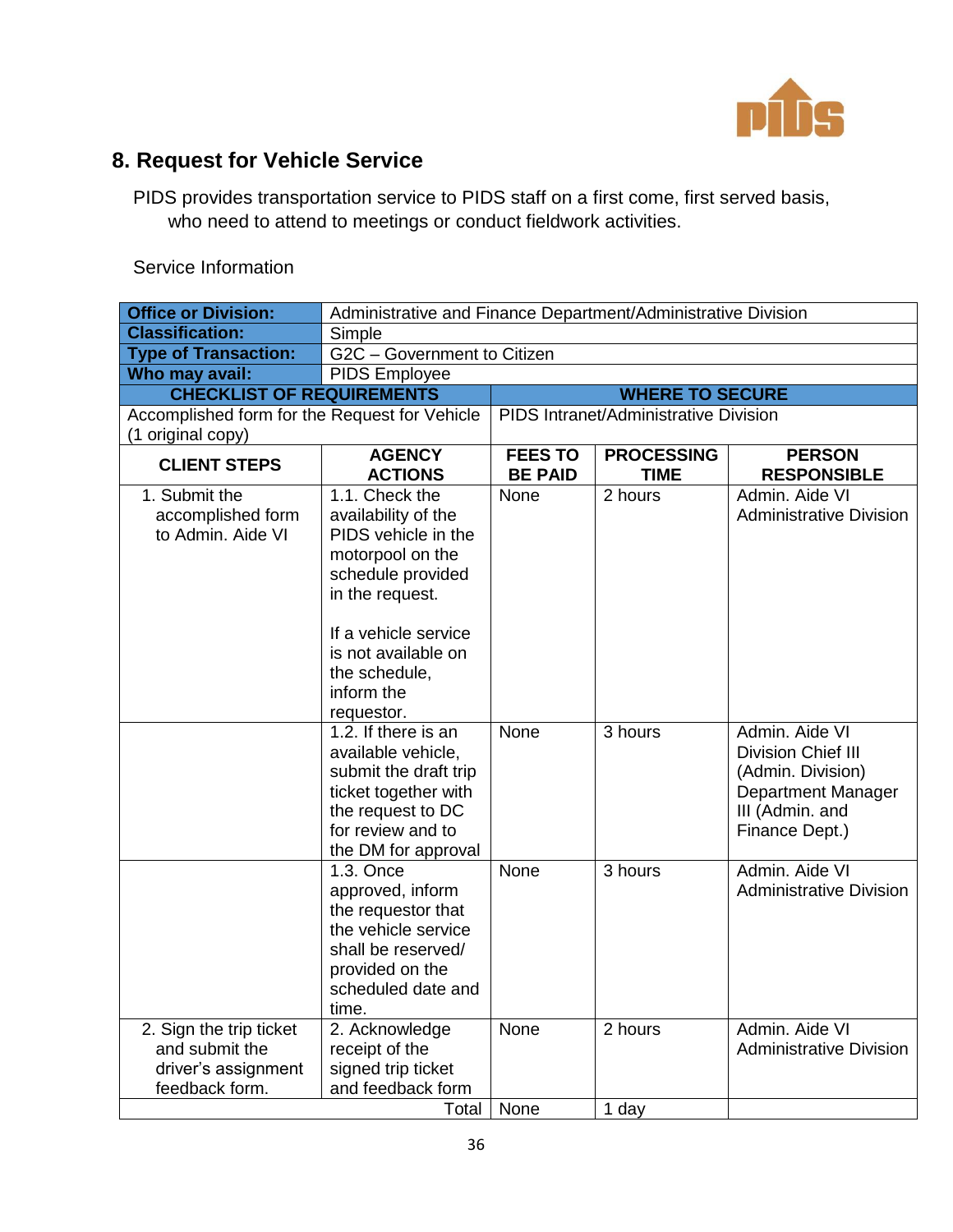

# **Administrative and Finance Department Procurement Management Division**

## **INTERNAL SERVICE**

## **Procurement of Goods and Services**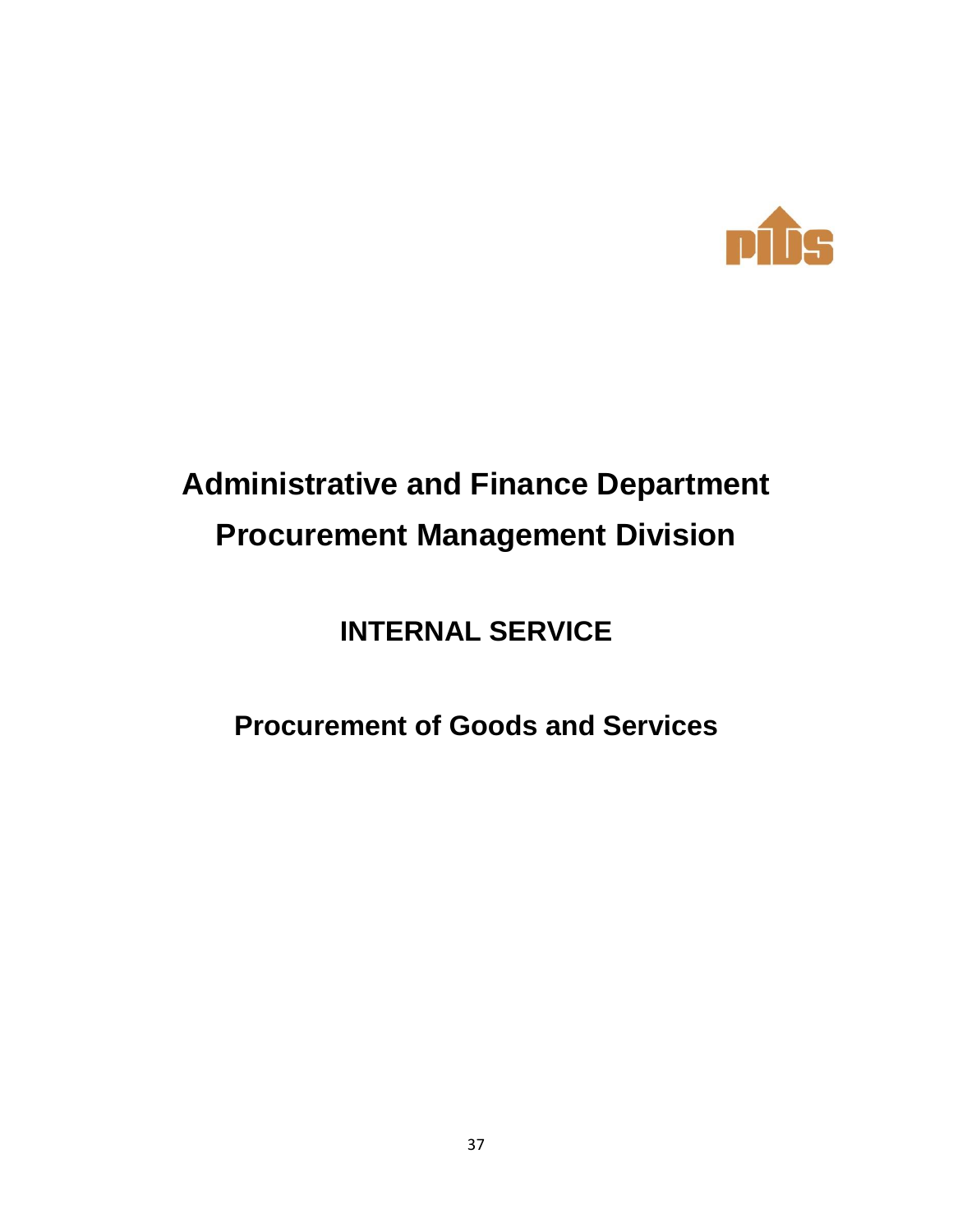

#### **1. Procurement of Goods and Services**

PIDS complies with Republic Act No. 9184 (Procurement Law) and its Implementing Rules and Regulations for the procurement of goods and services required for the effective implementation of the operations of the PIDS.

| <b>Office or Division:</b>                                                                                                                                                                                                                                                                                                                                                                                                                                                                                             | Administrative and Finance Department/Procurement Management Division                                    |                                               |                                  |                                                                                        |
|------------------------------------------------------------------------------------------------------------------------------------------------------------------------------------------------------------------------------------------------------------------------------------------------------------------------------------------------------------------------------------------------------------------------------------------------------------------------------------------------------------------------|----------------------------------------------------------------------------------------------------------|-----------------------------------------------|----------------------------------|----------------------------------------------------------------------------------------|
| <b>Classification:</b>                                                                                                                                                                                                                                                                                                                                                                                                                                                                                                 | <b>Highly-Technical</b>                                                                                  |                                               |                                  |                                                                                        |
| <b>Type of Transaction:</b>                                                                                                                                                                                                                                                                                                                                                                                                                                                                                            | G2C - Government to Citizen                                                                              |                                               |                                  |                                                                                        |
| Who may avail:                                                                                                                                                                                                                                                                                                                                                                                                                                                                                                         | PIDS Employee                                                                                            |                                               |                                  |                                                                                        |
| <b>CHECKLIST OF REQUIREMENTS</b>                                                                                                                                                                                                                                                                                                                                                                                                                                                                                       |                                                                                                          |                                               | <b>WHERE TO SECURE</b>           |                                                                                        |
| For Goods:<br>Accomplished Purchase Request (PR) form<br>(AFD-PMD-QF-01) with complete<br>specifications (1 original copy)                                                                                                                                                                                                                                                                                                                                                                                             |                                                                                                          | PIDS Intranet/Procurement Management Division |                                  |                                                                                        |
| For Services (i.e. Consulting Services):<br>1. Memorandum requesting for the<br>engagement of a contractor/consultant<br>reviewed and recommended for approval by<br>the Department Managers of PSD and AFD,<br>VP and duly approved by the PIDS President<br>indicating all the required details (1 original<br>copy) such as:<br>a. contract duration<br>b. general description of the services to be<br>provided<br>c. project to where the contract shall be<br>charged<br>2. Terms of Reference (1 original copy) |                                                                                                          | PIDS employee requesting for the service      |                                  |                                                                                        |
| <b>CLIENT STEPS</b>                                                                                                                                                                                                                                                                                                                                                                                                                                                                                                    | <b>AGENCY</b><br><b>ACTIONS</b>                                                                          | <b>FEES TO</b><br><b>BE PAID</b>              | <b>PROCESSING</b><br><b>TIME</b> | <b>PERSON</b><br><b>RESPONSIBLE</b>                                                    |
| 1. Submit the<br>accomplished form<br>(PR form for Goods)<br>or approved<br>memorandum (for<br><b>Consulting Services)</b><br>to Admin. Officer IV.                                                                                                                                                                                                                                                                                                                                                                    | 1.1. Acknowledge<br>receipt of request                                                                   | None                                          | 1 day                            | Admin. Officer IV<br>Procurement<br><b>Management Division</b>                         |
|                                                                                                                                                                                                                                                                                                                                                                                                                                                                                                                        | 1.2. Conduct the<br>procurement<br>process.<br>1.2.1. On Public<br><b>Bidding</b><br>a. For Goods<br>and | None                                          | 136 days                         | Admin. Officer IV and<br>Admin, Officer V<br>Procurement<br><b>Management Division</b> |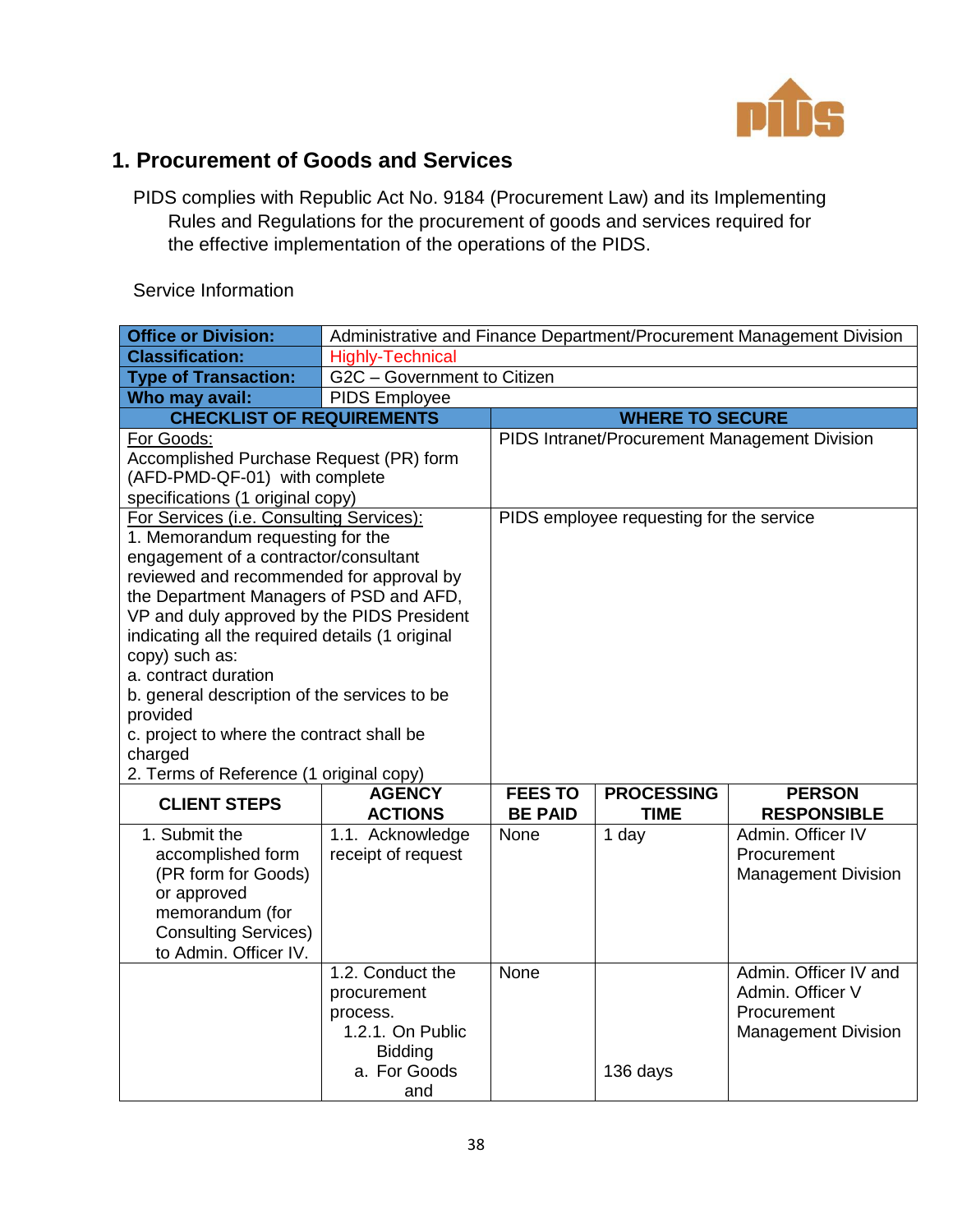

|                                                                                                                                                                                                          | General<br><b>Services</b><br>b. For<br>Consulting<br><b>Services</b><br>1.2.2. On Alternative                                                                                                                                                   |      | 180 days                                   |                                                                                                |
|----------------------------------------------------------------------------------------------------------------------------------------------------------------------------------------------------------|--------------------------------------------------------------------------------------------------------------------------------------------------------------------------------------------------------------------------------------------------|------|--------------------------------------------|------------------------------------------------------------------------------------------------|
|                                                                                                                                                                                                          | Methods of<br>Procurement<br>a. For Goods and<br>General<br><b>Services</b><br>b. For Consulting<br><b>Services</b>                                                                                                                              |      | 26 days<br>36 days                         |                                                                                                |
|                                                                                                                                                                                                          | 1.3. For goods,<br>provide the goods<br>requested in<br>coordination with<br>the Admin. Division<br>for the inspection<br>and issuance of<br>Acknowledgement<br>Receipt of<br>Equipment (ARE)<br>or Inventory<br><b>Custodian Slip</b><br>(ICS). | None | 10 days                                    | Admin. Officer V<br>(PMD) and Admin.<br>Asst. IV (Admin.<br>Division) or concerned<br>end-user |
|                                                                                                                                                                                                          | 1.4. For services,<br>provide feedback to<br>the requesting party<br>on the<br>commencement<br>date when the<br>consultant will start.                                                                                                           | None | 4 days                                     | Admin. Officer IV<br>Procurement<br><b>Management Division</b>                                 |
| 2.1 For goods, submit<br>the accomplished<br>ARE/ICS.                                                                                                                                                    | 2.1. Acknowledge<br>receipt of the<br><b>ARE/ICS</b>                                                                                                                                                                                             | None | 1 day                                      | Admin. Asst. IV<br>Procurement<br><b>Management Division</b>                                   |
| 2.2. For consulting<br>services, submit the<br>accomplished<br>feedback form on<br>the consulting<br>services provided                                                                                   | 2.2. Acknowledge<br>receipt of the<br>accomplished<br>feedback form                                                                                                                                                                              | None | 1 day                                      | <b>Project Evaluation</b><br>Officer<br>Research Program<br><b>Management Division</b>         |
| On Public Bidding<br>> For Goods and General Services<br>> For Consulting ServicesOn Alternative<br>Methods of Procurement<br>For Goods and General Services<br>➤<br><b>For Consulting Services</b><br>➤ | Total                                                                                                                                                                                                                                            | None | 148 days<br>186 days<br>38 days<br>42 days |                                                                                                |

*\*Covered by special law (RA 9184)*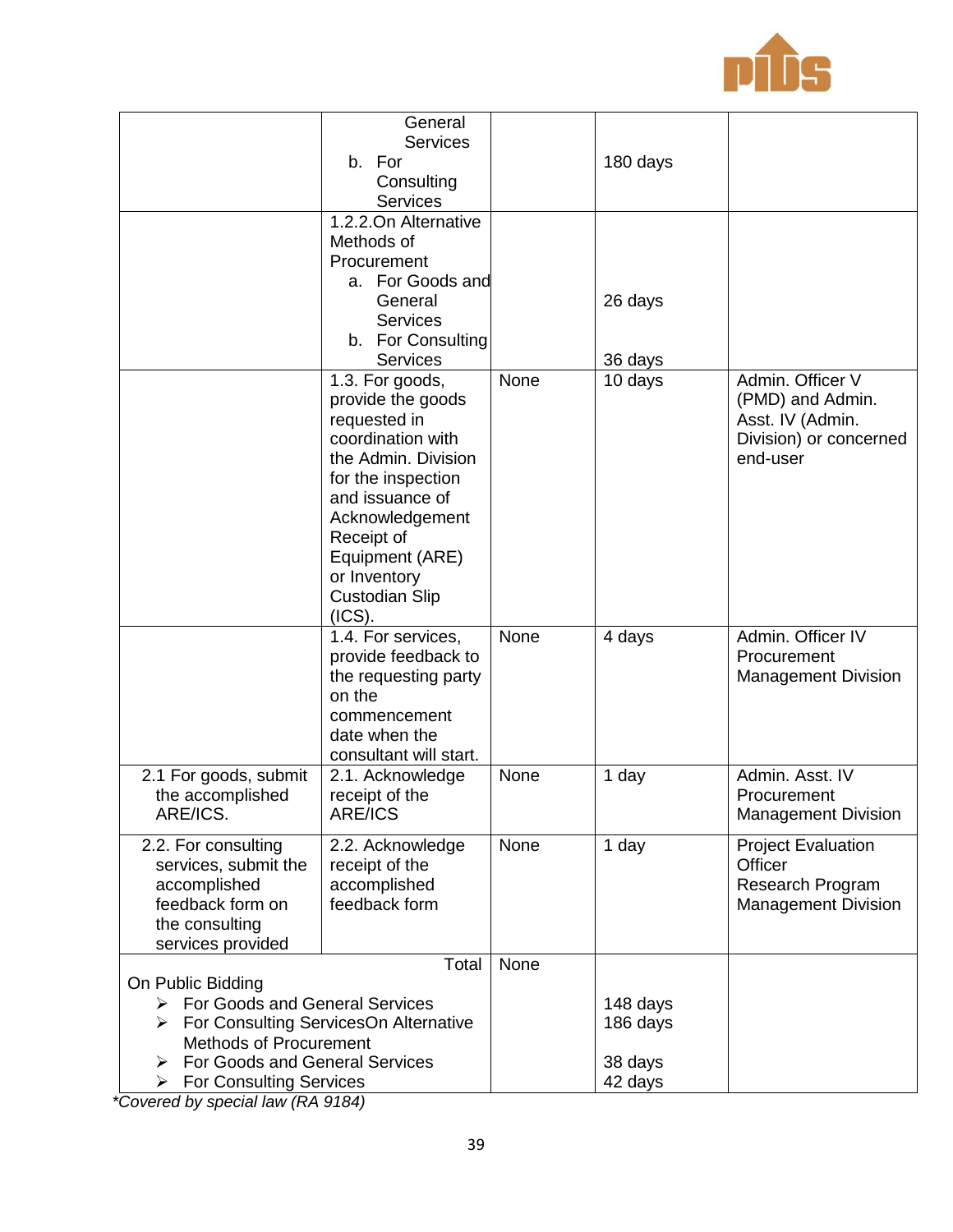

# **Administrative and Finance Department Finance Division**

## **INTERNAL SERVICE**

**Request for Petty Cash**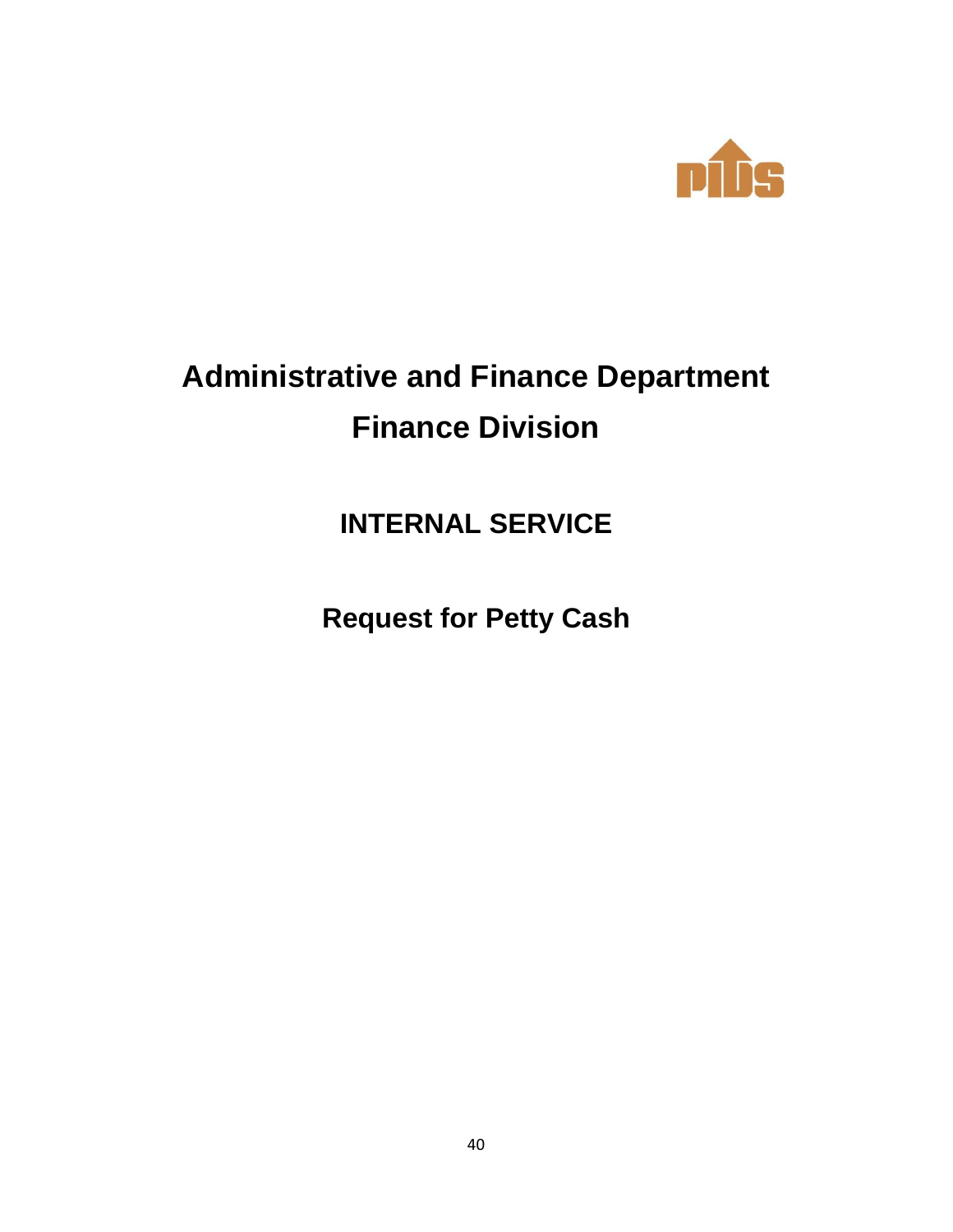

## **1. Request for Petty Cash**

PIDS staff may be granted petty cash funds to support activities in accordance with COA rules and regulations.

| <b>Office or Division:</b>                                                                        |                                                                                                            | Administrative and Finance Department/Finance Division                                                      |                                          |                                        |  |
|---------------------------------------------------------------------------------------------------|------------------------------------------------------------------------------------------------------------|-------------------------------------------------------------------------------------------------------------|------------------------------------------|----------------------------------------|--|
| <b>Classification:</b>                                                                            | Simple                                                                                                     |                                                                                                             |                                          |                                        |  |
| <b>Type of Transaction:</b>                                                                       | G2C - Government to Citizen                                                                                |                                                                                                             |                                          |                                        |  |
| Who may avail:                                                                                    | <b>PIDS Employee</b>                                                                                       |                                                                                                             |                                          |                                        |  |
| <b>CHECKLIST OF REQUIREMENTS</b>                                                                  |                                                                                                            |                                                                                                             | <b>WHERE TO SECURE</b>                   |                                        |  |
| Petty Cash Voucher (AFD-FD-QF-02)<br>(1 original copy)                                            |                                                                                                            |                                                                                                             | <b>PIDS Intranet or Finance Division</b> |                                        |  |
| <b>CLIENT STEPS</b>                                                                               | <b>AGENCY</b><br><b>ACTIONS</b>                                                                            | <b>FEES TO</b><br><b>PROCESSING</b><br><b>PERSON</b><br><b>BE PAID</b><br><b>TIME</b><br><b>RESPONSIBLE</b> |                                          |                                        |  |
| 1. Submit the<br>approved request<br>for cash advance to<br>Cashier III                           | 1.1. Receive<br>approved request<br>for cash advance                                                       | None                                                                                                        | 3 hours                                  | Cashier III<br><b>Finance Division</b> |  |
|                                                                                                   | 1.2. Review<br>approved request<br>for cash advance<br>and release the<br>requested amount if<br>in order. | None                                                                                                        | 4 hours                                  | Cashier III<br><b>Finance Division</b> |  |
| 2. Receive the<br>requested petty<br>cash (subject to<br>liquidation on the<br>prescribed period) | 2. Ask the<br>requestor to sign<br>the received by<br>portion of the form.                                 | None                                                                                                        | 3 hours                                  | Cashier III<br><b>Finance Division</b> |  |
|                                                                                                   | Total                                                                                                      | None                                                                                                        | 1 day                                    |                                        |  |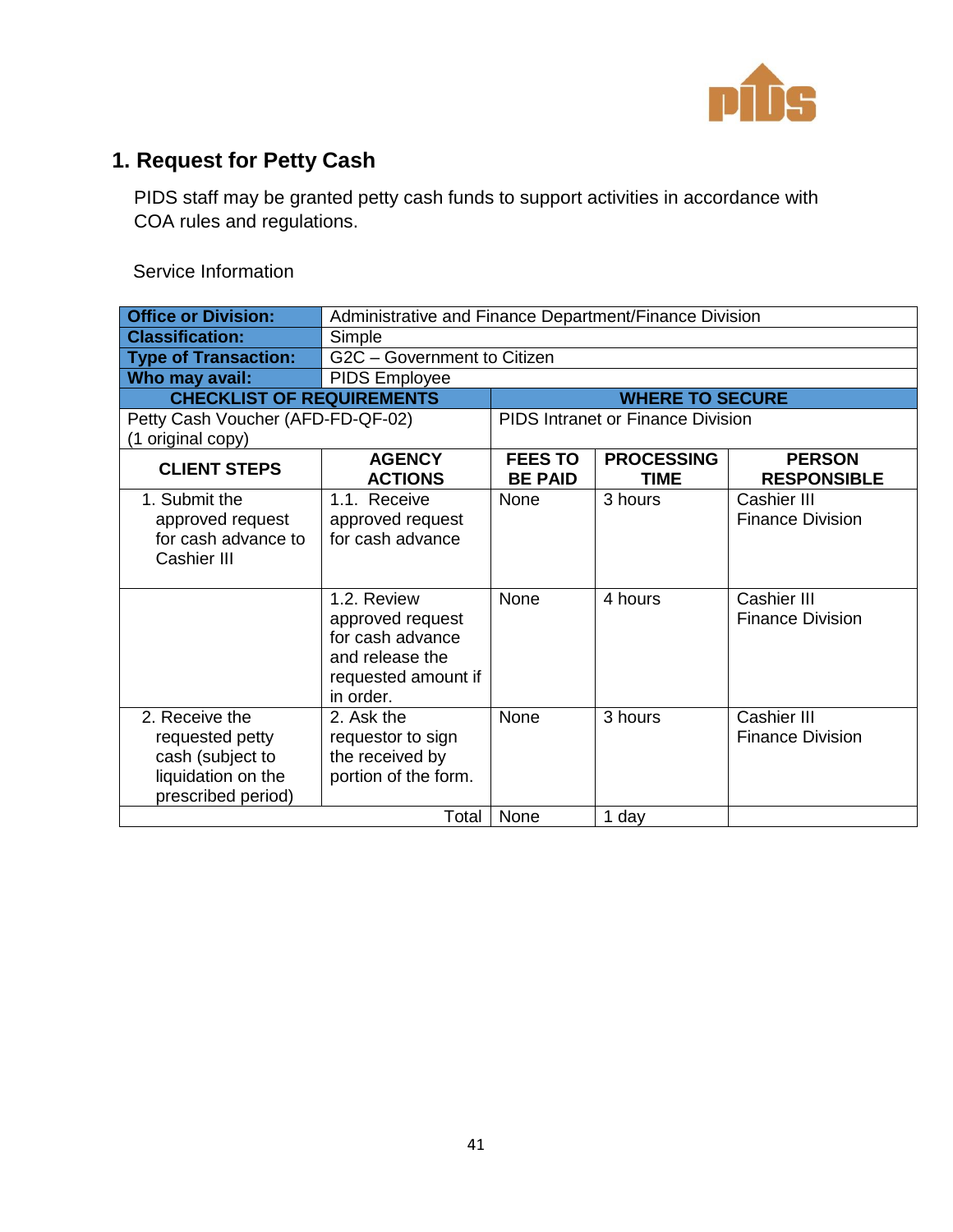

# **Administrative and Finance Department Accounting and Control Division and Finance Division**

**INTERNAL SERVICE**

**Request for Payment**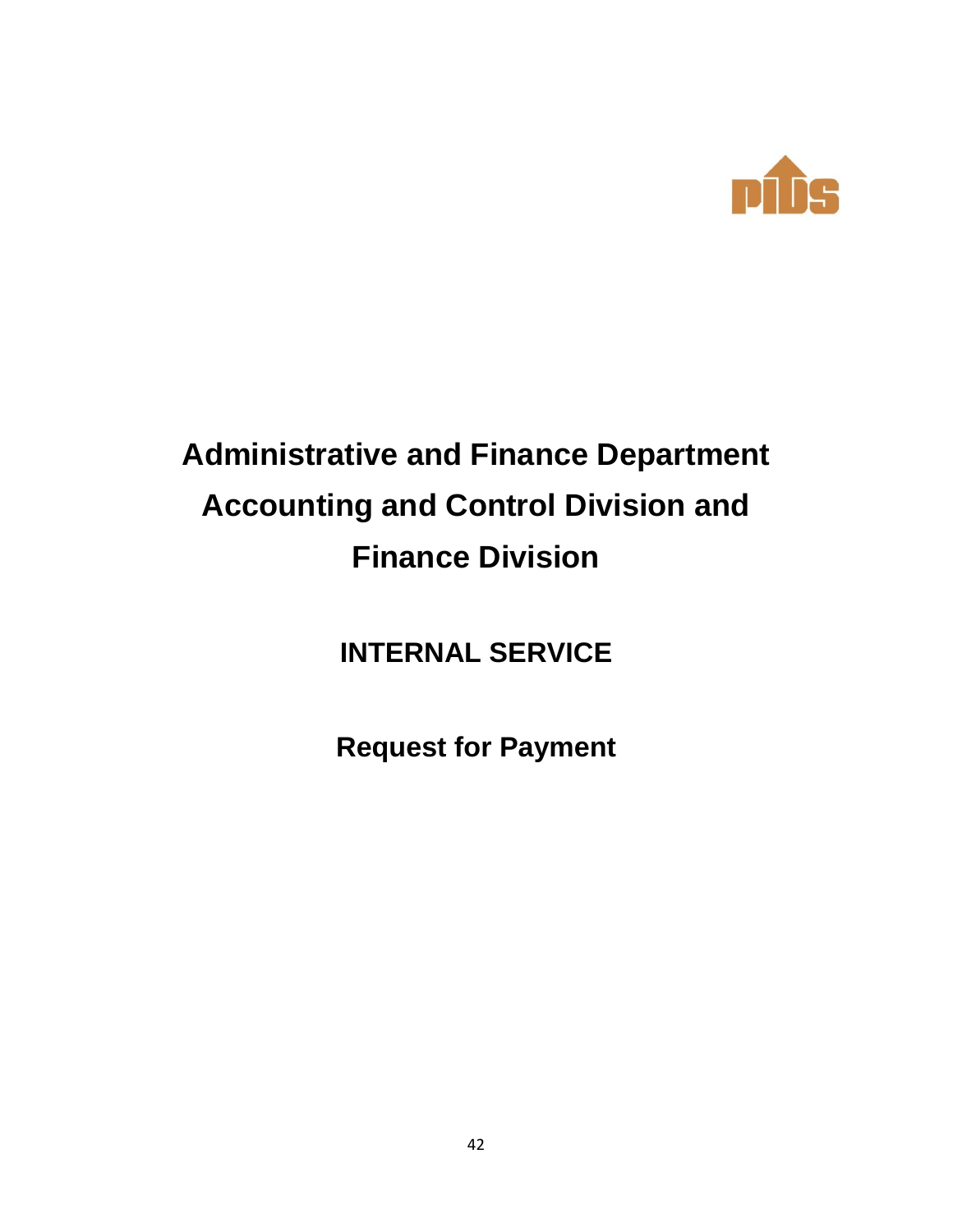

### **1. Request for Payment**

PIDS disbursements is in accordance with COA circular no. 2012-001 dated June 14, 2012 titled *"Prescribing the Revised Guidelines and Requirements for Common Government Transactions".*

| <b>Office or Division:</b>                | Administrative and Finance Department/Accounting and Control Division |                                  |                                  |                                                  |
|-------------------------------------------|-----------------------------------------------------------------------|----------------------------------|----------------------------------|--------------------------------------------------|
|                                           | and Finance Division                                                  |                                  |                                  |                                                  |
| <b>Classification:</b>                    | Complex                                                               |                                  |                                  |                                                  |
| <b>Type of Transaction:</b>               | G2C - Government to Citizen                                           |                                  |                                  |                                                  |
| Who may avail:                            | PIDS Employee                                                         |                                  |                                  |                                                  |
| <b>CHECKLIST OF REQUIREMENTS</b>          | <b>WHERE TO SECURE</b>                                                |                                  |                                  |                                                  |
| Accomplished Request for Payment and      |                                                                       |                                  |                                  | PIDS Intranet or Accounting and Finance Division |
| Checklist of Requirements (AFD-ACD-QF-02A |                                                                       |                                  |                                  |                                                  |
| and 02B) (1 original copy)                |                                                                       |                                  |                                  |                                                  |
| <b>CLIENT STEPS</b>                       | <b>AGENCY</b><br><b>ACTIONS</b>                                       | <b>FEES TO</b><br><b>BE PAID</b> | <b>PROCESSING</b><br><b>TIME</b> | <b>PERSON</b><br><b>RESPONSIBLE</b>              |
| 1. Submit the                             | 1.1. Acknowledge                                                      | None                             | 1 day                            | <b>Budget Officer III</b>                        |
| accomplished form                         | receipt of the form                                                   |                                  |                                  | <b>Finance Division</b>                          |
| and required                              | and check the                                                         |                                  |                                  |                                                  |
| documents per                             | completeness and                                                      |                                  |                                  |                                                  |
| <b>Checklist to Budget</b>                | veracity of the                                                       |                                  |                                  |                                                  |
| Officer III.                              | supporting                                                            |                                  |                                  |                                                  |
|                                           | documents                                                             |                                  |                                  |                                                  |
|                                           | provided.                                                             |                                  |                                  |                                                  |
|                                           | 1.2. Check                                                            | None                             | 1 day                            | <b>Budget Officer III</b>                        |
|                                           | availability of                                                       |                                  |                                  | Division Chief II-                               |
|                                           | budget. If funds are                                                  |                                  |                                  | <b>Finance Division</b>                          |
|                                           | available, prepare                                                    |                                  |                                  |                                                  |
|                                           | the Budget                                                            |                                  |                                  |                                                  |
|                                           | <b>Utilization Request</b><br>(BUR).                                  |                                  |                                  |                                                  |
|                                           | 1.3 Once the BUR                                                      | None                             | 2 days                           | Accountant III,                                  |
|                                           | is approved,                                                          |                                  |                                  | Division Chief II-                               |
|                                           | prepare tax                                                           |                                  |                                  | Accounting and                                   |
|                                           | certificates, if                                                      |                                  |                                  | <b>Control Division</b>                          |
|                                           | applicable and the                                                    |                                  |                                  |                                                  |
|                                           | <b>Disbursement</b>                                                   |                                  |                                  |                                                  |
|                                           | Voucher for                                                           |                                  |                                  |                                                  |
|                                           | consideration of                                                      |                                  |                                  |                                                  |
|                                           | approving officers.                                                   |                                  |                                  |                                                  |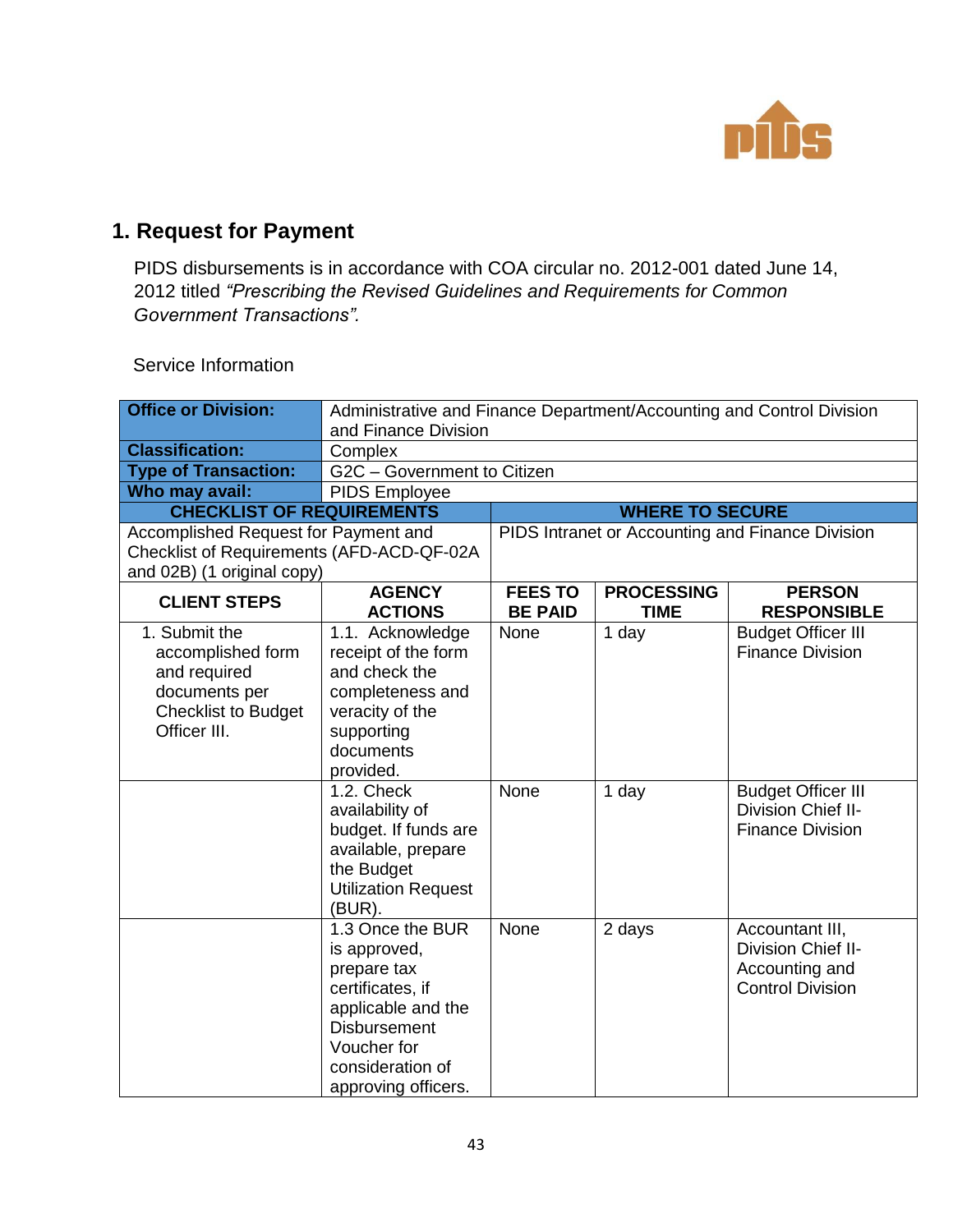

| 1.4 Prepare the<br>check in<br>accordance with                                                                                                                                                                                                                 | None | 1 day  | Cashier III<br><b>Finance Division</b> |
|----------------------------------------------------------------------------------------------------------------------------------------------------------------------------------------------------------------------------------------------------------------|------|--------|----------------------------------------|
| the approved DV                                                                                                                                                                                                                                                |      |        |                                        |
| 1.5 Release the<br>check and ask<br>the payee to:<br>a. issue a receipt<br>(Official Receipt<br>or<br>Acknowledgem<br>ent Receipt) if<br>applicable;<br>b. sign the Warrant<br>Register; and<br>c. fill up the box $C$<br>Ωf<br><b>Disbursement</b><br>Voucher | None | 1 day  | Cashier III<br><b>Finance Division</b> |
| 2. Acknowledge<br>receipt of the<br>feedback form.                                                                                                                                                                                                             | None | 1 day  | Cashier III<br><b>Finance Division</b> |
| Total                                                                                                                                                                                                                                                          | None | 7 days |                                        |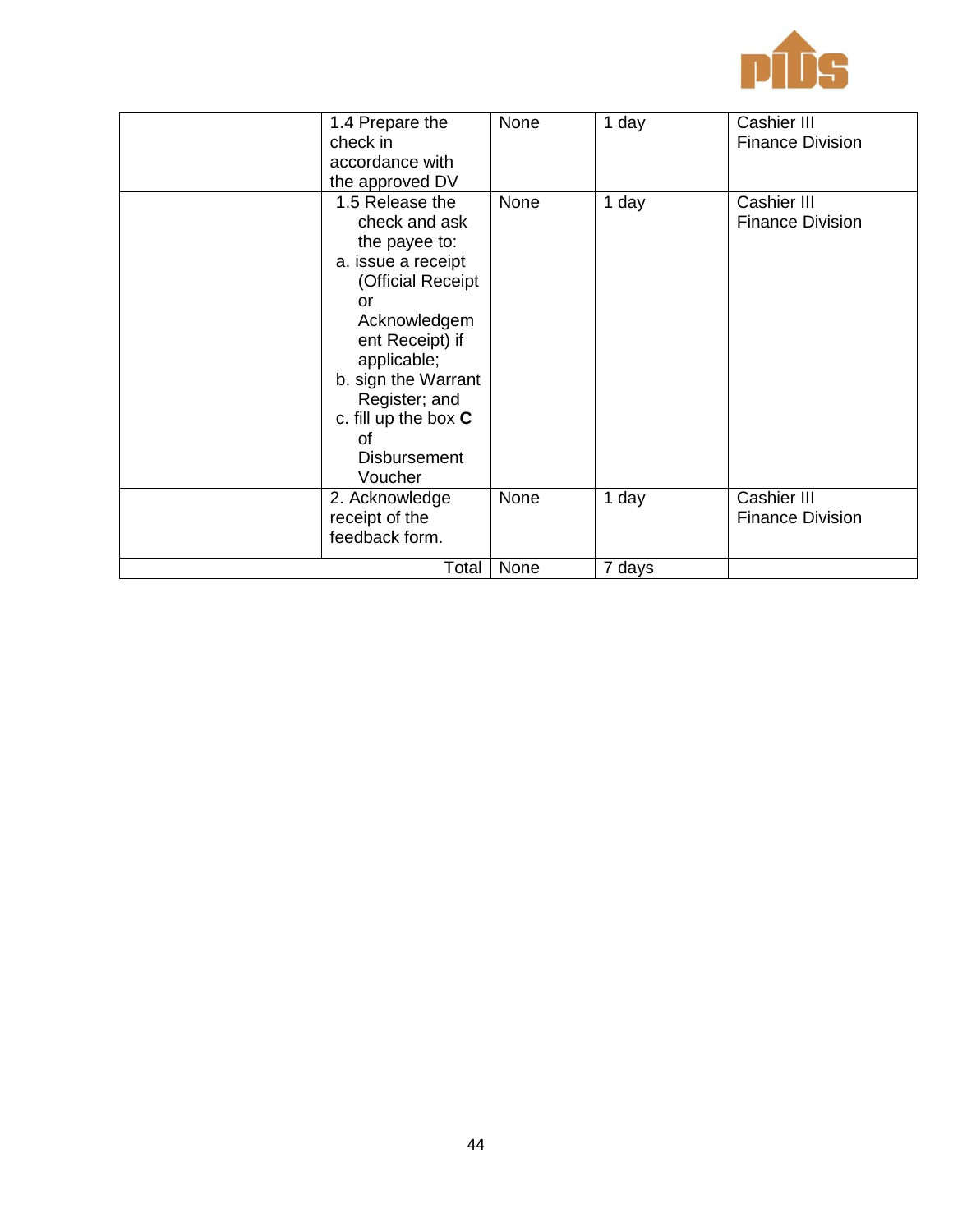

# **Research Services Department Research Program Management Division**

**INTERNAL SERVICE**

**Request for Dataset**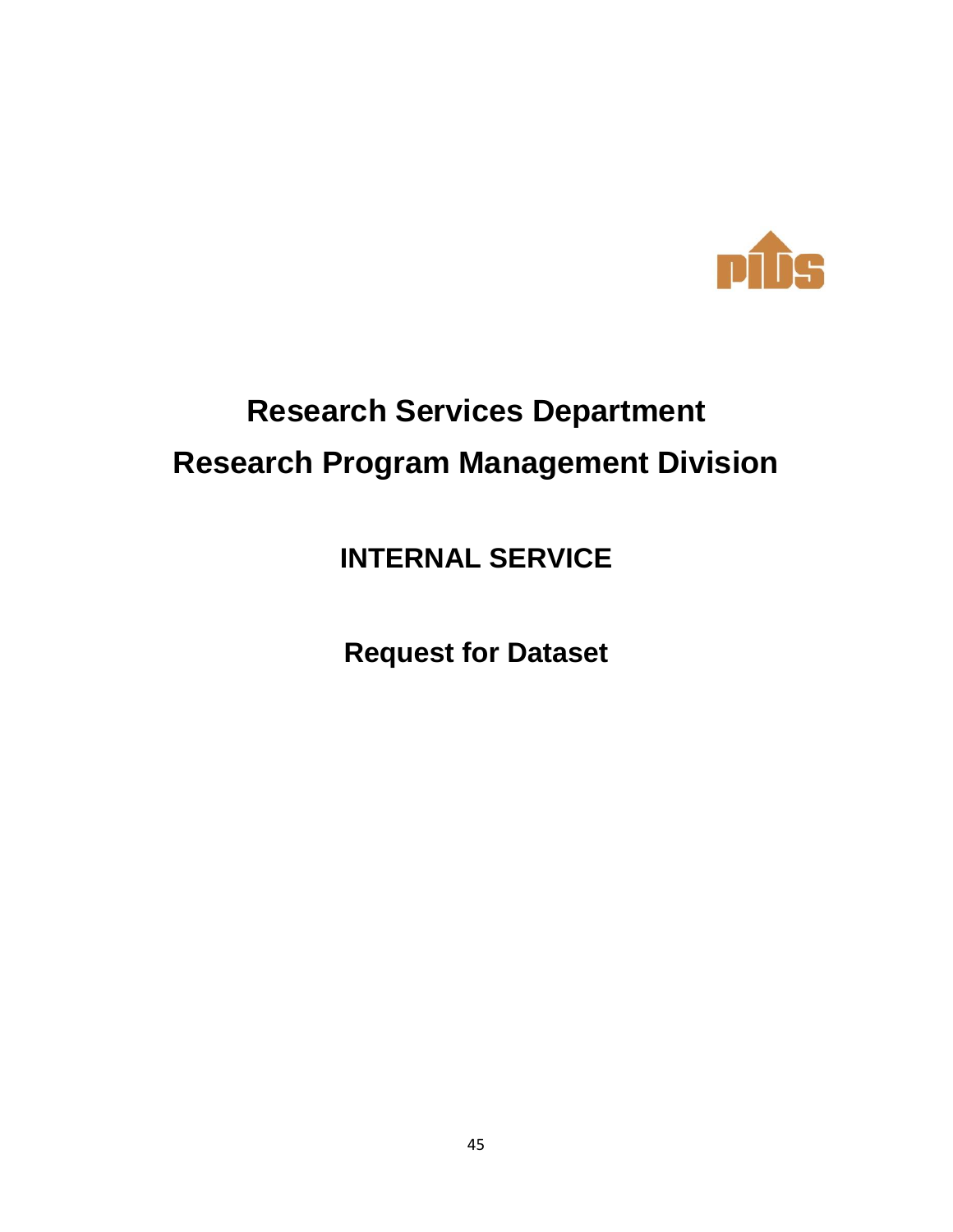

### **1. Request for Dataset**

This service aims to provide research staff with relevant datasets for the conduct of PIDS studies. The datasets are stored in an in-house repository.

| <b>Office or Division:</b>                                                                                             | Research Services Department (RSD) / Research Program Management<br>Division (RPMD)                                                                      |                                  |                                   |                                                                    |  |
|------------------------------------------------------------------------------------------------------------------------|----------------------------------------------------------------------------------------------------------------------------------------------------------|----------------------------------|-----------------------------------|--------------------------------------------------------------------|--|
| <b>Classification:</b>                                                                                                 | Complex                                                                                                                                                  |                                  |                                   |                                                                    |  |
| <b>Type of Transaction:</b>                                                                                            | G2C - Government to Citizen                                                                                                                              |                                  |                                   |                                                                    |  |
| Who may avail:                                                                                                         | <b>PIDS Employee</b>                                                                                                                                     |                                  |                                   |                                                                    |  |
| <b>CHECKLIST OF REQUIREMENTS</b>                                                                                       |                                                                                                                                                          |                                  | <b>WHERE TO SECURE</b>            |                                                                    |  |
| information)                                                                                                           | 1. Accomplished Dataset Request Form<br>2. Data Access Authorization Form /<br>Confidentiality Agreement (for data<br>containing personal/sensitive      |                                  | PIDS Intranet/RPMD<br><b>RPMD</b> |                                                                    |  |
| <b>CLIENT STEPS</b>                                                                                                    | <b>AGENCY</b><br><b>ACTIONS</b>                                                                                                                          | <b>FEES TO</b><br><b>BE PAID</b> | <b>PROCESSING</b><br><b>TIME</b>  | <b>PERSON</b><br><b>RESPONSIBLE</b>                                |  |
| 1. Submit the<br>accomplished<br>dataset request form<br>(PSD-PS-QF-17) to<br><b>Project Evaluation</b><br>Officer III | 1.1. Acknowledge<br>receipt of the form.                                                                                                                 | None                             | 2 days                            | <b>Project Evaluation</b><br>Officer III,<br><b>RPMD</b>           |  |
|                                                                                                                        | 1.2. Evaluates the<br>request                                                                                                                            | None                             | 2 days                            | <b>Project Evaluation</b><br>Officer III, (RPMD)<br>ITO I, (ICTSD) |  |
|                                                                                                                        | 1.3 Approves /<br>Disapproves the<br>request                                                                                                             | None                             | 1 day                             | <b>Department Manager</b><br>III, RSD                              |  |
| 2.1. If approved:                                                                                                      | 2.1.a. Forwards<br>the approved<br>request to ICTSD<br>for processing                                                                                    | None                             | 1 day                             | <b>Project Evaluation</b><br>Officer III, RPMD                     |  |
|                                                                                                                        | Sends a link<br>containing the<br>dataset<br>(anonymized data),<br>or provides access<br>to the data<br>processing room<br>(for non-<br>anonymized data) | None                             | 1 day                             | ITO I (ICTSD)                                                      |  |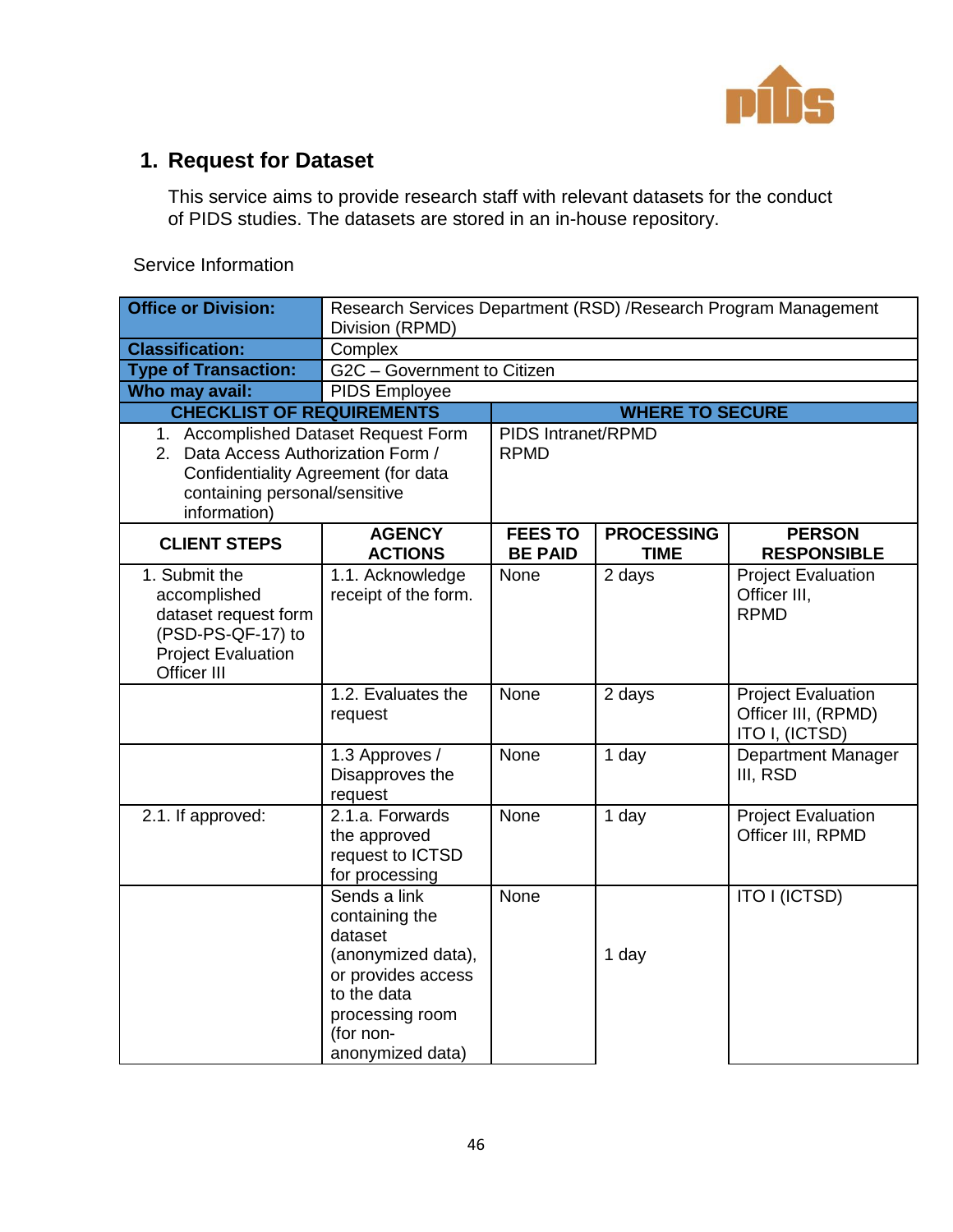| Receive the requested<br>dataset. |                                        |      |        |                                                |
|-----------------------------------|----------------------------------------|------|--------|------------------------------------------------|
| 2.2. If disapproved:              | 2.2.a. Sends notice<br>of disapproval. | None |        | <b>Project Evaluation</b><br>Officer III, RPMD |
| Receive notice of<br>disapproval  |                                        |      |        |                                                |
|                                   | Total                                  | None | 7 days |                                                |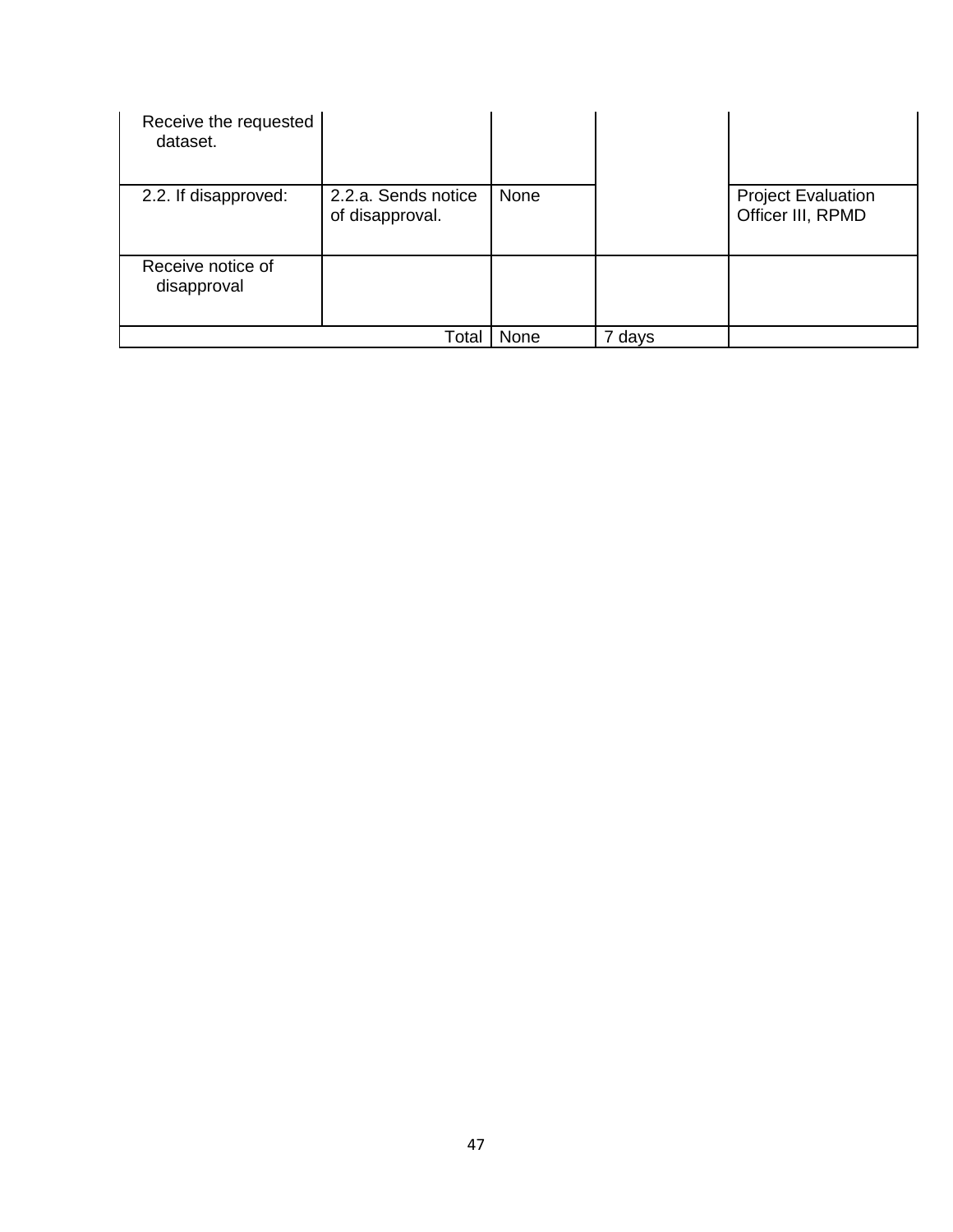

# **Research Services Department Information and Communications Technology Services Division**

**INTERNAL SERVICE**

**ICT Technical Assistance**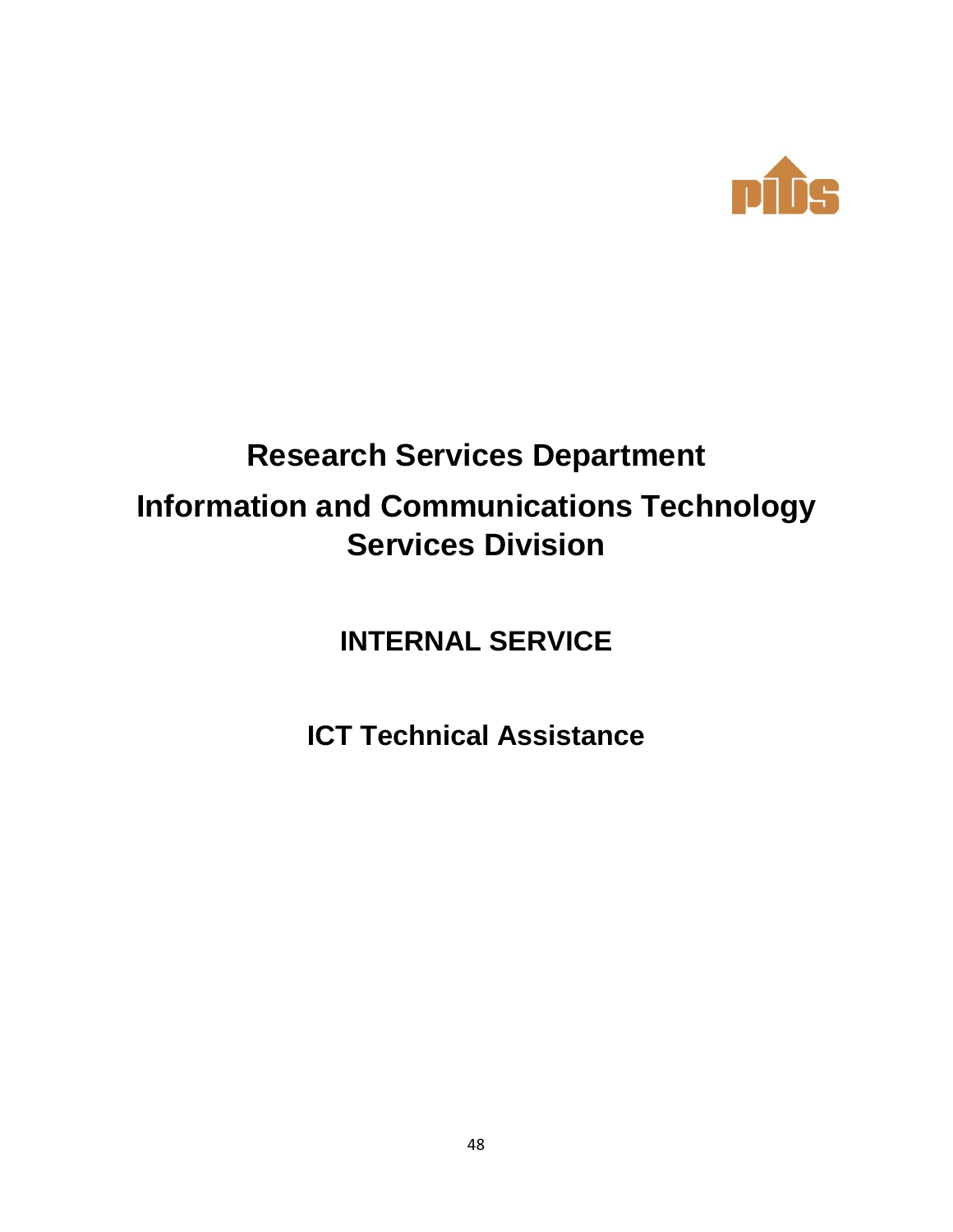

### **1. ICT Technical Assistance**

Technical assistance is being provided by the ICTSD concerning all PIDS-managed ICT resources and services. This includes the technical assistance on information systems, access control, and all other ICT-related concerns of PIDS Staff.

| <b>Service Information</b>  |                                |
|-----------------------------|--------------------------------|
| <b>Office or Division:</b>  | <b>Research Services Depa</b>  |
|                             | <b>Technology Services Div</b> |
| <b>Classification:</b>      | Simple or Complex depe         |
| <b>Type of Transaction:</b> | G2C - Government to C          |
| Who may avail.              | PIDS Employee                  |

| <b>Office or Division:</b>                                                                               | Research Services Department/Information and Communications                                                                                            |                                          |                                                     |                                                                                                                                                                           |
|----------------------------------------------------------------------------------------------------------|--------------------------------------------------------------------------------------------------------------------------------------------------------|------------------------------------------|-----------------------------------------------------|---------------------------------------------------------------------------------------------------------------------------------------------------------------------------|
|                                                                                                          | <b>Technology Services Division</b>                                                                                                                    |                                          |                                                     |                                                                                                                                                                           |
| <b>Classification:</b>                                                                                   | Simple or Complex depending on the technicality of the request                                                                                         |                                          |                                                     |                                                                                                                                                                           |
| <b>Type of Transaction:</b>                                                                              | G2C - Government to Citizen                                                                                                                            |                                          |                                                     |                                                                                                                                                                           |
| Who may avail:                                                                                           | PIDS Employee                                                                                                                                          |                                          |                                                     |                                                                                                                                                                           |
| <b>CHECKLIST OF REQUIREMENTS</b>                                                                         |                                                                                                                                                        |                                          | <b>WHERE TO SECURE</b>                              |                                                                                                                                                                           |
| Request for technical assistance (through                                                                |                                                                                                                                                        | PIDS employee requesting for the service |                                                     |                                                                                                                                                                           |
| support portal, e-mail, and phone)                                                                       |                                                                                                                                                        |                                          |                                                     |                                                                                                                                                                           |
| <b>CLIENT STEPS</b>                                                                                      | <b>AGENCY</b><br><b>ACTIONS</b>                                                                                                                        | <b>FEES TO</b><br><b>BE PAID</b>         | <b>PROCESSING TIME</b>                              | <b>PERSON</b><br><b>RESPONSIBLE</b>                                                                                                                                       |
| 1. Submit request<br>through support<br>portal, email, and<br>phone for technical<br>assistance to ICTSD | 1.1. Acknowledge<br>receipt of the<br>request and identify<br>the technical<br>assistance to be<br>provided/served.<br>1.2. Carry-out the<br>technical | None<br>None                             | 1 day<br>a. Simple $-2$ days<br>b. Complex - 3 days | Depending on<br>nature of<br>request, any<br>one of the ff:<br>IT Officer I/<br>IT Officer II/<br>Computer<br>Programmer III<br><b>ICTSD</b><br>Depending on<br>nature of |
|                                                                                                          | assistance needed                                                                                                                                      |                                          |                                                     | request, any<br>one of the ff:<br>IT Officer I/<br>IT Officer II/<br>Computer<br>Programmer III<br><b>ICTSD</b>                                                           |
|                                                                                                          | 1.3. Once the<br>technical<br>assistance has<br>been<br>resolved/carried<br>out, inform the<br>requestor of the<br>status                              | None                                     | 1 day                                               | Depending on<br>nature of<br>request, any<br>one of the ff:<br>IT Officer I/<br>IT Officer II/<br>Computer<br>Programmer III<br><b>ICTSD</b>                              |
| 2. Acknowledge the<br>completeness of the<br>technical<br>assistance.                                    | 2. Ask the<br>requestor to<br>acknowledge<br>through support                                                                                           | None                                     | 1 day                                               | Depending on<br>nature of<br>request, any<br>one of the ff:                                                                                                               |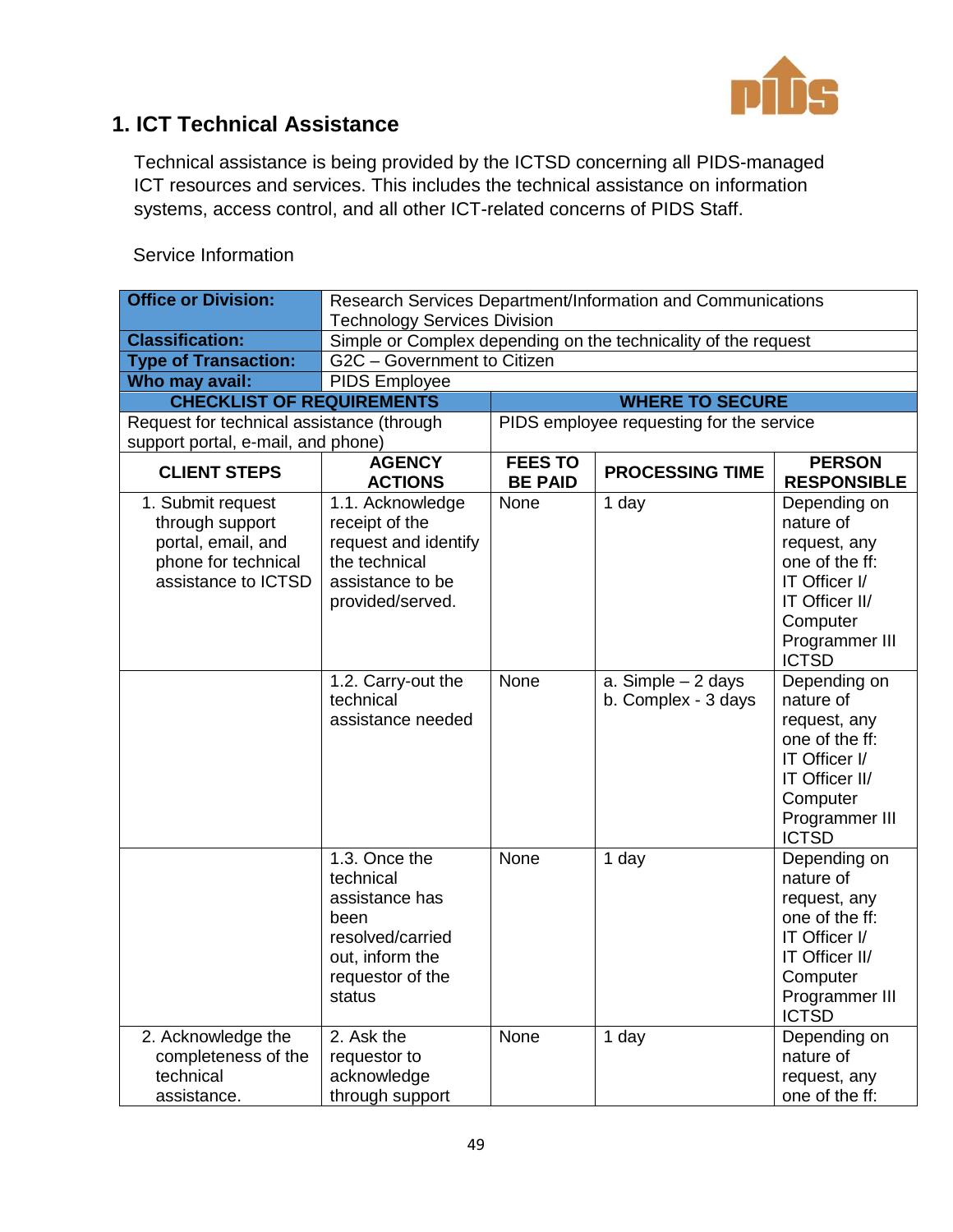

| portal/email the<br>technical<br>assistance<br>rendered |      |                      | IT Officer I/<br>IT Officer II/<br>Computer<br>Programmer III<br><b>ICTSD</b> |
|---------------------------------------------------------|------|----------------------|-------------------------------------------------------------------------------|
| Total                                                   | None | a. Simple $-5$ days  |                                                                               |
|                                                         |      | b. Complex $-6$ days |                                                                               |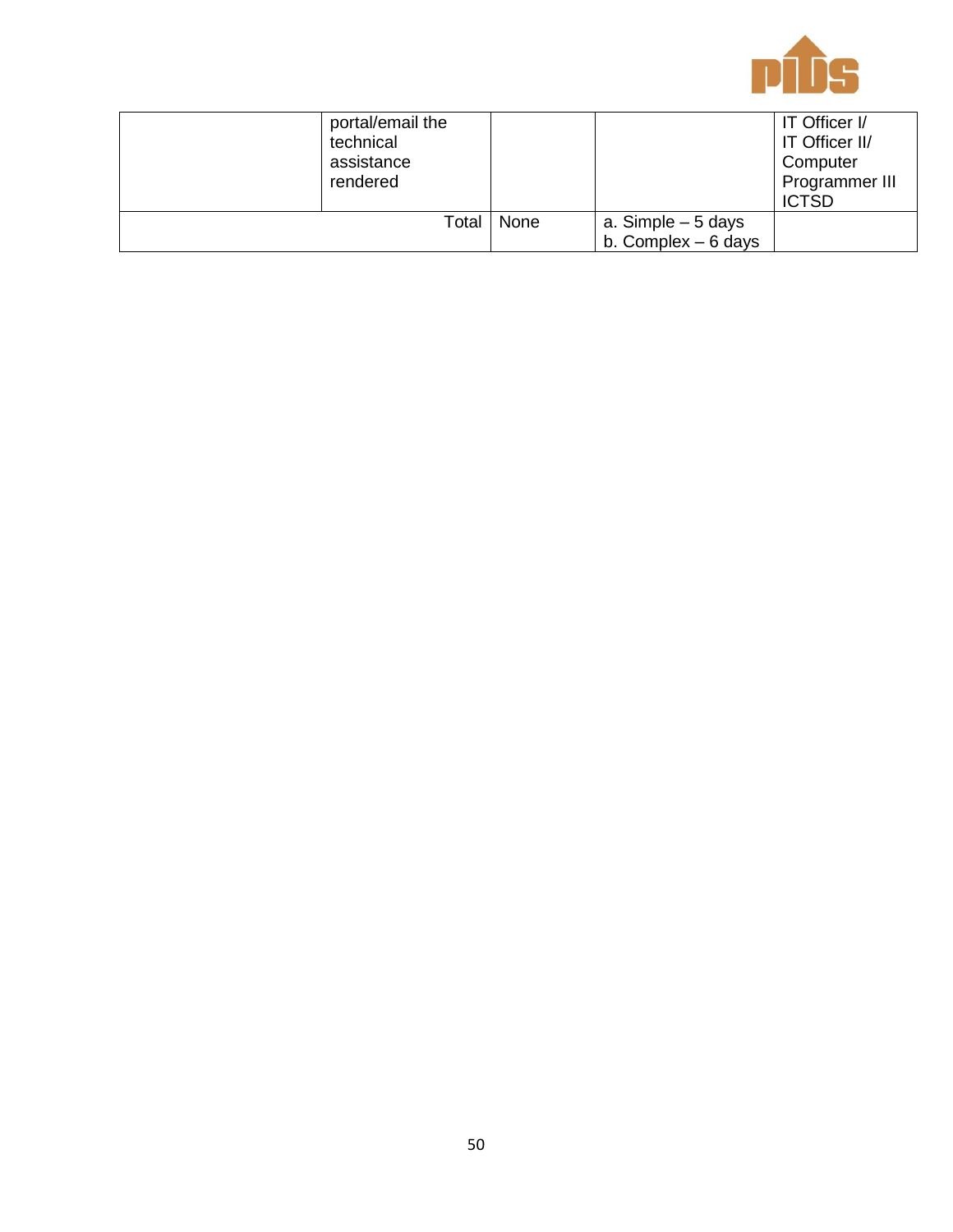

# **Research Information Department Publications and Circulation Division**

**INTERNAL SERVICE**

**Provision of Reference Materials to Internal Researchers**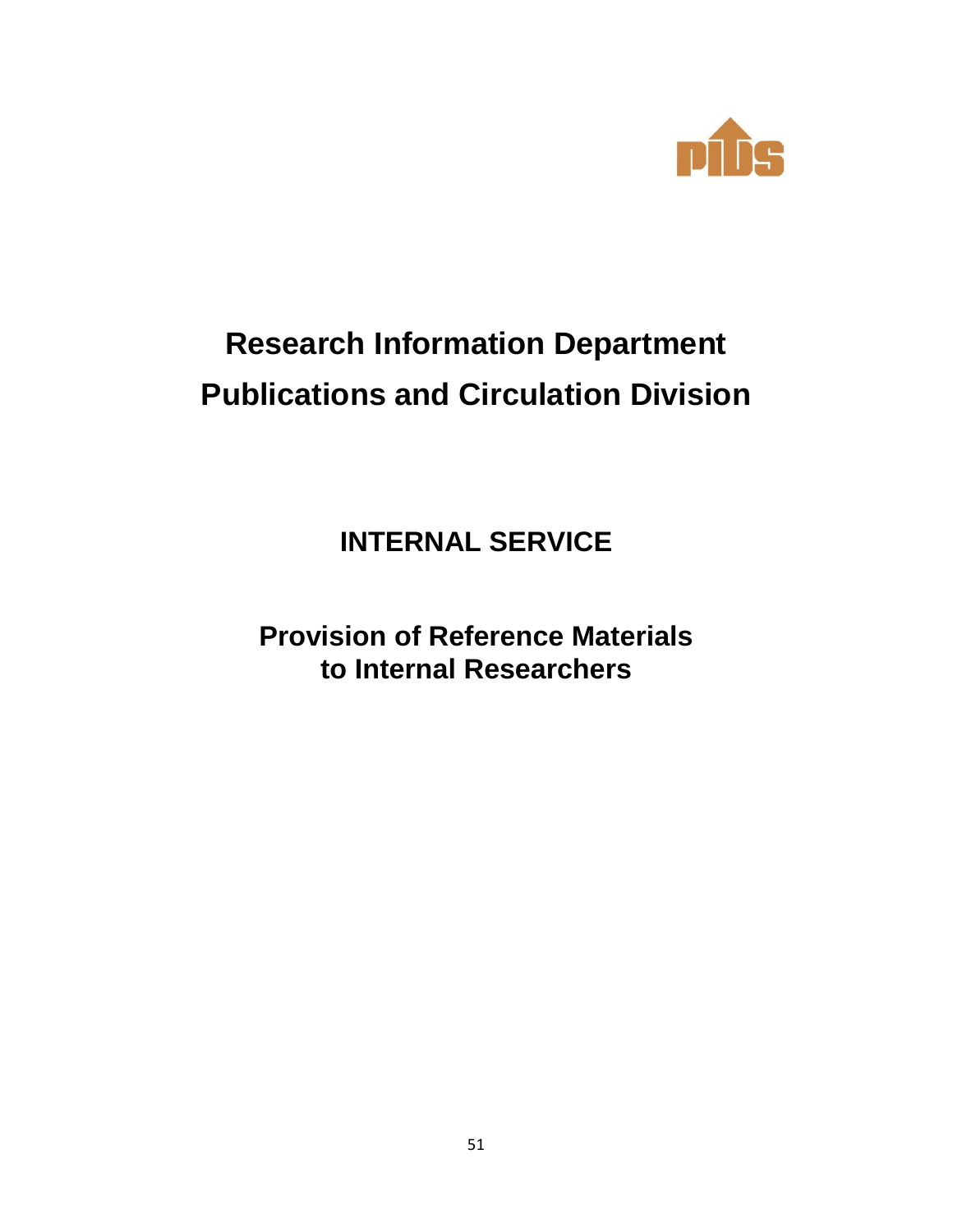

### **1. Provision of Reference Materials to Internal Researchers**

This service pertains to the provision of requested library material to support the PIDS researchers' needs.

| <b>Office or Division:</b>                              | Research Information Department/Publications and Circulation Division<br>(PCD)                                                           |                                  |                                   |                                     |
|---------------------------------------------------------|------------------------------------------------------------------------------------------------------------------------------------------|----------------------------------|-----------------------------------|-------------------------------------|
| <b>Classification:</b>                                  | Simple                                                                                                                                   |                                  |                                   |                                     |
| <b>Type of Transaction:</b>                             | G2C - Government to Citizen                                                                                                              |                                  |                                   |                                     |
| Who may avail:                                          | <b>PIDS Employee</b>                                                                                                                     |                                  |                                   |                                     |
| <b>CHECKLIST OF REQUIREMENTS</b>                        |                                                                                                                                          |                                  | <b>WHERE TO SECURE</b>            |                                     |
| Email requesting for assistance/ personal<br>appearance |                                                                                                                                          |                                  | Person requesting for the service |                                     |
| <b>CLIENT STEPS</b>                                     | <b>AGENCY</b><br><b>ACTIONS</b>                                                                                                          | <b>FEES TO</b><br><b>BE PAID</b> | <b>PROCESSING</b><br><b>TIME</b>  | <b>PERSON</b><br><b>RESPONSIBLE</b> |
| 1. Request PIDS for a<br>reference material             | 1.1. Acknowledge<br>receipt of request                                                                                                   | None                             | 1 hour                            | Librarian III, PCD                  |
|                                                         | 1.2. Search KOHA<br>database. If the<br>reference is not<br>available in the said<br>database, refer to<br>other information<br>sources. | None                             | 4 hours                           | Librarian III, PCD                  |
|                                                         | 1.3. Provide the<br>available reference<br>to the researcher.                                                                            | None                             | $\overline{1}$ hour               | Librarian III, PCD                  |
| 2. Receive the<br>reference material.                   | 2.1. Ask the<br>requestor to sign<br>the library bookcard<br>and client<br>satisfaction<br>feedback/survey<br>form.                      | None                             | 3 hours                           | Librarian III, PCD                  |
| 3. Fill-out the client<br>satisfaction form.            | 2.2. Acknowledge<br>the receipt of the<br>accomplished form.                                                                             | None                             | 1 hour                            | Librarian III, PCD                  |
|                                                         | Total                                                                                                                                    | None                             | 1 day                             |                                     |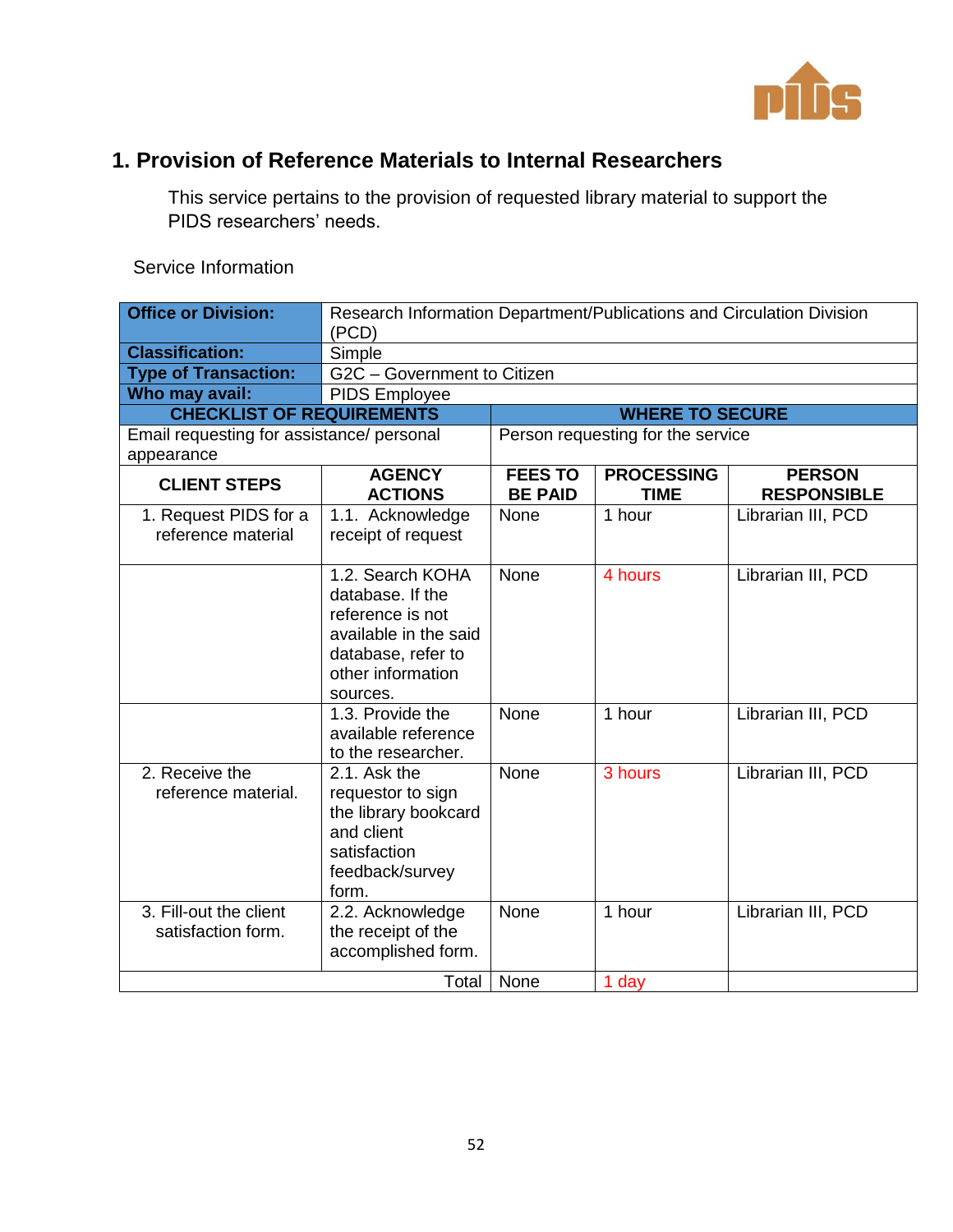

# **Research Information Department Research Dissemination and Public Affairs Division**

**INTERNAL SERVICE**

**Provision of Event Management Services**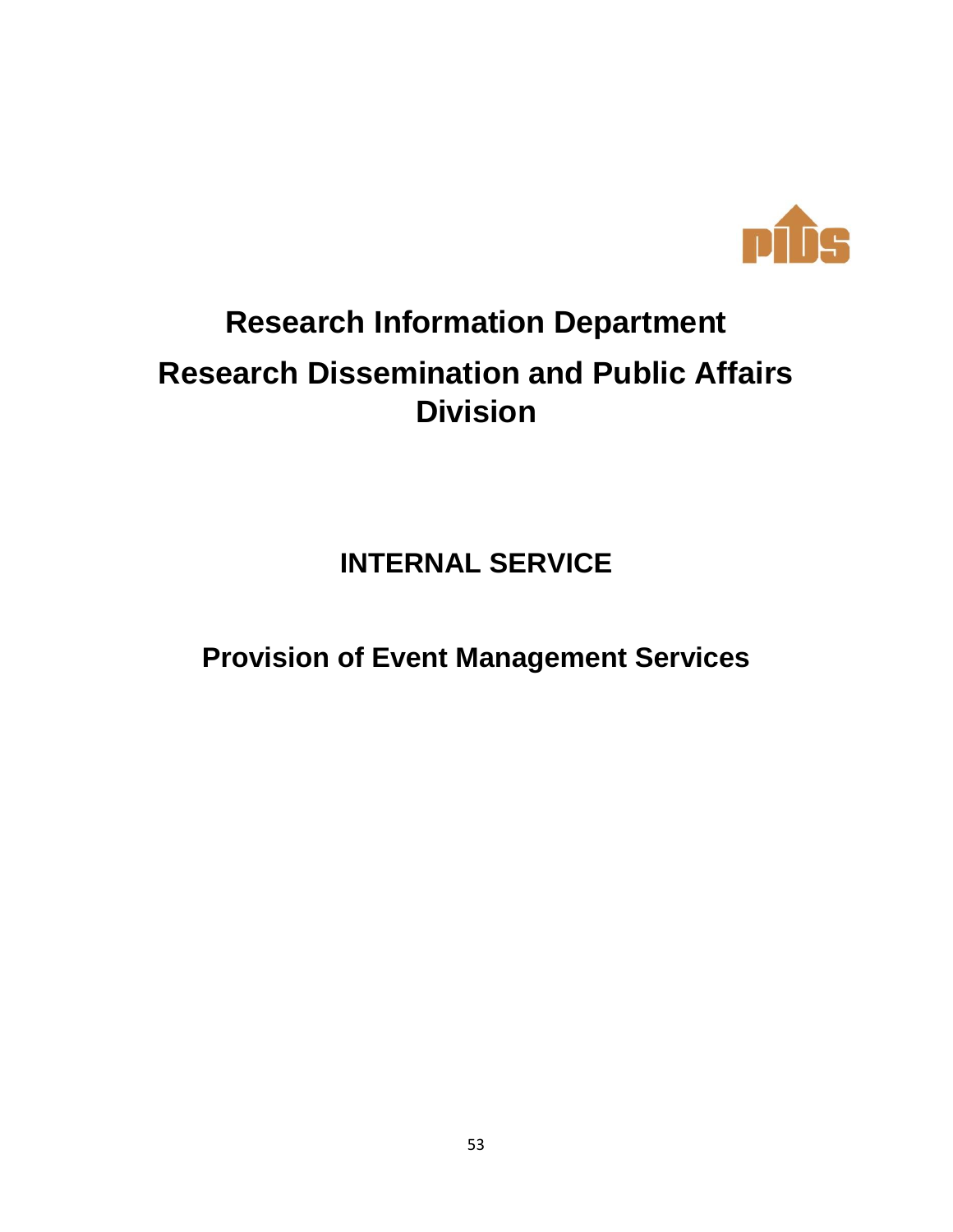

#### **1. Provision of Event Management Services**

The purpose of this procedure is to ensure that all events requested from the Public Affairs Division of the Research Information Department are well-organized and conducted within the target schedule.

| <b>Office or Division:</b>                                                                                    | Research Information Department/ Research Dissemination and<br><b>Public Affairs Division</b>                             |                                  |                                          |                                                                                                     |
|---------------------------------------------------------------------------------------------------------------|---------------------------------------------------------------------------------------------------------------------------|----------------------------------|------------------------------------------|-----------------------------------------------------------------------------------------------------|
| <b>Classification:</b>                                                                                        | Simple                                                                                                                    |                                  |                                          |                                                                                                     |
| <b>Type of Transaction:</b>                                                                                   | G2C - Government to Citizen                                                                                               |                                  |                                          |                                                                                                     |
| Who may avail:                                                                                                | PIDS Employee                                                                                                             |                                  |                                          |                                                                                                     |
| <b>CHECKLIST OF REQUIREMENTS</b>                                                                              |                                                                                                                           |                                  | <b>WHERE TO SECURE</b>                   |                                                                                                     |
| Request for assistance (through e-mail or<br>personal appearance)                                             |                                                                                                                           |                                  | PIDS employee requesting for the service |                                                                                                     |
| <b>CLIENT STEPS</b>                                                                                           | <b>AGENCY</b><br><b>ACTIONS</b>                                                                                           | <b>FEES TO</b><br><b>BE PAID</b> | <b>PROCESSING</b><br><b>TIME</b>         | <b>PERSON</b><br><b>RESPONSIBLE</b>                                                                 |
| 1. Request RID-Public<br>Affairs to organize or<br>manage and event<br>using a request form<br>(RID-PA-QF-07) | 1.1. Acknowledge<br>receipt of the<br>request and check<br>needed assistance<br>of the requestor.                         | None                             | 2 hours                                  | Division Chief,<br>Research<br><b>Dissemination</b><br>and Public<br><b>Affairs Division</b>        |
|                                                                                                               | 1.2. Seek<br>clearance or advise<br>from Department<br>Manager about the<br>request through<br>email.                     | None                             | 3 hours                                  | Division Chief,<br>Research<br><b>Dissemination</b><br>and Public<br><b>Affairs Division</b>        |
|                                                                                                               | 1.3 Provide<br>clearance or advise<br>to Division Chief.                                                                  | None                             | 1 day                                    | Department<br>Manager,<br>Research<br><b>Dissemination</b><br>and Public<br><b>Affairs Division</b> |
|                                                                                                               | 1.4 Send response<br>to requesting party.<br>If request is<br>approved, ask for<br>details of the event<br>through email. | None                             | $\overline{3}$ hours                     | Division Chief,<br>Research<br><b>Dissemination</b><br>and Public<br><b>Affairs Division</b>        |
| 2. Provide details of the<br>event.                                                                           | 2.1 Acknowledge<br>requestor's<br>response.                                                                               | None                             | 2 hours                                  | Division Chief,<br>Research<br><b>Dissemination</b><br>and Public<br><b>Affairs Division</b>        |
|                                                                                                               | Total                                                                                                                     | None                             | 2 days                                   |                                                                                                     |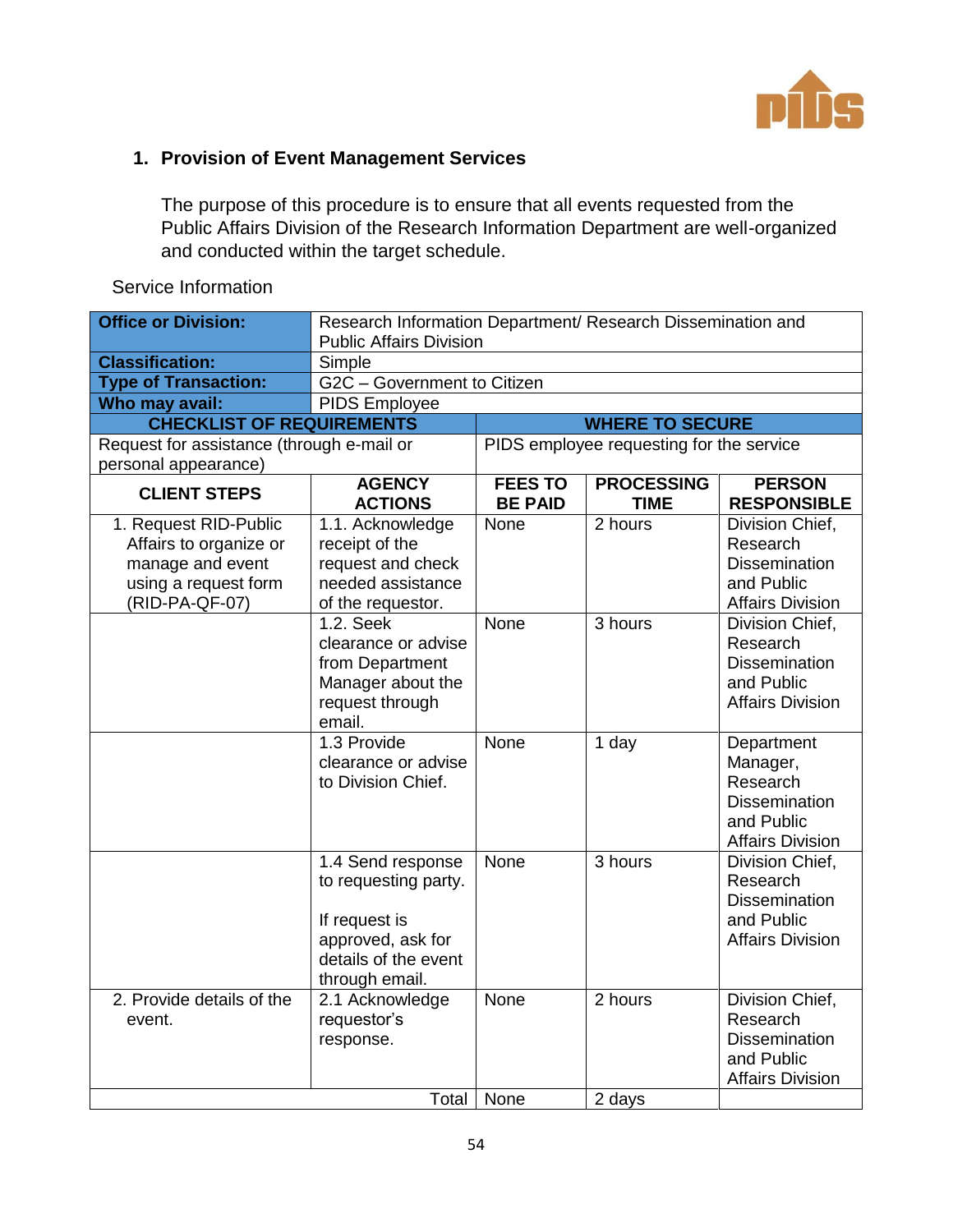

## **VI. Feedback and Complaints**

|                               | <b>FEEDBACK AND COMPLAINTS MECHANISM</b>                                                                                                                                                                                                                                                                                                                                                                                                                                                                                                   |
|-------------------------------|--------------------------------------------------------------------------------------------------------------------------------------------------------------------------------------------------------------------------------------------------------------------------------------------------------------------------------------------------------------------------------------------------------------------------------------------------------------------------------------------------------------------------------------------|
| How to send feedback          | The concerned party may submit<br>through the following channels:<br>1. By answering the feedbacks forms<br>provided by the concerned unit;<br>2. By sending an e-mail to the<br>concerned unit; and<br>3. By calling the office telephone<br>numbers.                                                                                                                                                                                                                                                                                     |
|                               | Please refer to Item VII for the Contact<br>Information of offices<br>processing/accepting the feedback.                                                                                                                                                                                                                                                                                                                                                                                                                                   |
| How feedbacks are processed   | Feedback requiring answers are<br>forwarded to the relevant offices who<br>are then required to send in their<br>response within three (3) working<br>days.                                                                                                                                                                                                                                                                                                                                                                                |
| How to file a complaint*      | A letter or email of complaint shall be<br>sent to PIDS.                                                                                                                                                                                                                                                                                                                                                                                                                                                                                   |
| How complaints are processed* | 1. The PIDS employee who receives<br>the complaint acknowledges the<br>receipt and forwards the same to<br>the concerned department<br>manager.<br>2. The department manager shall<br>assess the complaint (with<br>classification) and forwards the<br>same to the Division Chief/Senior<br>Staff for validation and drafting of<br>response.<br>3. For minor complaints, the<br>department manager shall review<br>and approve the draft response and<br>for major complaints, it shall be the<br><b>PIDS President who shall review</b> |
|                               | and approve the draft response.<br>4. The PIDS staff who is the subject of<br>the complaint shall immediately<br>implement the actions required as                                                                                                                                                                                                                                                                                                                                                                                         |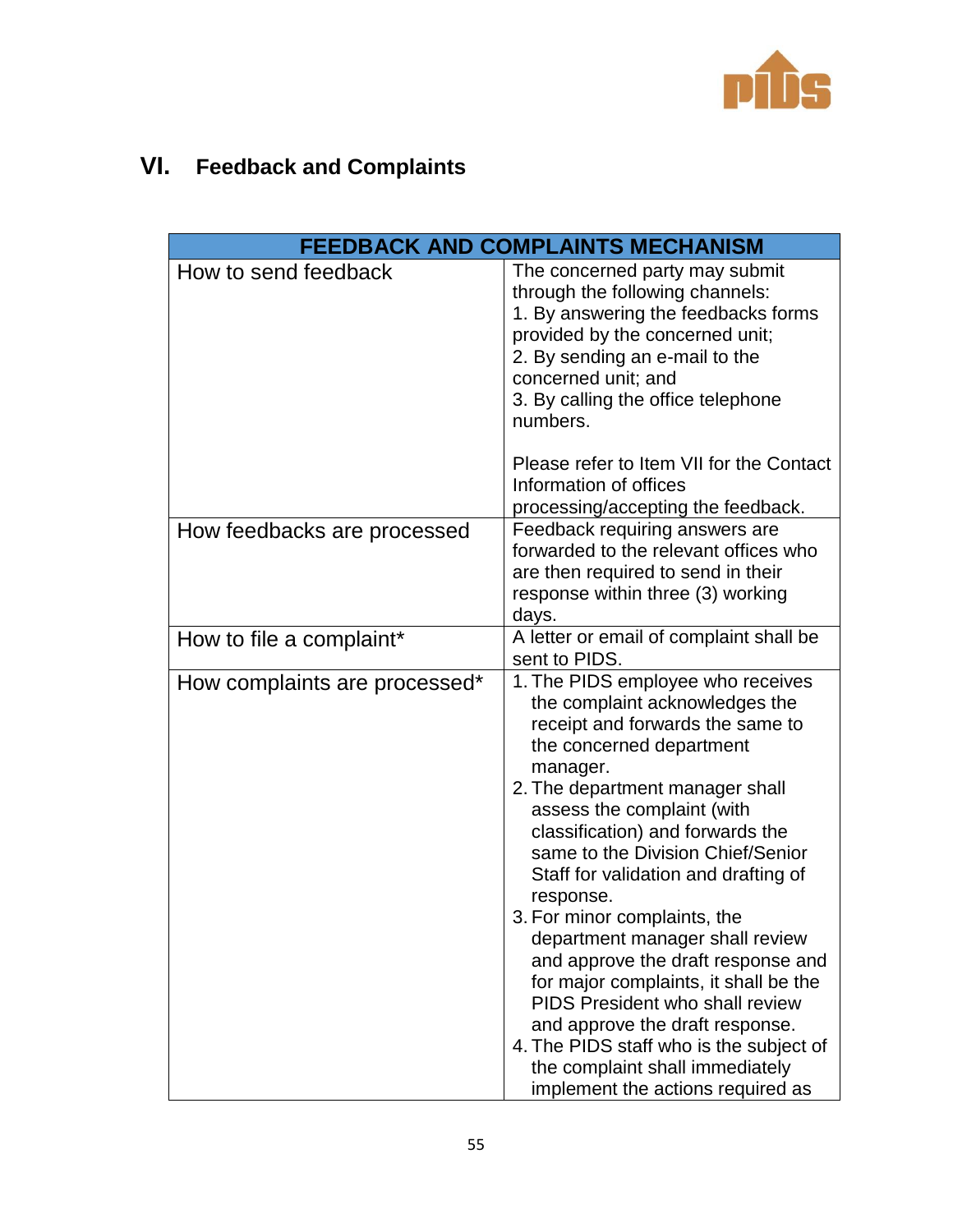|                                          | indicated in the response letter once<br>approved.<br>5. The Division Chief/Senior Staff shall<br>verify the acceptance from the<br>stakeholder concerned. |
|------------------------------------------|------------------------------------------------------------------------------------------------------------------------------------------------------------|
| Contact Information of CCB,<br>PCC, ARTA | ARTA: complaints@arta.gov.ph<br>PCC: 8888<br>CCB: 0908-881-6565 (SMS)                                                                                      |